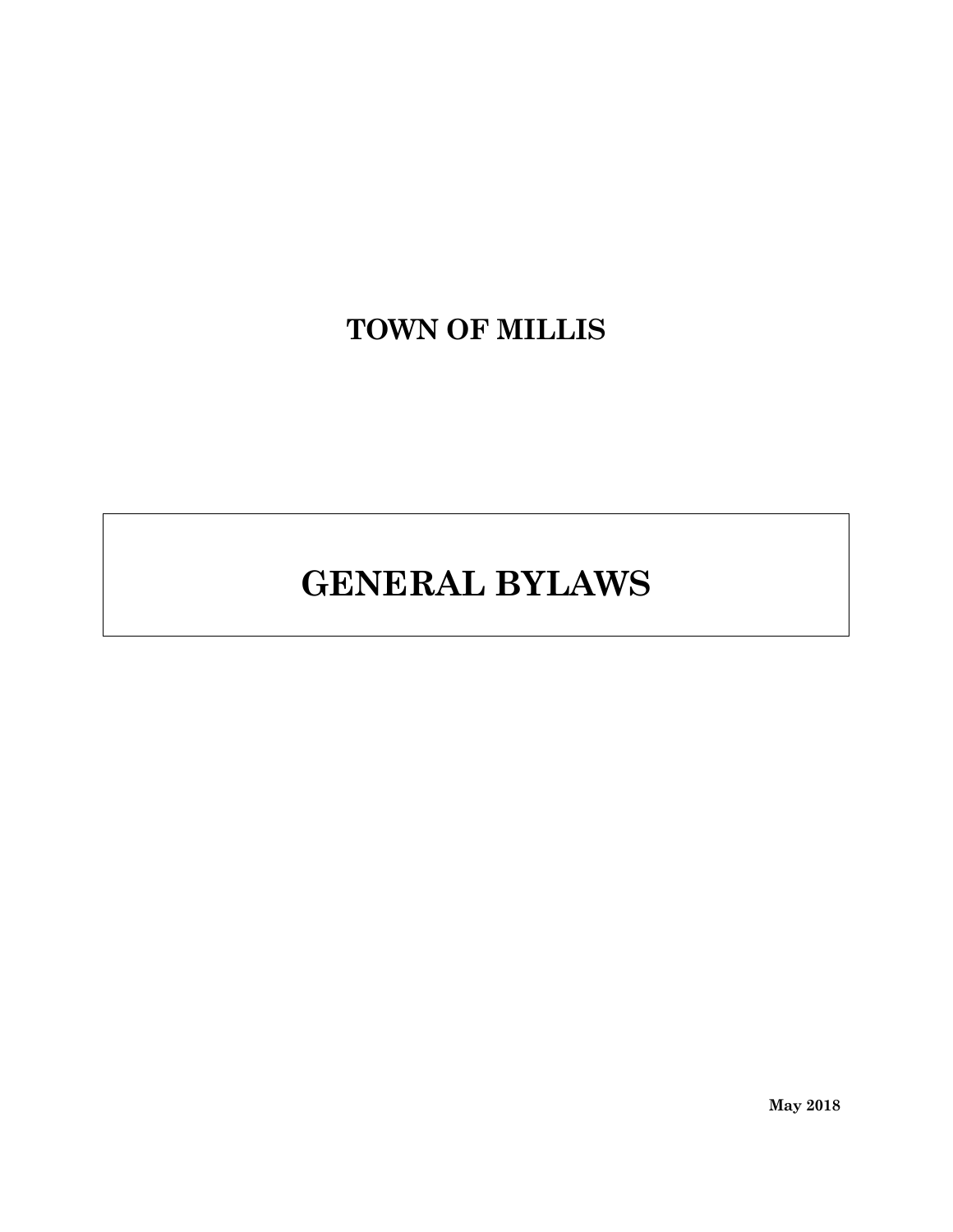| 1.       |  |
|----------|--|
| 2.       |  |
| 3.       |  |
| 4.       |  |
| 5.       |  |
|          |  |
|          |  |
| 1.<br>2. |  |
|          |  |
|          |  |
| 1.       |  |
| 2.       |  |
| 3.       |  |
| 4.       |  |
| 5.       |  |
| 6.       |  |
| 7.       |  |
| 8.       |  |
| 9.       |  |
|          |  |
| 1.       |  |
| 2.       |  |
| 3.       |  |
| 4.       |  |
| 5.       |  |
| 6.       |  |
|          |  |
| 1.       |  |
| 2.       |  |
| 3.       |  |
| 4.       |  |
| 5.       |  |
| 6.       |  |
| 7.       |  |
| 8.       |  |
| 9.       |  |
| 10.      |  |
| 11.      |  |
| 12.      |  |
| 13.      |  |
| 14.      |  |
| 15.      |  |
| 16.      |  |
| 17.      |  |
| 18.      |  |
| 19.      |  |
| 20.      |  |
| 21.      |  |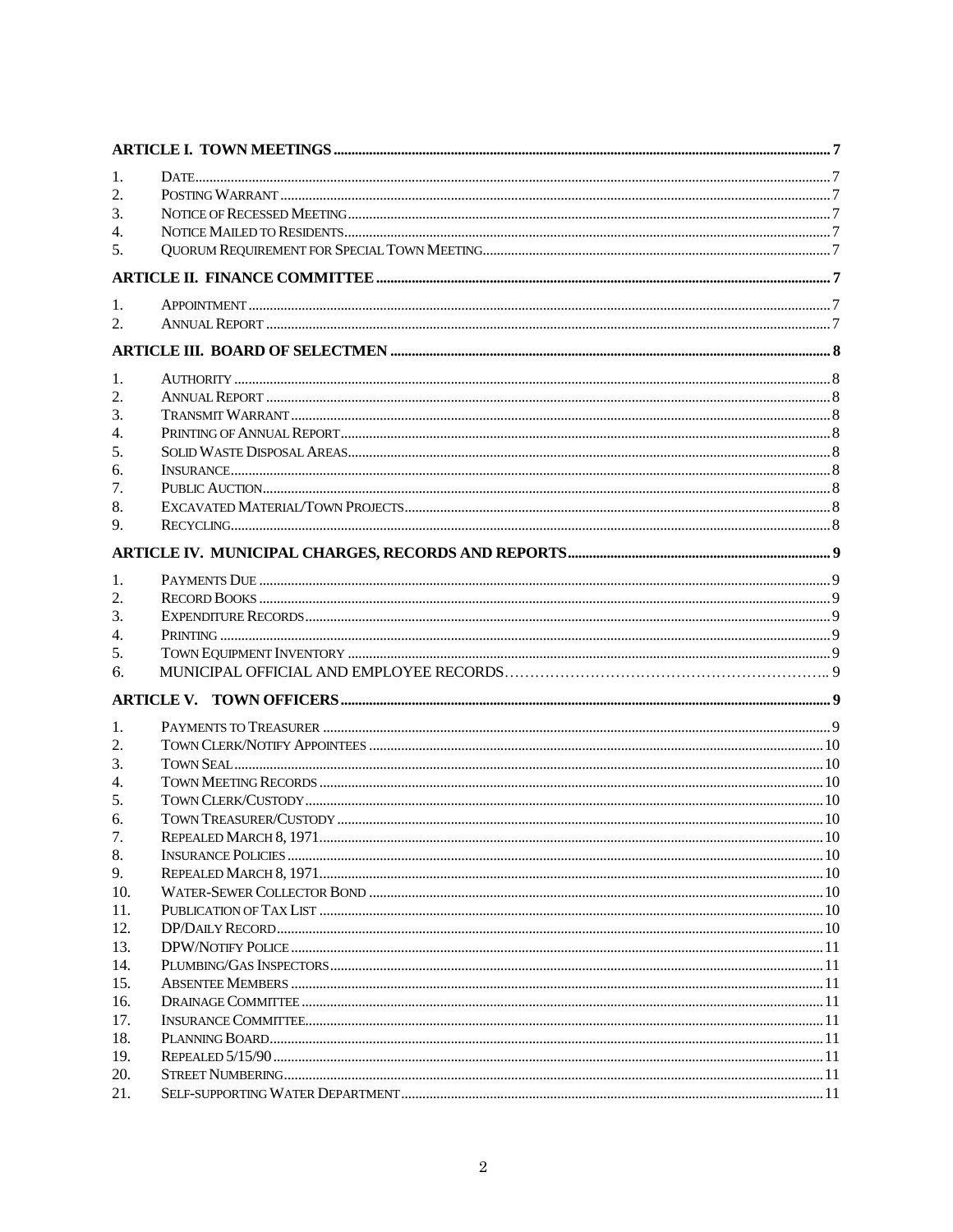| 22.     |  |
|---------|--|
| 23.     |  |
| 24.     |  |
| 25.     |  |
| 26.     |  |
| 27.     |  |
| 28.     |  |
| 29.     |  |
| 30.     |  |
|         |  |
| 1.      |  |
| 2.      |  |
| 3.      |  |
| 4.      |  |
| 5.      |  |
| 6.      |  |
| 8.      |  |
| 9.      |  |
| 10.     |  |
| 11.     |  |
| 12      |  |
|         |  |
|         |  |
| $1_{-}$ |  |
|         |  |
| 1.      |  |
| 2.      |  |
| 3.      |  |
| 4.      |  |
| 5.      |  |
| 6.      |  |
| 7.      |  |
| 8.      |  |
| 9.      |  |
| 10.     |  |
| 11.     |  |
| 12.     |  |
| 13.     |  |
| 14.     |  |
| 15.     |  |
| 16.     |  |
| 17.     |  |
| 18.     |  |
| 19.     |  |
| 20.     |  |
| 21.     |  |
| 22.     |  |
| 23.     |  |
| 24.     |  |
| 24A     |  |
| 25.     |  |
| 26.     |  |
| 27.     |  |
|         |  |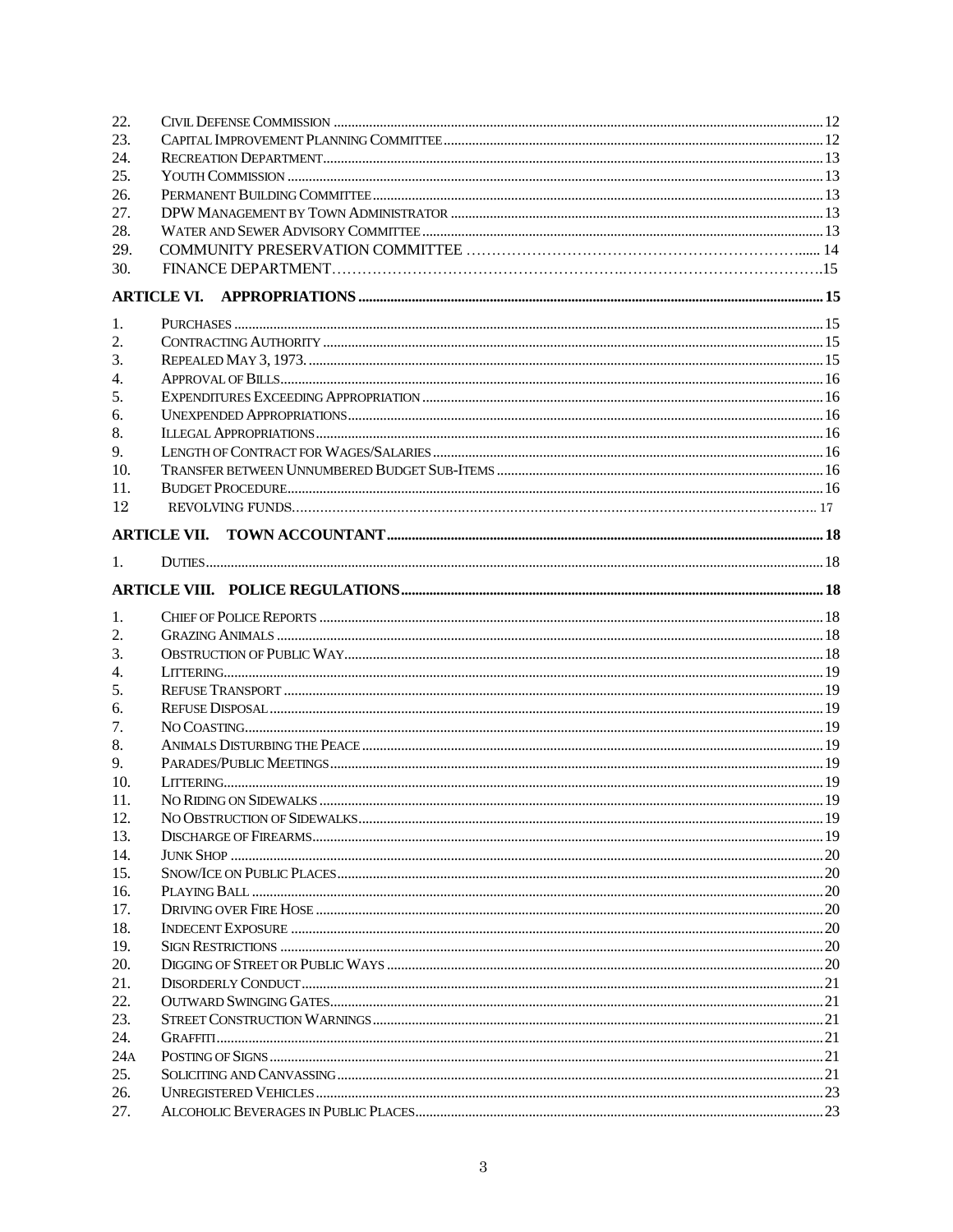| 28.              |                      |  |
|------------------|----------------------|--|
| 29.              |                      |  |
| 30.              |                      |  |
| 31.              |                      |  |
| 32.              |                      |  |
| 33.              |                      |  |
| 34.              |                      |  |
| 35.              |                      |  |
| 36.              |                      |  |
| 37.              |                      |  |
| 38.              |                      |  |
| 39.              |                      |  |
| 40.              |                      |  |
| 41.              |                      |  |
| 42.              |                      |  |
| 43.              |                      |  |
| 44.              |                      |  |
| 45.              |                      |  |
| 46.              |                      |  |
| 47.              |                      |  |
| 48.              |                      |  |
|                  | <b>ARTICLE IX.</b>   |  |
|                  | <b>ARTICLE X.</b>    |  |
|                  |                      |  |
|                  | <b>ARTICLE XI.</b>   |  |
| 1.               |                      |  |
| 2.               |                      |  |
| 3.               |                      |  |
| $\overline{4}$ . |                      |  |
| 5.               |                      |  |
| 6.               |                      |  |
| 7.               |                      |  |
| 8.               |                      |  |
| 9.               |                      |  |
|                  | <b>ARTICLE XII.</b>  |  |
| 1.               |                      |  |
| 2.               |                      |  |
| 3.               |                      |  |
| 4.               |                      |  |
| 5.               |                      |  |
| 6.               |                      |  |
|                  | <b>ARTICLE XIII.</b> |  |
| 1.               |                      |  |
| 2.               |                      |  |
| 3.               |                      |  |
| 4.               |                      |  |
| 5.               |                      |  |
| 6.               |                      |  |
| 7.               |                      |  |
|                  |                      |  |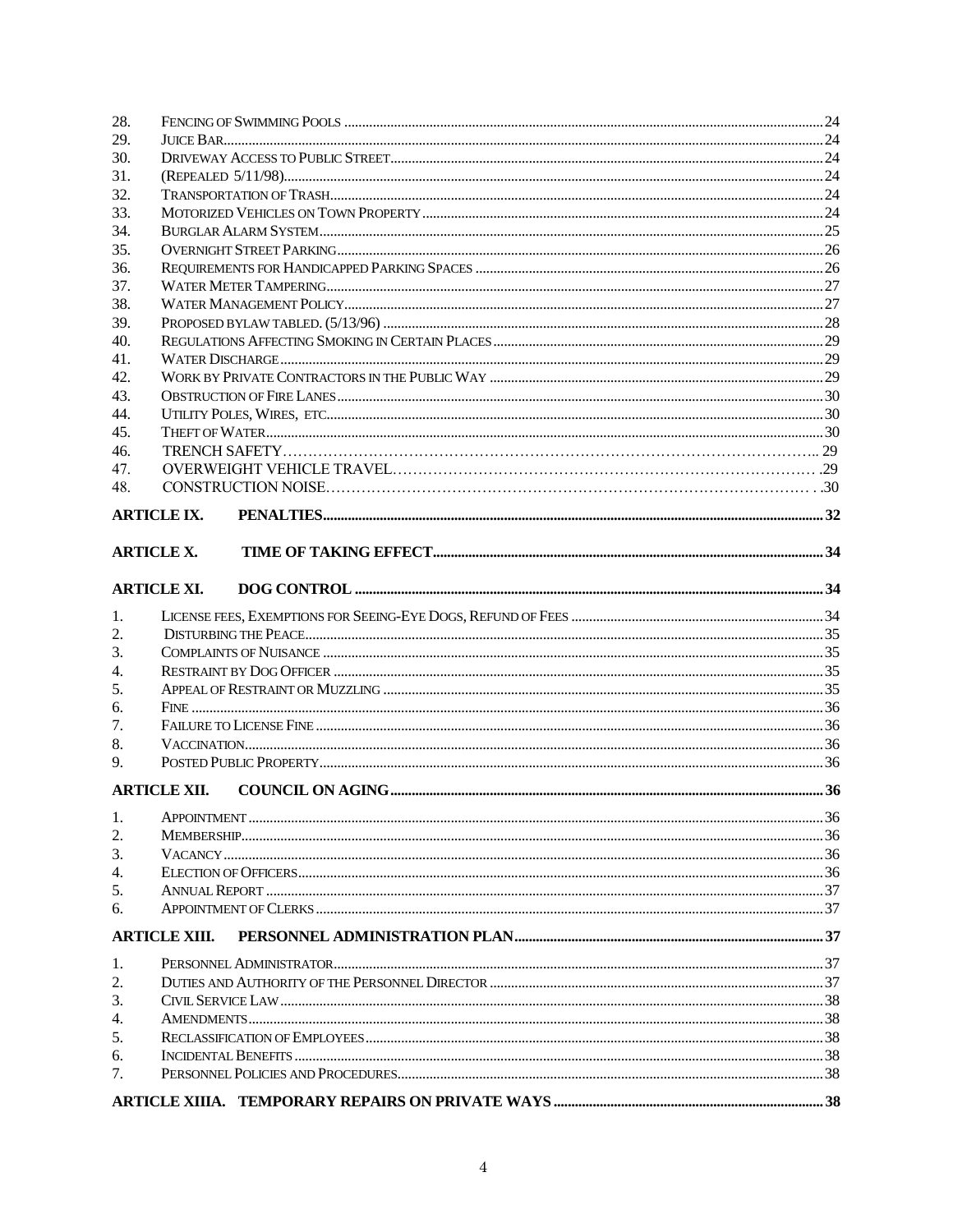| 1.<br>2. |                                                                                           |  |
|----------|-------------------------------------------------------------------------------------------|--|
|          |                                                                                           |  |
|          |                                                                                           |  |
| 3.       |                                                                                           |  |
| 4.       |                                                                                           |  |
| 5.       |                                                                                           |  |
| 6.       |                                                                                           |  |
| 7.       |                                                                                           |  |
| 8.       |                                                                                           |  |
| 9.       |                                                                                           |  |
| 10.      |                                                                                           |  |
| 11.      |                                                                                           |  |
| 12.      |                                                                                           |  |
| 13.      |                                                                                           |  |
| 14.      |                                                                                           |  |
| 15.      |                                                                                           |  |
| 16.      |                                                                                           |  |
| 17.      |                                                                                           |  |
|          | <b>ARTICLE XV.</b>                                                                        |  |
|          |                                                                                           |  |
|          | <b>ARTICLE XVI.</b>                                                                       |  |
|          | ARTICLE XVII. GRANTING OR RENEWING CERTAIN LICENSES AS AFFECTED BY NONPAYMENT OF          |  |
|          |                                                                                           |  |
|          |                                                                                           |  |
|          |                                                                                           |  |
|          |                                                                                           |  |
|          |                                                                                           |  |
|          | <b>ARTICLE XIX</b>                                                                        |  |
| 1.       |                                                                                           |  |
| 2.       |                                                                                           |  |
| 3.       |                                                                                           |  |
| 4.       |                                                                                           |  |
| 5.       |                                                                                           |  |
| 6.       |                                                                                           |  |
| 7.       |                                                                                           |  |
| 8.       |                                                                                           |  |
| 9.       | BLIRDEN OF PROOF                                                                          |  |
| 10.      |                                                                                           |  |
| 11.      |                                                                                           |  |
| 12       |                                                                                           |  |
|          | <b>ARTICLE XX.</b>                                                                        |  |
|          |                                                                                           |  |
| 1.       |                                                                                           |  |
| 2.       | CONNECTION OF FIRE ALARM SYSTEM TO THE MILLIS FIRE DEPARTMENT BY WAY OF A MASTER BOX.  50 |  |
| 3.       | CONNECTION OF CENTRAL STATION OPERATING COMPANIES TO THE MILLIS FIRE DEPARTMENT 51        |  |
| 4.       |                                                                                           |  |
| 5.       |                                                                                           |  |
| 6.       |                                                                                           |  |
| 7.<br>8. |                                                                                           |  |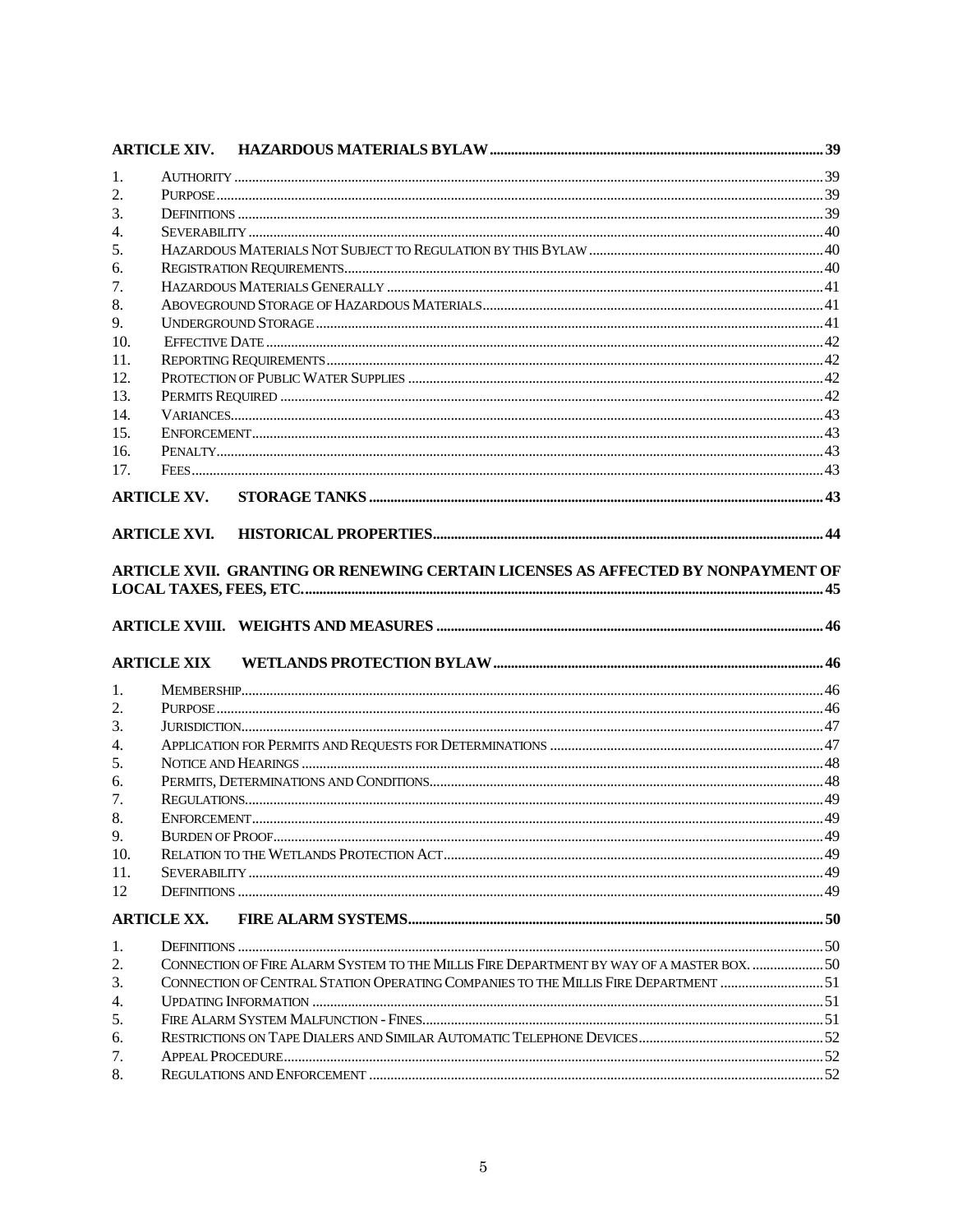| $\mathbf{1}$ . |  |
|----------------|--|
| 2.             |  |
| 3.             |  |
| 4.             |  |
| 5.             |  |
| 6.             |  |
|                |  |
|                |  |
|                |  |
| 2.             |  |
| 3.             |  |
| 4.             |  |
| .5.            |  |
| 6.             |  |
| 7.             |  |
| 8              |  |
| 9.             |  |

#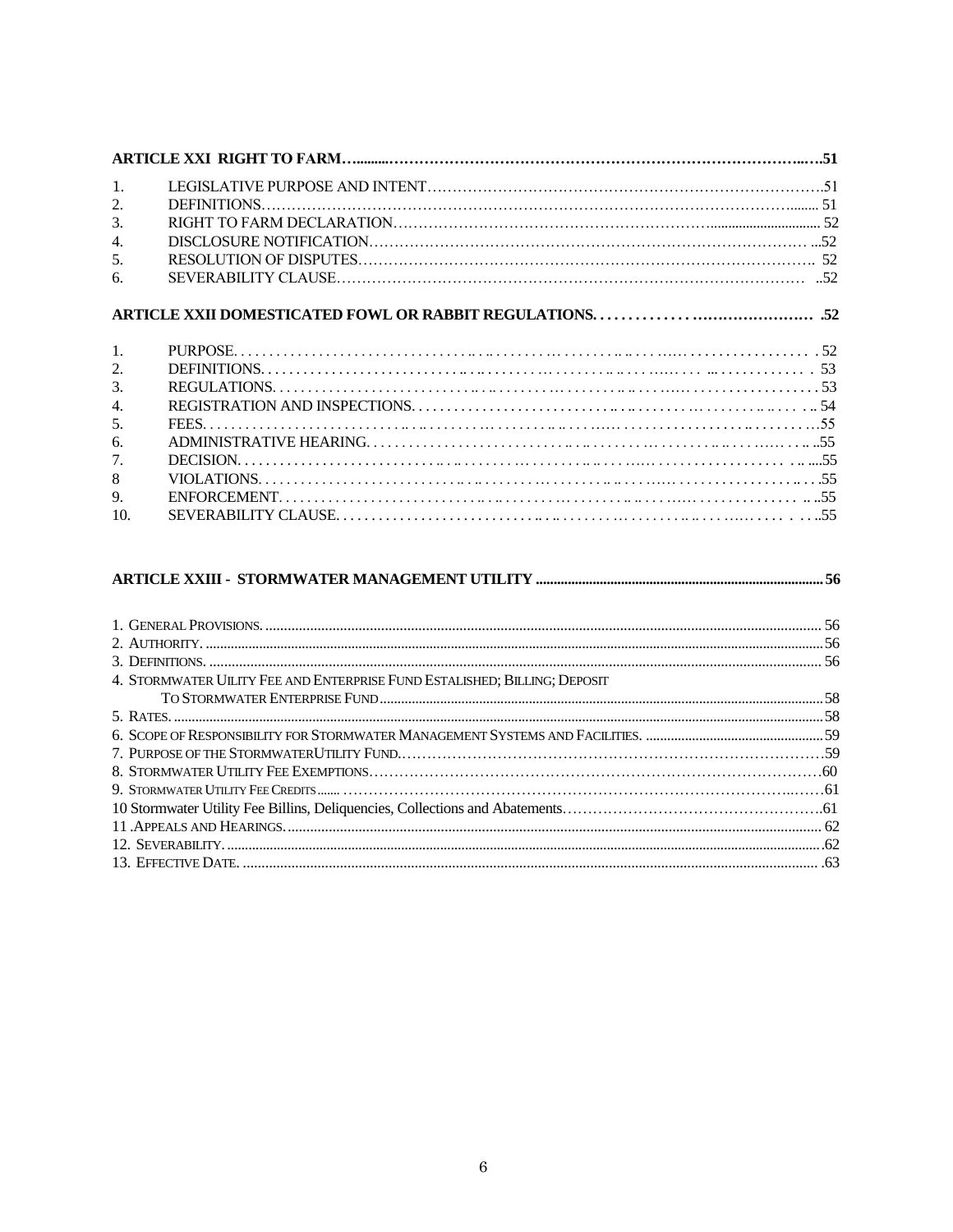#### **ARTICLE I. TOWN MEETINGS**

#### 1. Date

The Annual Meeting for the election of officers and such other matters as may be voted on the official ballot will be held on the first Monday in May, and the Annual Town Meeting for the transaction of business will be held on the second Monday in May. A second Annual Town Meeting, to be called the "Fall Annual Town Meeting" shall be held on the first Monday in November. (May 9, 2005)

#### 2. Posting Warrant

All Town Meetings shall be warned by posting attested copies of the warrant calling for same in not less than four public places in the Town fourteen (14) days, at least, before the time of holding the meeting. (5/11/81) (9/26/95)

#### 3. Notice of Recessed Meeting

Notice of every recessed or adjourned Town Meeting shall be posted by the Selectmen in four or more conspicuous public places in the Town. In addition thereto, they shall, if practical, publish the same in any newspaper published in the Town at least twenty-four (24) hours before the time of said recessed on adjourned meeting. All such notices shall also state briefly the business to be acted on at such meetings and shall include notice of any proposed reconsideration. (3/8/71)

#### Notice Mailed to Residents

The Selectmen shall mail to each residence of the Town a notice of each annual, special town meeting or special election at least seven days prior to the first session of the meeting or election thereof. (5/13/91)

#### 5. Quorum Requirement for Special Town Meeting

Four percent (4%) of the then legal voters shall constitute a quorum for the transaction of any business at any special Town Meeting except that a number less than a quorum may adjourn same. (5/10/99)

#### **ARTICLE II. FINANCE COMMITTEE**

~~~~~~~~~~

#### 1. Appointment

Within forty-five (45) days after adjournment of the Annual Town Meeting, the Moderator shall appoint a committee of nine who shall be known as and constitute the Finance Committee. They shall be appointed from among the legal voters of the Town who do not hold an elective office in the Town. Within forty-five (45) days after the adjournment of each Annual Town Meeting, the Moderator shall appoint three members to serve for terms of three (3) years. Any vacancy that shall occur in the membership of said Finance Committee shall be filled by the Moderator, and the appointee shall serve for the balance of the term in which such vacancy occurred. It shall be the duty of this committee to consider and investigate all articles included in the warrant for each Town Meeting and to make a written report of its findings and its recommendations. The Committee may require the attendance of any Town officer to furnish it with the necessary information. The Committee shall advertise and hold a public hearing previous to the Annual Town Meeting and may do so previous to any Special Town Meeting. (3/25/63)

#### 2. Annual Report

In addition to its other duties and responsibilities, the Finance Committee shall review the cash management and investment policies of the Town, and report on an annual basis to the Town on its findings and recommendations including the impact of policies on the revenues of the Town. (5/13/91)

~~~~~~~~~~~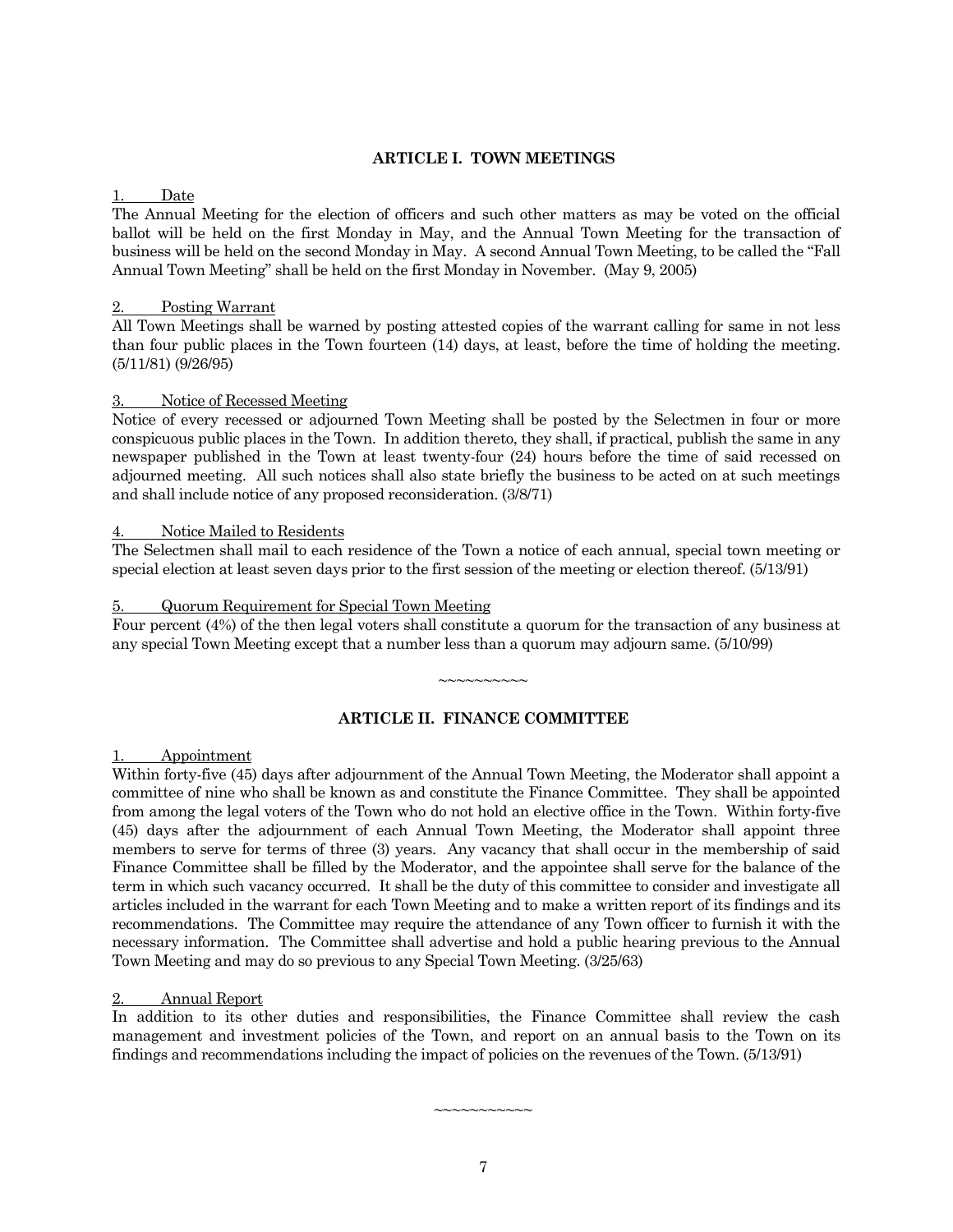#### **ARTICLE III. BOARD OF SELECTMEN**

#### 1. Authority

The Board of Selectmen shall exercise a general supervision over all matter affecting the interest or welfare of the Town. They shall have full authority, as agents of the Town, to appear and defend suits brought against the Town and suits involving the rights and interests of the Town unless some other person or persons shall be designated to act as such agent. They may also employ counsel when deemed necessary by them.

#### 2. Annual Report

The Selectmen shall, in their annual report, state in detail what action they have taken in the year preceding. They shall give full reports in regard to all suits against the Town with all the circumstances relating thereto. They shall consider all claims made against the Town for damages or breach of contract and may, with the advice of counsel, settle the same, provided that in no case shall settlement be made by a payment of more than two thousand dollars (\$2,000) without authority from the Town. (5/11/76)

#### 3. Transmit Warrant

The Selectmen, after drawing the warrant for the Town Meeting, shall immediately transmit a copy of the same to each member of the Finance Committee and the Town Moderator.

#### Printing of Annual Report

It shall be the duty of the Selectmen to have the printed Annual Report of the Town ready for distribution not later than one week prior to the Annual Meeting.

#### 5. Solid Waste Disposal Areas

The Board of Selectmen shall procure, with the approval of the Board of Health, and maintain a suitable place for the disposal of solid waste where the inhabitants of the Town shall have the right, under suitable regulations to be made from time to time by the Board of Selectmen, to deposit such rubbish as may be permitted by the Board of Selectmen with approval of the Board of Public Health. Said facility shall be under the care and supervision of the Board of Selectmen. (3/13/72) (5/15/90)

#### 6. Insurance

The Board of Selectmen shall act as sole agents for the placing of all types of insurance for and on behalf of the Town for all committees, boards and departments. (5/18/87)

#### Public Auction

The Selectmen are authorized to sell at public auction all or any of its property acquired by virtue of sale for non-payment of taxes, which sale has been confirmed by the land court or the tax commissioner, and to give deed therefor. (5/18/87)

#### 8. Excavated Material/Town Projects

All surplus excavated material from Town-sponsored projects shall be deposited under direction of the Board of Selectmen. (5/18/87)

#### 9. Recycling

The Board of Selectmen may establish a recycling program for the purpose of recycling any type of solid waste, including, but not limited to, paper, glass, metal and plastics, in accordance with such rules and regulations as the Board of Selectmen may make from time to time. Such rules and regulations may also require the separation of designated recyclable material or materials from other solid waste, may specify the point at which ownership of such designated recyclables shall vest in the Town, may prohibit removal, without authorization by the Board of Selectmen, of such designated recyclables has vested in the Town, and may establish fines for such violations of such rules and regulations not to exceed fifty dollars (\$50) per violation. (5/13/91)

 $\sim$  $\sim$  $\sim$  $\sim$  $\sim$  $\sim$  $\sim$  $\sim$  $\sim$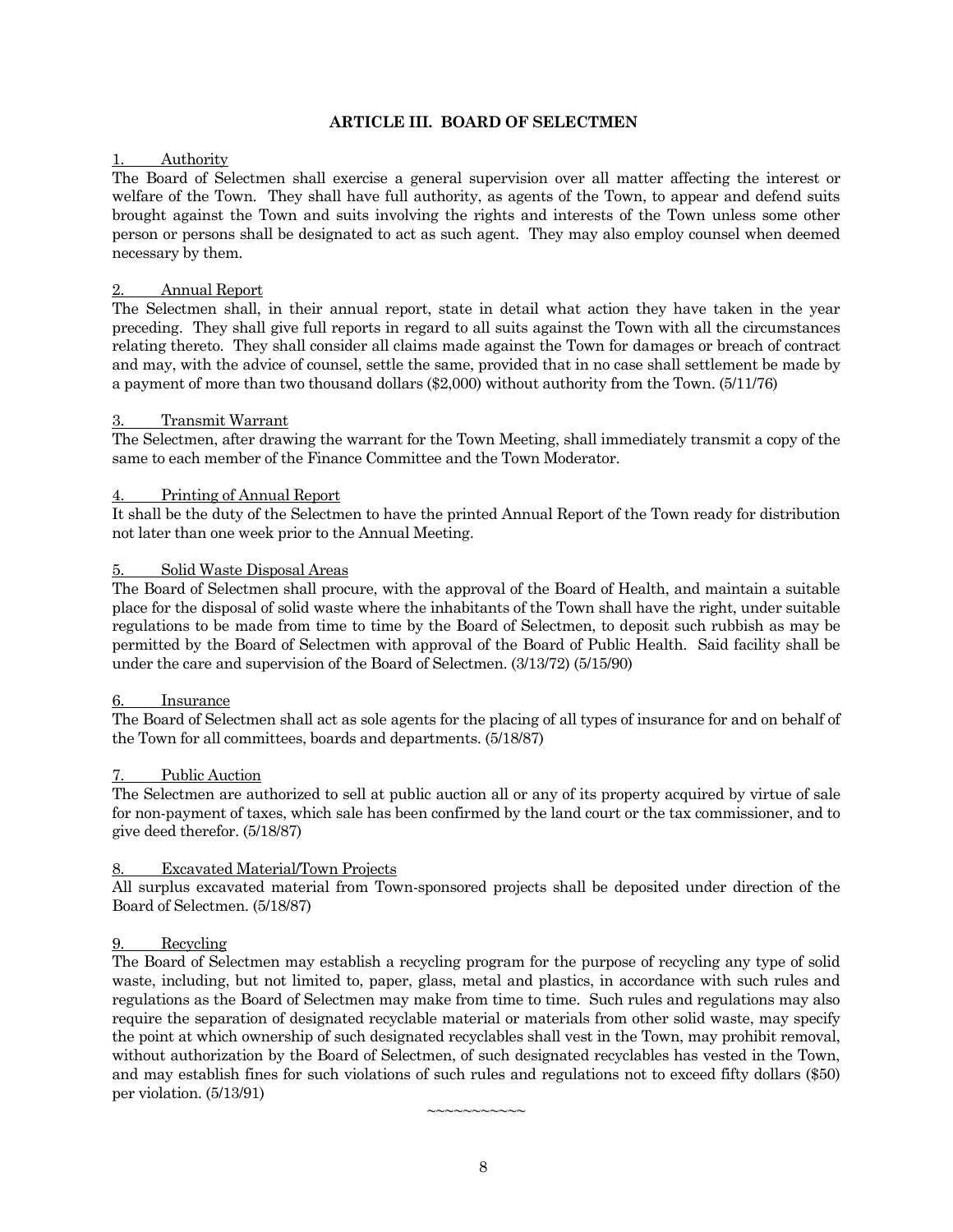#### **ARTICLE IV. MUNICIPAL CHARGES, RECORDS AND REPORTS**

#### Payments Due

All charges and bills from the Town shall be due and payable within thirty (30) days after the date of mailing. If such charges remain unpaid after said thirty (30) days, interest shall accrue at the rate at which interest may be charged on tax bills under the provisions of Section 57 of Chapter 59 of the Massachusetts General Laws. (10/24/88)

#### 2. Record Books

All boards, standing committees and officers of the Town shall cause records of their doings and accounts to be kept in suitable books. Said books shall be given proper protection against fire and theft and shall be open to the inspection of citizens of the Town at any reasonable time but shall remain, during such inspection, under the supervision of the board, committee or officer designated to keep charge thereof. Within thirty (30) days of the completion of its task, every standing and special committee shall turn over all of its public records to the Board of Selectmen for storage. (5/2/79)

#### 3. Expenditure Records

All boards, standing committees, special committees or officers of the Town having charge of the expenditure of money shall annually report thereon in writing in such manner as to give the citizens a fair and full understanding of the objects and methods of such expenditures and shall make therein such recommendations as they deem proper.

#### 4. Printing

All reports mentioned in Sections 2. and 3. shall be placed in the hands of the Board of Selectmen for printing and publishing not later than the 15th day of January of each year.

#### 5. Town Equipment Inventory

An inventory of all Town equipment shall be prepared each year by the Town Administrator and shall be presented to the Board of Selectmen. (5/15/90)

#### 6. Municipal Official and Employee Records

All records relative to financial and permitted transactions undertaken by municipal officials and employees acting in their private capacities, excluding payroll records but including and not limited to tax abatements and exemptions, requests for variances, special permits, and building permits, shall be retained by the appropriate department for a period of ten(10) years, unless such records are required to be retained for a longer period pursuant to the provisions of an applicable statute or records disposal schedule. For purposes of this bylaw, the term municipal officials shall mean all elected officials of the Town and all appointed members of boards and committees created by the Town Charter, Bylaws, or state law. For purposes of this bylaw, the term employees shall mean those persons who receive compensation for full time or part time services provided to the Town. Pursuant to Section III-2 of the Town of Millis Charter, the Board of Selectmen may enact regulations to implement the provisions of the bylaw. **(November 3, 2008)**

# $\sim$  $\sim$  $\sim$  $\sim$  $\sim$  $\sim$  $\sim$  $\sim$  $\sim$

#### **ARTICLE V. TOWN OFFICERS**

#### 1. Payments to Treasurer

All Town officers, whether elected or appointed by the Selectmen, unless expressly ordered, shall on or before the fifth (5th) day of each month pay to the Town Treasurer all sums collected by them during the month previous.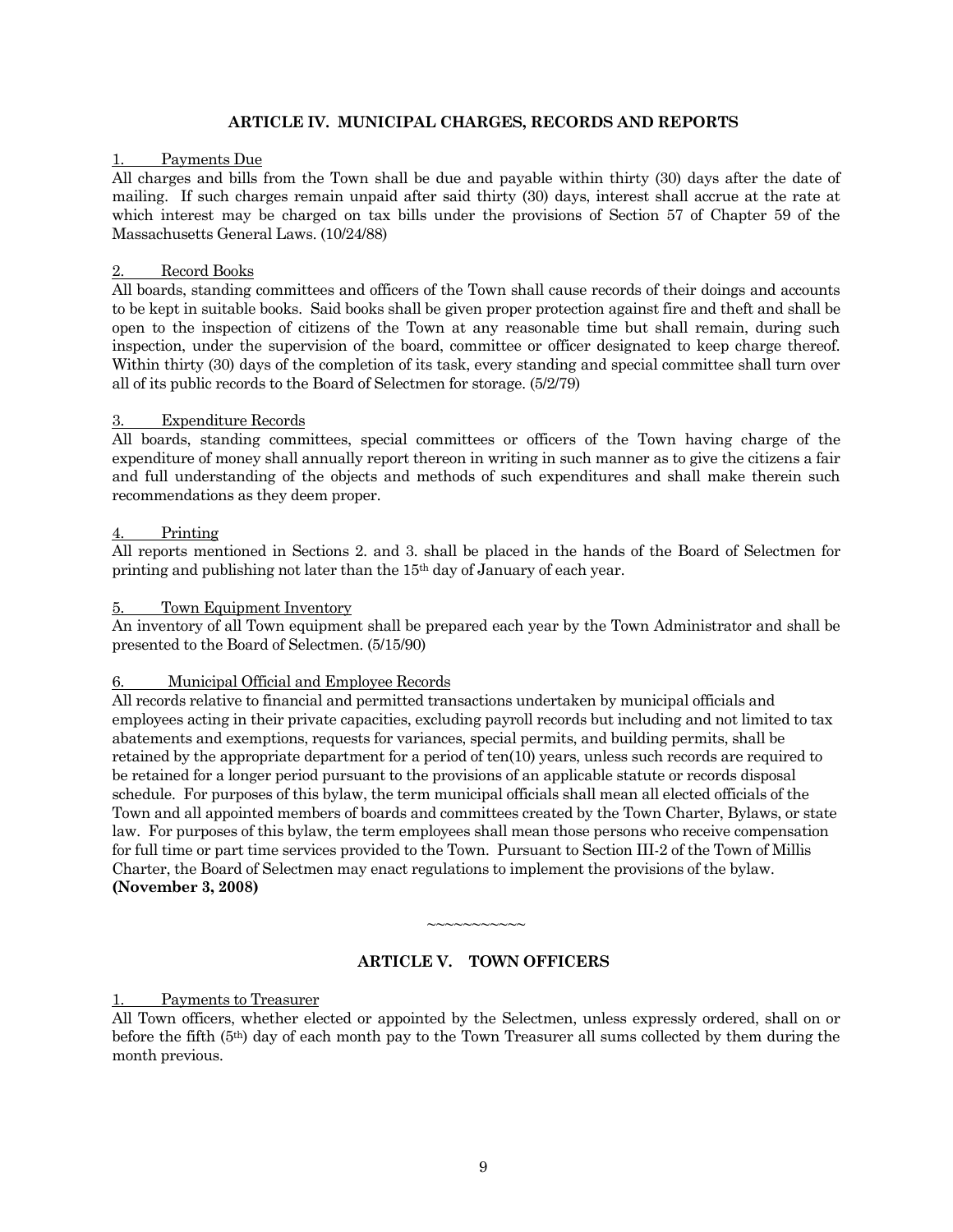#### 2. Town Clerk/Notify Appointees

In addition to the duties required by law, the Town Clerk shall, immediately following the adjournment of any Town Meeting, notify in writing any person named either by election or by appointment to serve as a member of a committee by said Town Meeting. The appointing authority shall notify all appointees named subsequent to any Town Meeting. (3/8/71)

#### Town Seal

The Town Clerk shall have the custody of the Town Seal and shall keep a true copy in book (to be kept for such purpose alone) of all deeds or conveyances executed on behalf of the Town by any Town officer. It shall be the duty of the Town Clerk to see that every conveyance to the Town of any interest in real estate is properly recorded in the Registry of Deeds.

#### Town Meeting Records

The Town Clerk shall furnish for publication in the Annual Town Report an abstract of the official records of all Town Meetings held during the preceding year. He shall also furnish for the same purpose an abstract of the vital statistics for the previous year.

#### 5. Town Clerk/Custody

The Town Clerk shall have the custody of all books, papers, plans and records belonging to the Town if no other disposition of such books, papers, plans and records is made by law or bylaw. (3/8/71)

#### 6. Town Treasurer/Custody

The Town Treasurer shall have the custody of all funds belonging to the Town except funds for which other provision has been made by law, and he shall pay no money from the treasury except upon a warrant signed by a majority of the Selectmen.

7. Repealed March 8, 1971.

#### Insurance Policies

The Town Treasurer, in his annual report, shall show a list of all insurance policies held by the Town, which list shall include a statement of property covered, the names of the companies, the amount and the date of expiration of every policy in his custody.

#### 9. Repealed March 8, 1971.

#### 10. Water-Sewer Collector Bond

The Water and Sewer Collector shall be bonded under the Town's Public Employees Blanket Bond. (5/15/90)

#### 11. Publication of Tax List

In addition to the duties required by law, the Assessors shall publish the full valuation and tax list assessed within the Town or upon which taxes are paid to the Town at such times when the Town shall instruct them to do so. (5/15/90)

#### 12. DP/Daily Record

The Department of Public Works shall keep an accurate account of all money expended and all work done under their supervision upon the public ways and bridges of the Town, including a daily record of the number of persons, trucks and teams employed, the extent and nature of the work done, and the time spent doing such work.

A payroll shall be kept of the employees of the Department of Public Works and of the owners of trucks and teams employed therein and a detailed account of all parties furnishing material therefor, the rate of wages, the amount and cost of materials furnished. (3/13/72)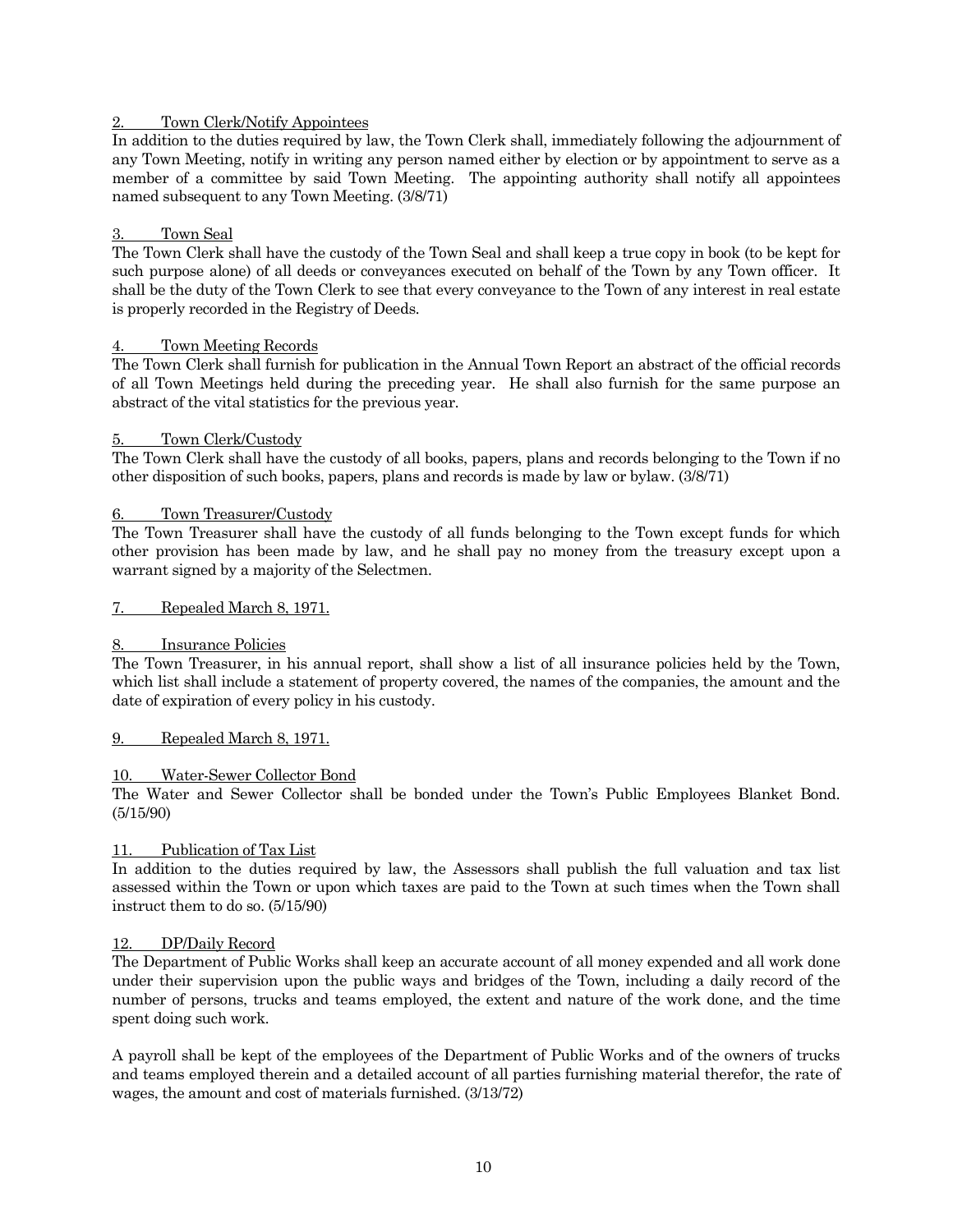#### 13. DPW/Notify Police

The Department of Public Works shall notify the Police Department of the Town of any vehicle interfering with the removal or plowing of snow, or the removal of ice from the way, of the Town. (5/14/90)

#### 14. Plumbing/Gas Inspectors

The Plumbing Inspector and Deputy Plumbing Inspector appointed by the Town Administrator pursuant to the provisions of the General Laws or any bylaw will also serve as Gas Inspector and Deputy Gas Inspector respectively during the term of their appointment. (3/13/72) (5/12/03)

#### 15. Absentee Members

Members absent during any calendar year from one-third (1/3) or more of the regular meetings of any appointed board, committee or commission may be removed during a regular meeting by a two-thirds (2/3) vote of the other members present and voting, and notice is to be given forthwith to the Town Clerk and the appointing authority of the vacancy thereby existing. (3/19/73) (7/3/73)

#### 16. Drainage Committee

The Selectmen shall annually appoint a committee of three members to review surface drainage problems within the Town of Millis and report its recommendation to the Board of Selectmen. (3/19/73) (5/15/90)

#### 17. Insurance Committee

The Selectmen shall appoint a permanent insurance committee composed of five members to advise the Selectmen and the Town in all insurance matters.

Upon acceptance of this bylaw, the Selectmen shall appoint two members for three years, two members for two years and one member for one year. Successor members shall be appointed for three-year terms. Any vacancy that shall occur in the membership shall be filled by the Selectmen, and the appointee shall serve for the balance of the term in which such vacancy occurs. (5/16/77)

#### 18. Planning Board

A Planning Board, to consist of five (5) members, shall be established in the manner prescribed by Chapter 41, Section 81A. The Planning Board shall be elected in accordance with the provisions of Chapter 41, Section 81A of the Massachusetts General Laws. (2/16/53) (5/18/87)

#### 19. Repealed 5/15/90

Sales of Town Property Repealed 5/15/90

#### 20. Street Numbering

Street numbers shall be provided for each dwelling and each business, industrial and other building in the Town of Millis by the owner of such structures by June 5, 1962, in accordance with the following specifications: Numbers shall be made of permanent weatherproof material at least three (3) inches in height and shall be clearly visible from the street or roadway fronting the dwelling or building. Numbers shall be placed on each structure or on a suitable support near the main entrance and shall be assigned to each structure in accordance with the survey completed by the Planning Board and on file with the Town Clerk. In addition, it shall be the responsibility of each property owner to install the number assigned in accordance with the provision of this bylaw within three months of the notification of the assigned number by the Planning Board. (5/16/62) (5/18/87)

#### 21. Self-supporting Water Department

If, in any calendar year, the aggregate amount received for water revenue, including revenue received for hydrant service, exceeds the aggregate amount appropriated for the water department by the Town, such excess shall be set up on the books of the Town for water purposes. If the aggregate amount appropriated for the water department exceeds the aggregate amount of such water revenue, the deficit shall be considered a charge due from the water department, and the water commissioners shall take such action, either by the increase of water charges, the reduction of expenses, or the recommendation to reimburse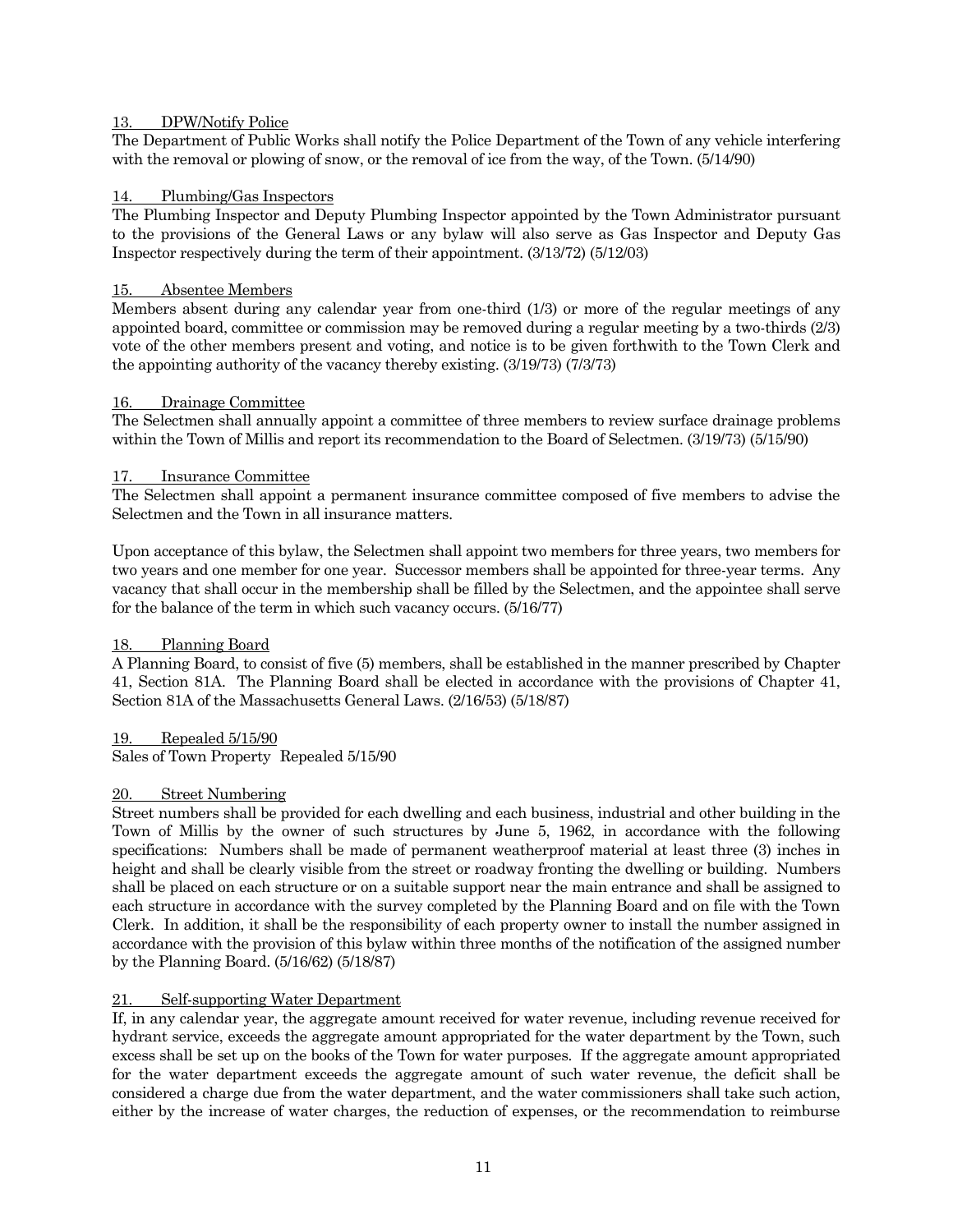the Town for the amount due. If a deficit exists, any unexpended balance of water maintenance appropriations at the close of the year shall be applied toward the reduction of such deficit. If there is no deficit, such balance shall be credited to "water available surplus." (3/25/63) (5/18/87)

#### Civil Defense Commission

The Selectmen shall appoint a Civil Defense Commission consisting of three members to serve on an annual basis and who will select one of its members as the Civil Defense Director. (5/18/87)

#### 23. Capital Improvement Planning Committee

- a. There shall be a Capital Planning Committee (the "Committee") appointed by the Board of Selectmen consisting of seven voting members, including one member of the Board of Selectmen, one member of the Finance Committee, and one member of the School Committee. Members shall serve for a term of two years. The Town Administrator shall also serve on the Committee as an ex-officio non-voting member.
- b. Definition: For the purposes of this bylaw, a capital improvement shall be defined to include, but not be limited to, all equipment, vehicles, buildings, roads and bridges with expected cost in excess of \$10,000 per item. At the discretion of the Town Administrator and/or Board of Selectmen, certain items less than \$10,000 may be considered by the Committee as capital improvements.

#### c. Administration:

- 1. The Committee shall develop forms on which each department's capital budget shall be submitted.
- 2. By August  $1<sup>st</sup>$ , the Town Administrator shall provide the Committee with a calendar of relevant events for the fiscal year.
- 3. Each department shall submit its capital budget recommendations to the Town Administrator annually at an agreed upon date. Upon receipt of each department budget, the Town Administrator shall immediately transmit a copy of the capital budget request to the Committee.
- 4. The Town Administrator shall include capital budget recommendations in the budget plan submitted to the Finance Committee and Board of Selectmen. The Committee shall submit their recommendations to the Board of Selectmen and Finance Committee by a date determined by the Town Administrator. The Committee's recommendation shall include:
	- i. A summary of its contents;
	- ii. A list of all capital improvements proposed to be undertaken during the next five (5) years, with supporting information as to the needs of each such capital improvement;
	- iii. Cost estimates, possible methods of financing, recommended priorities and time schedules and expected useful life for each improvement; and
	- iv. The estimated annual cost of operating and maintaining each facility and the price and cost of maintenance of all major equipment involved.
	- v. This information, including priorities, is to be revised annually with regard to the capital improvements still pending and/or in the process of being acquired, improved or constructed and capital equipment to be purchased and maintained.
- d. Report: The resulting review and summary shall be known as the Annual Capital Improvement Summary. This summary, along with the Finance Committee's relevant recommendations, shall be included in and published as a separate section in the Town Report

(May 14, 2018)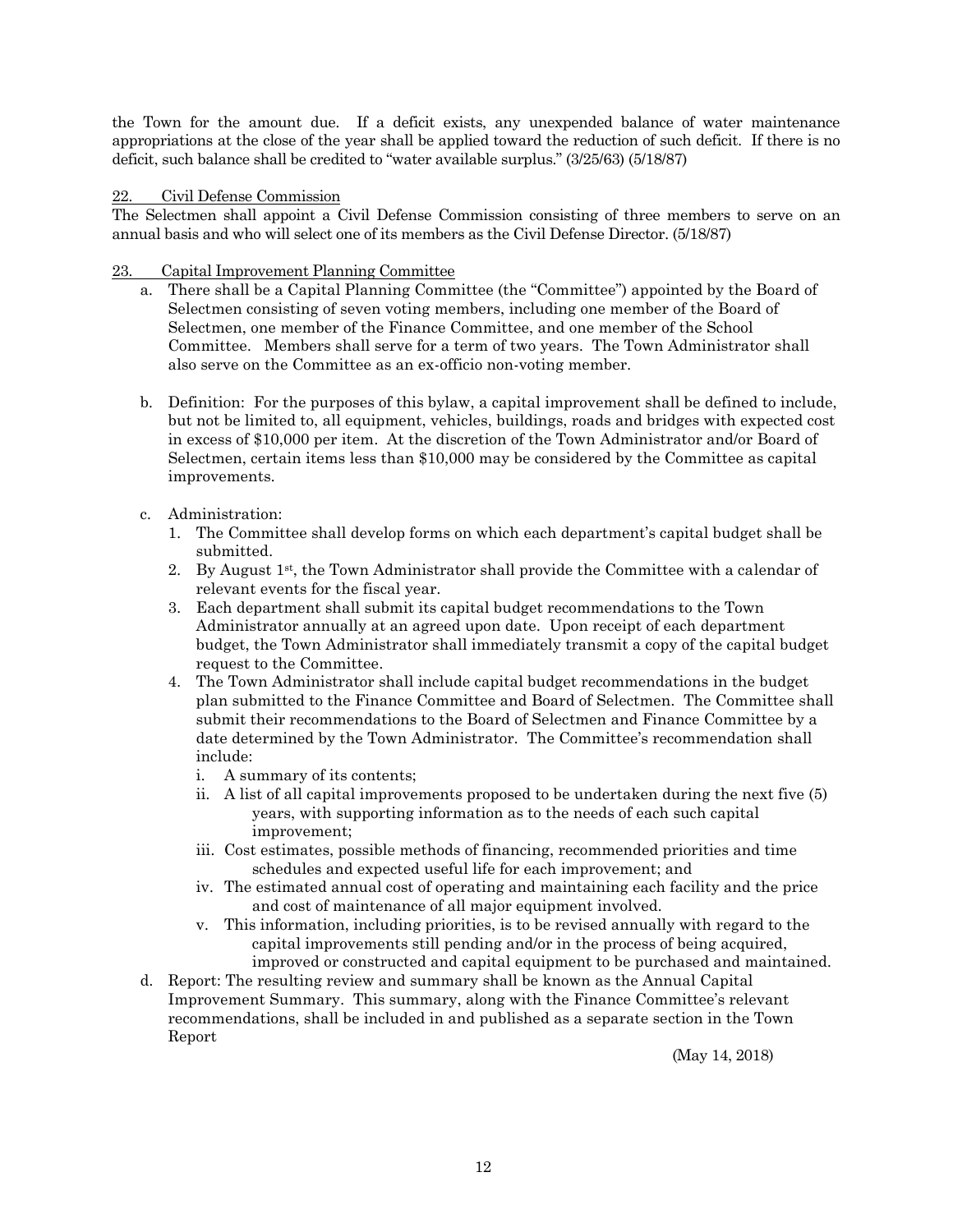#### 24. Recreation Department

The Selectmen shall annually appoint a permanent Recreation Committee of five to seven (5-7) members to promote and foster a year-round recreation program for citizens of both sexes and all ages. (5/9/88)

#### 25. Youth Commission

The Selectmen shall appoint a Youth Commission consisting of seven members in accordance with the provisions of Massachusetts General Laws, Chapter 40, Section 8E. A member of the Commission so appointed may, after a public hearing, if requested, be removed for cause by the Board of Selectmen. The Youth Commission may receive gifts of property, both real and personal, in the name of the Town, subject to the approval of the Selectmen, such gifts to be managed and controlled by the Commission for the purposes of said Section 8E. (5/9/88)

#### 26. Permanent Building Committee

- There shall be a permanent building committee appointed by the Board of Selectmen consisting of five (5) members. In making the original appointments, the Board shall appoint two members for three-year terms, two members for two-year terms, and one member for a one-year term. Thereafter, when annual appointments are made, the Board shall appoint one member or two members as may be required for a term of three years to fill the places of such members whose terms have expired. No member shall be deemed ineligible to serve successive terms. The Board may make interim appointments as required to fill unexpired terms of any members ceasing to serve.
- The Permanent Building Committee shall consider the request of any department, board, Town officer or the Town Meeting for the construction, renovation, or addition to Town buildings and other park, recreation or school facilities, and report promptly to each such request and the recommendation of the Committee to Town Meeting.
- The Permanent Building Committee, following Town Meeting approval and appropriation for any construction, renovation or addition to Town buildings or facilities, will have the general supervision and review of construction project for which the Town Meeting has made an appropriation. (6/20/89)

#### 27. DPW Management by Town Administrator

The Town Administrator, with the approval of the Board of Selectmen, shall appoint a Director of Public Works, who shall exercise and perform the duties of said office under the supervision and direction of the Town Administrator. The Director of Public Works shall be specially fitted by education, training and experience to perform the duties of said office, and may or may not be a resident of the town*.* The Board of Selectmen shall have the power to make all policy decisions related to public works matters within the Town and shall be authorized to act as Water and Sewer Commissioners. The Board of Selectmen shall have the responsibility for carrying out all public works functions of the Town, including, but not limited to, the following: highway, water and sewer maintenance, solid waste disposal, park and playground maintenance, maintenance of all town buildings (except those under the School Department and Library Trustees), surface drainage problems and other operations as may be deemed necessary or desirable. (5/15/90) (5/13/91) (May 14, 2018)

#### 28. Water and Sewer Advisory Committee

The Board of Selectmen shall have the authority to appoint a water and sewer Advisory Commission. Such Commission shall have the power to provide advice and information to the Board of Selectmen and the Town Administrator on matters relating to the operations of the water and sewer systems of the Town. The Commission shall consist of three members, each of whom shall serve a three-year term so arranged that the term of one member expires each year. (5/15/90)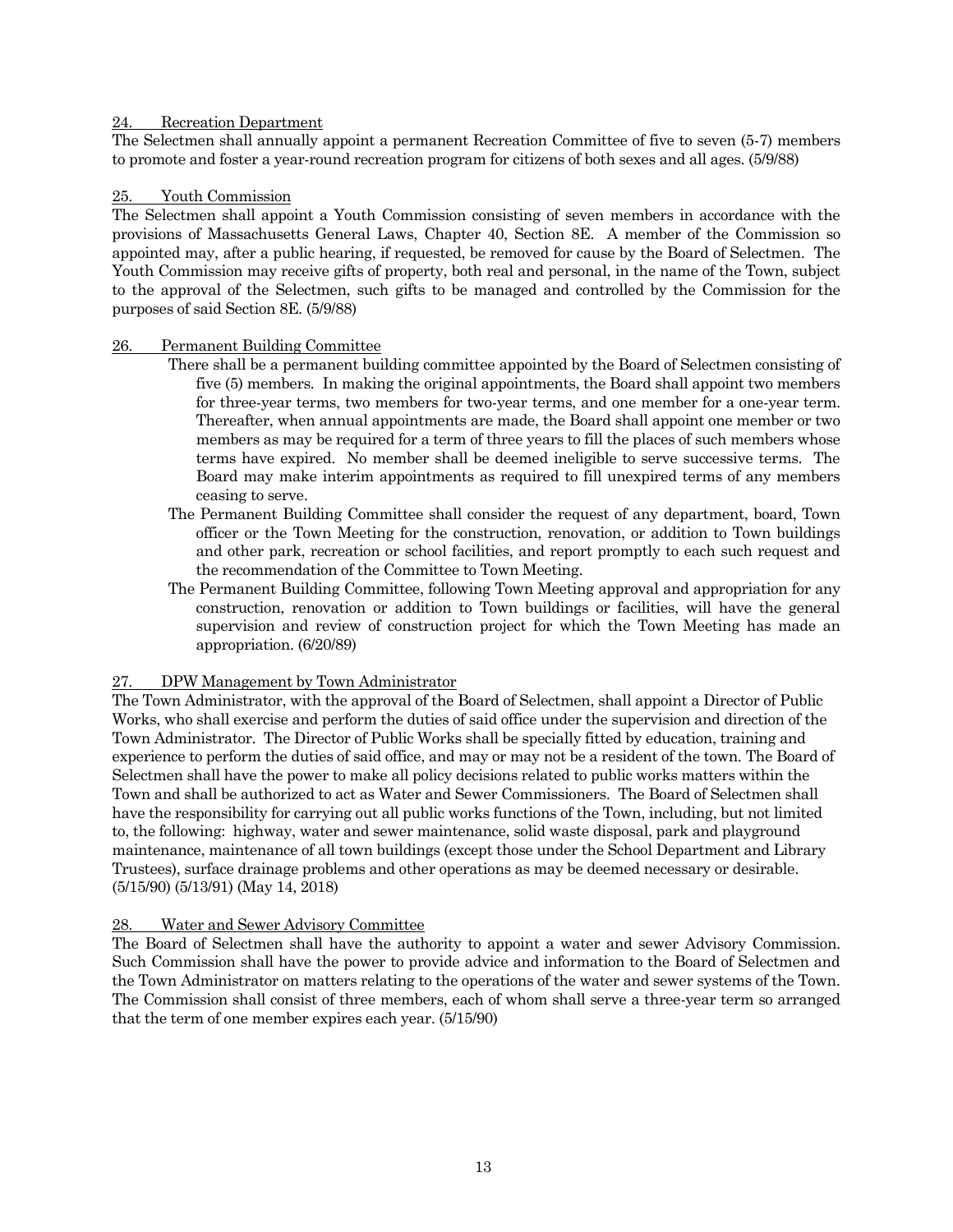29. Millis Community Preservation Committee

A: Establishment

There is hereby established a permanent committee of the Town of Millis to be known as the Community Preservation Committee, consisting of nine (9) voting members, pursuant to G.L. c. 44B, ァ 5. The composition of the committee, the appointing authority and the term of office for the committee members shall be as follows

(1) One member of the Conservation Commission as designated by the Commission;

(2) One member of the Historical Commission as designated by the Commission;

(3) One member of the Planning Board as designated by the Board;

(4) One member of the Housing Authority as designated by the Authority;

(5) One member of the Board of Selectmen acting as the Board of Park Commissioners, as designated by the Board of Selectmen;

(6) One member of the Recreation Committee as designated by the committee;

(7) Three at large members, residents of Millis, appointed by the Board of Selectmen;

The Finance Committee may appoint a liaison to participate, but not vote, in Community Preservation Committee discussions regarding matters within the jurisdiction of the Community Preservation Committee.

Each at large member of the Committee shall serve for a term of three years; provided, however, that one at large member shall be appointed for an initial term of one year; one at large member shall be appointed for an initial term of two years; and one at large member shall be appointed for an initial term of three years. Each other member of the Committee shall serve for a term of three years or until the person no longer serves in the position or on the board or committee as set forth above, whichever is earlier. Vacancies shall be filled in the manner of the initial appointment for the remainder of the unexpired term. Should any of the officers and commissions, boards, or committees who have appointing authority under this bylaw be no longer in existence for whatever reason, the Board of Selectmen shall appoint a suitable person to serve in their place.

Any member of the Committee may be removed for cause by their respective appointing authority after hearing.

B: Duties

 (1) The community preservation committee shall study the needs, possibilities and resources of the town regarding community preservation. The committee shall consult with existing municipal boards, including the conservation commission, the historical commission, the planning board, the department of public works, and the housing authority, or persons acting in those capacities or performing like duties, in conducting such studies. As part of its study, the committee shall hold one annual public informational hearing, or more at its discretion, on the needs, possibilities and resources of the town regarding community preservation possibilities and resources, notice of which shall be posted publicly and published for each of two weeks preceding a hearing in a newspaper of general circulation in the town.

(2) The community preservation committee shall make recommendations to the Town Meeting for the acquisition, creation and preservation of open space; for the acquisition, preservation, restoration and rehabilitation of historic resources; for the acquisition, creation and preservation of land for recreational use; for the acquisition, creation, preservation and support of community housing; and for the rehabilitation or restoration of such open space, land for recreational use and community housing that is acquired or created as provided in this section. With respect to community housing, the community preservation committee shall recommend, wherever possible, the reuse of existing buildings or construction of new buildings on previously developed sites. Recommendations to the Town Meeting shall also include the committee's anticipated costs.

(3) The community preservation committee may include in its recommendation to the Town Meeting a recommendation to set aside for later spending funds for specific purposes that are consistent with community preservation but for which sufficient revenues are not then available in the Community Preservation Fund to accomplish that specific purpose or to set aside for later spending funds for general purposes that are consistent with community preservation.

(4) In every fiscal year, the community preservation committee must recommend either that the legislative body spend, or set aside for later spending, not less than 10% of the annual revenues in the Community Preservation Fund for open space (not including land for recreational use); not less than 10%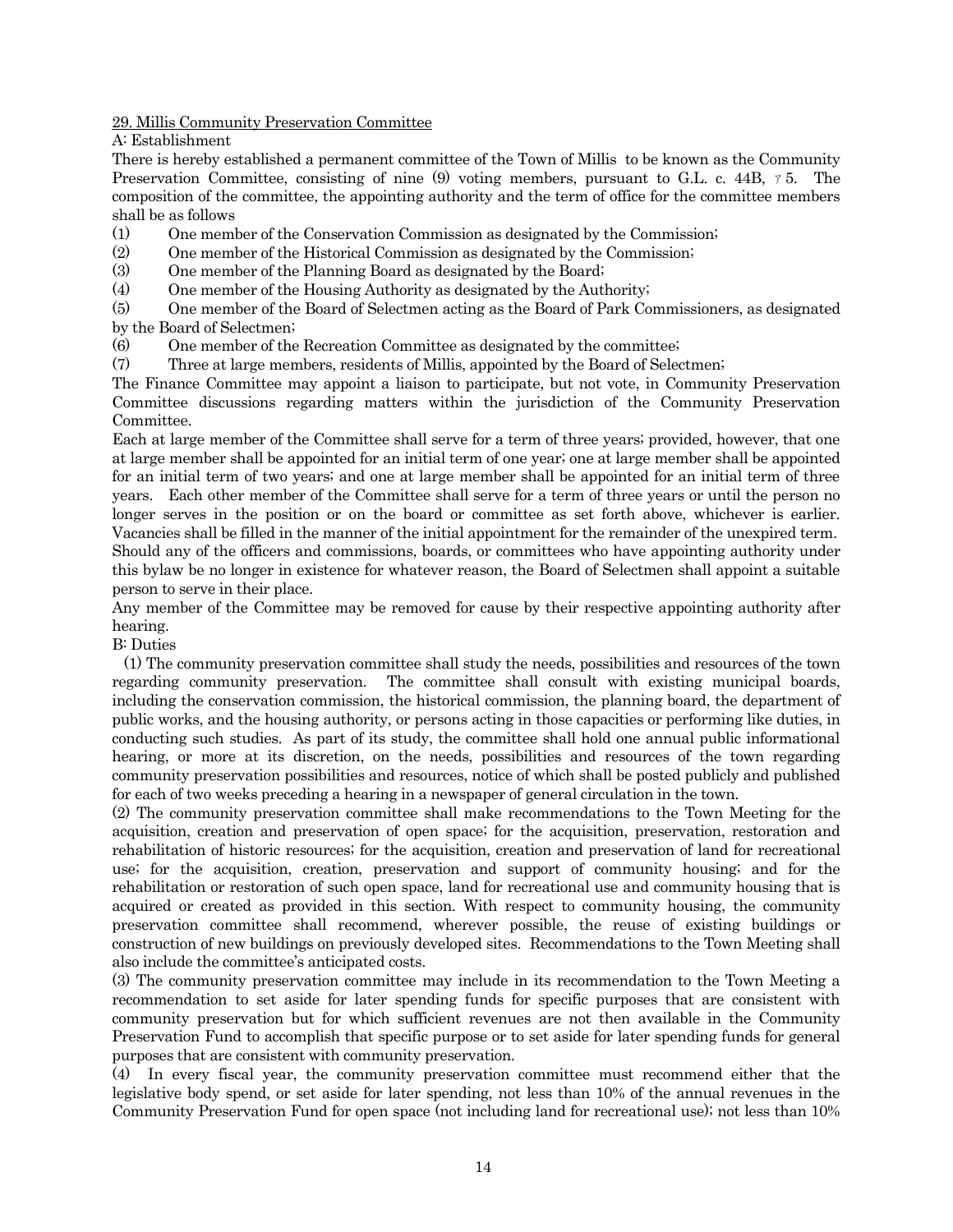of the annual revenues in the Community Preservation Fund for historic resources; and not less than 10% of the annual revenues in the Community Preservation Fund for community housing.

C: Exemptions

Applications for exemption from the Community Preservation Act surcharge must be filed with the Board of Assessors no later than thirty (30) days after the issuance of the actual real estate tax bill.

D. Effective Date

This bylaw shall take effect upon approval by the Attorney General of the Commonwealth, and after all requirements of G.L. c.40, §32 have been met. Each appointing authority shall have thirty days after approval by the Attorney General to make their initial appointments. (May 14, 2007)

#### 30. Finance Department

The Finance Department shall be managed by the Finance Director appointed by the Board of Selectmen under the supervision of the Town Administrator and, with respect to school finances, the Superintendent of Schools. The Finance Director shall be responsible for the operations of the Finance Department and shall oversee the activities of and be responsible for day to day supervision of the following offices:

- 1. Accounting
- 2. School Finance
- 3. Treasury
- 4. Tax Collection
- 5. Assessing
- 6. Data Processing/IT

(May 14, 2018)

# **ARTICLE VI. APPROPRIATIONS**

 $\sim$  $\sim$  $\sim$  $\sim$  $\sim$  $\sim$  $\sim$  $\sim$  $\sim$ 

# Purchases

Purchases of goods, services and materials by Town Departments shall conform to M.G.L. Chapter 30B, Chapter 149, and Chapter 30, section 39M, as amended from time to time. (5/14/01)

#### 2. Contracting Authority

1. Awarding and Executing Contracts

- a. Contracts for purchases under \$3,000.00 shall be awarded and executed by Department Heads.
- b. Contracts for purchases between \$3001.00 and \$10,000.00 shall be awarded and executed by the Chief Procurement Officer; except School Department contracts which shall be awarded by the Superintendent of Schools and executed by the Chief Procurement Officer.
- c. Contracts exceeding \$10,001.00 shall be awarded by the Board of Selectmen and executed by the Chief Procurement Officer; except School Department contracts which shall be awarded by the School Department and executed by the Chief Procurement Officer.
- d. For the purposes of this bylaw, the Chief Procurement Officer shall be the Town Administrator or his designee.
- 2. Notwithstanding the foregoing:
	- a. School instructional supplies contracts shall be procured pursuant to this bylaw and shall be awarded and executed by the School Committee.
	- b. Public Library audio, visual, and reading materials shall be procured pursuant to this bylaw and shall be awarded and executed by the Library Trustees. (5/14/01)
- 3. Repealed May 3, 1973.

#### 4. Approval of Bills

No bill, charge or account against the Town shall be paid without the approval, in writing, first obtained of the person, persons, board or committee contracting same.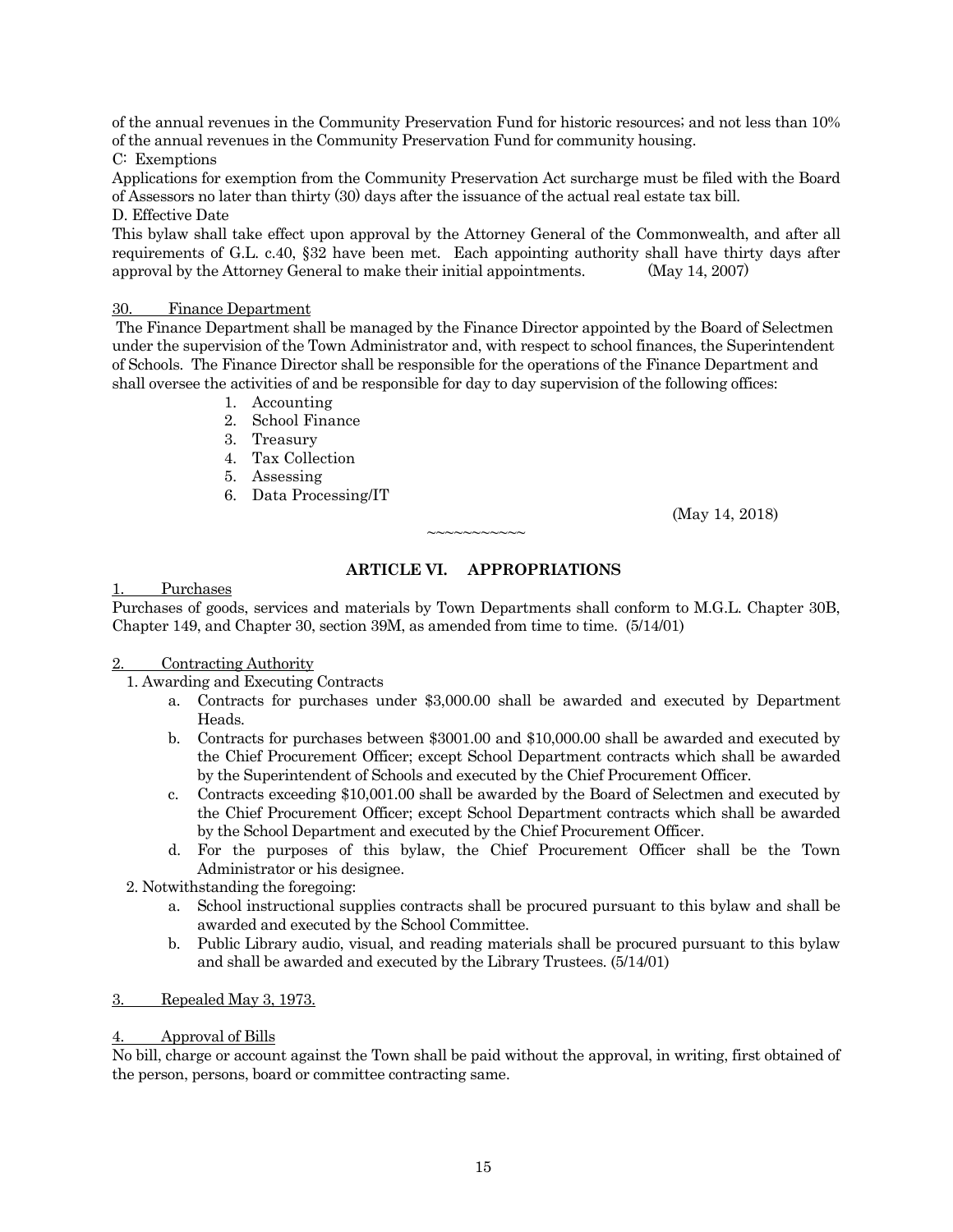#### 5. Expenditures Exceeding Appropriation

No Town Officer, having control of the expenditure of the public money, shall incur any debt or obligation on account of the Town in any department beyond the amount appropriated therefor by the Town. No order or warrant shall be drawn by the Board of Selectmen or other boards upon the Treasurer without an appropriation by vote of the Town nor against any appropriation in excess of same, except that such payments may be made as are required to protect the Town where it may be liable in action at law for damages.

#### 6. Unexpended Appropriations

Any portion of any appropriation remaining unexpended at the close of the financial year shall revert to the Town Treasury unless otherwise provided by law.

#### 7. (Repealed 5/14/01)

#### 8. Illegal Appropriations

Any article pertaining to bills not within a legal appropriation which are in violation of Section 31 of Chapter 44 of the Massachusetts General Laws shall be so designated in the warrant. (2/18/52) (5/18/87)

#### 9. Length of Contract for Wages/Salaries

No contract for wages and/or salaries shall be negotiated, agreed on, or signed by any Town board if the length of the term of the contract exceeds the length of the regular term of a regularly elected member of said board. (5/13/85) (5/18/87)

#### 10. Transfer between Unnumbered Budget Sub-Items

- Each numbered line account of the annual budget shall be a separate appropriation. Any transfers between such numbered line accounts shall be made only by vote of the Town Meeting, except as otherwise provided by statute.
- Expenditures from unnumbered sub-items listed for annual budget line accounts shall be limited to the use and amounts listed except as specified in Section C hereof.
- The Town Administrator may, with the approval of the Board of Selectmen, authorize transfers between unnumbered sub-items of the annual budget. No expense shall be in incurred until notice of said transfer has been made to the Finance Committee. (5/11/87) (5/13/91) (5/12/03)

#### 11. Budget Procedure

#### Operating budgets:

- By September 1<sup>st</sup> of each fiscal year, the Finance Committee and the Town Administrator shall develop forms on which each department's budget shall be submitted.
- Between September 1st and October 20th of each fiscal year, the Town Administrator shall instruct each department in the preparation of the budget forms, and the Town Accountant shall provide each department with a prior year budget history.
- On November 1st of each fiscal year, the Town Administrator shall submit budget forms to all departments. All departments shall prepare their budgets and submit them to the Town Administrator by December 1st.
- The Town Administrator, after consulting with the Town Accountant and the Town Treasurer, shall develop revenue projections for the succeeding fiscal year.
- After analyzing the revenue projections and consulting with each department head, the Town Administrator shall transmit a set of balanced budget recommendations to the Board of Selectmen and Finance Committee by January 1st.

#### Miscellaneous articles:

Petitioners who submit Annual Town Meeting articles which require an appropriation, but are not considered operating or capital budget expenses, are encouraged to submit such articles by December 1st so that they may be included in the financial plan for the next fiscal year. (5/13/91)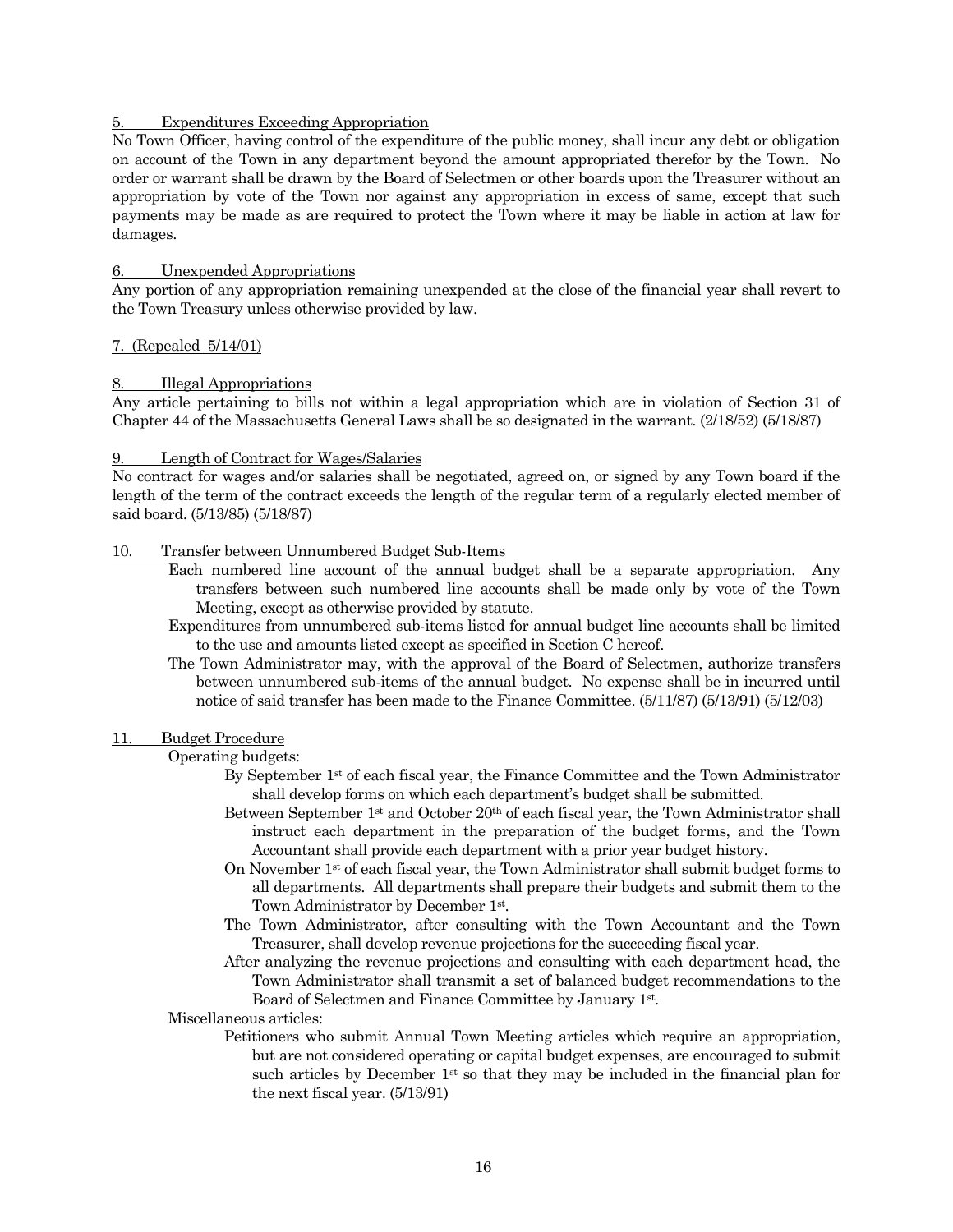12. Revolving Funds

1. There are hereby established in the Town of Millis pursuant to the provisions of M.G.L. Chapter 44, §53E½, the following Revolving Funds, from which the specified department head, board, committee, or officer may incur liabilities against and spend monies from without appropriation in accordance with the limitations set forth in this by-law.

2. Fringe benefits of full-time employees whose salaries or wages are paid from the fund shall also be paid from the fund.

3. No liability shall be incurred in excess of the available balance of the fund.

4. The total amount spent during a fiscal year shall not exceed the amount authorized by Annual Town Meeting or any increase therein as may later be authorized by the Board of Selectmen and Finance Committee in accordance with M.G.L. Chapter 44, §53E½.

5. Interest earned on monies credited to a revolving fund established by this by-law shall be credited to the General Fund.

6. Authorized Revolving Funds

|                                              | <b>DEPARTMENT</b>                           | <b>REPRESENTATIVE</b>        |
|----------------------------------------------|---------------------------------------------|------------------------------|
|                                              | <b>RECEIPTS TO</b>                          | OR BOARD ENTITY              |
|                                              | <b>BE CREDITED</b>                          | <b>AUTHORIZED</b>            |
| REVOLVING FUND PROGRAM<br>OR PURPOSE         | <b>TO FUND</b>                              | <b>TO SPEND</b>              |
| Oak Grove Farm Maintenance Fund              | User Fees/Sale of Bricks                    | Oak Grove Farm<br>Commission |
| Animal Control Shelter Fund                  | <b>Operation Receipts</b>                   | Board of Selectmen           |
| Fire Alarm Fund                              | Fees/Fines                                  | Board of Selectmen           |
| Historical Commission Fund                   | User Fees                                   | <b>Historical Commission</b> |
| Ambulance Department Fund                    | User Fees                                   | Board of Selectmen           |
| Council on Aging Transportation Fund         | User Fees                                   | Board of Selectmen           |
| VMB Custodial/Maintenance Fund               | User Fees                                   | Board of Selectmen           |
| Food Service Fund                            | <b>Inspection Fees</b>                      | Board of Health              |
| Stormwater Management Fund                   | Connection/Inspection<br>Fees               | Board of Selectmen           |
| <b>BOH Medical Services/Vaccination Fund</b> | Vaccine<br>Reimbursement                    | Board of Health              |
| BOH Rabies Clinic/Program Fund               | Vaccine Fees                                | Board of Health              |
| Continuing Education Fund                    | Drivers/Continuing<br><b>Education Fees</b> | School Committee             |
| School Athletic Fields Fund                  | <b>Fundraising Proceeds</b>                 | School Committee             |
| School Extracurricular Fund                  | Receipts/Donations                          | School Committee             |
| Library Special Use Fund                     | User Fees                                   | Library Trustees             |
|                                              |                                             |                              |

and this by-law, all applicable state and local laws and regulations that govern the receipt, custody, expenditure and payment of town funds shall apply to the use of revolving funds established and authorized by this by-law.

And, further, to establish the following fiscal year spending limit for such funds:

#### FISCAL YEAR EXPENDITURE LIMIT

#### AUTHORIZED REVOLVING FUNDS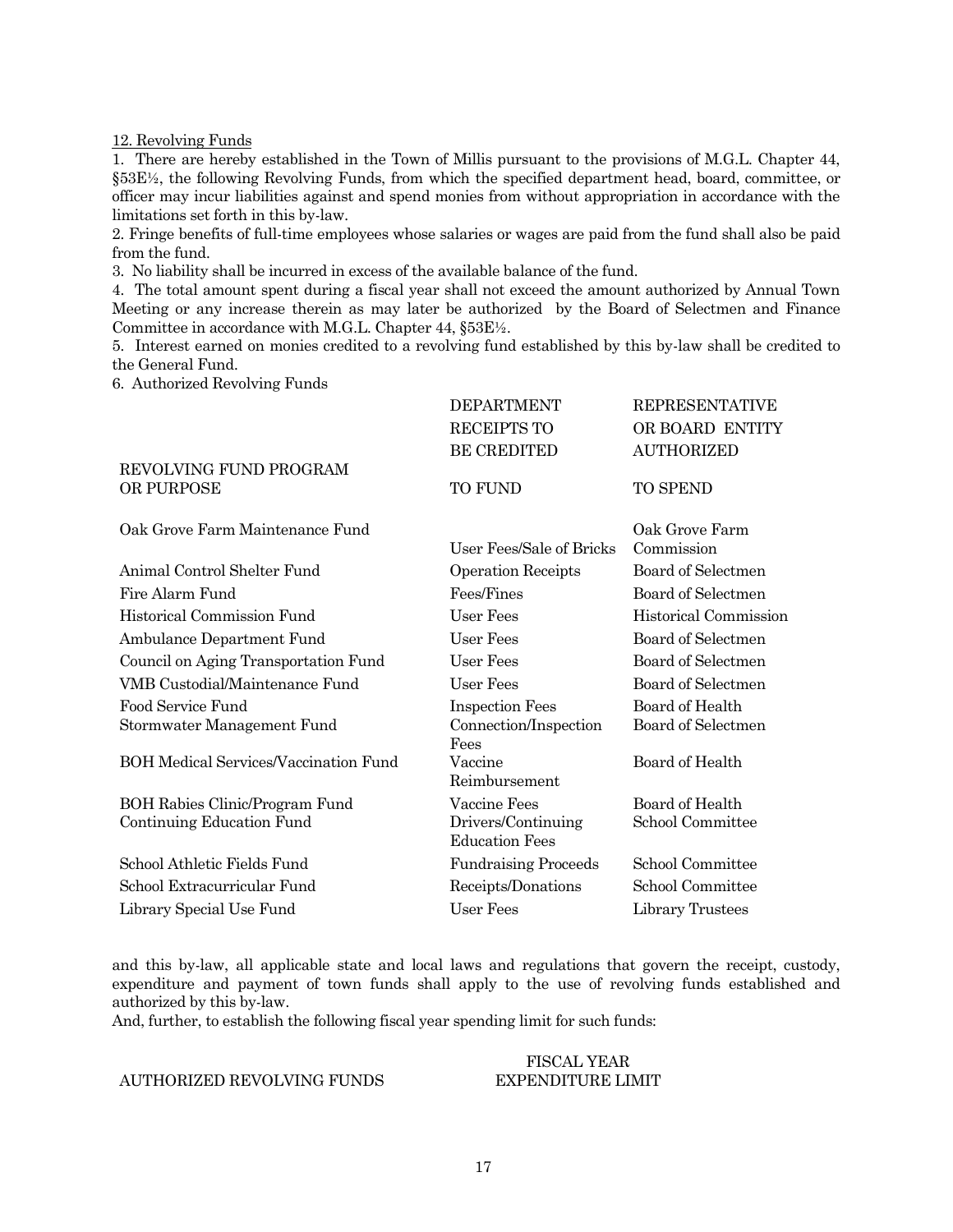| Oak Grove Farm Maintenance Fund       | \$35,000.00 |
|---------------------------------------|-------------|
| Animal Control Shelter Fund           | \$3,000.00  |
| Fire Alarm Fund                       | \$10,000.00 |
| Historical Commission Fund            | \$12,000.00 |
| Ambulance Department Fund             | \$20,000.00 |
| Council on Aging Transportation Fund  | \$5,000.00  |
| VMB Custodial/Maintenance Fund        | \$6,000.00  |
| Food Service Fund                     | \$4,500.00  |
| Stormwater Management Fund            | \$10,000.00 |
| BOH Medical Services/Vaccination Fund | \$8,500.00  |
| BOH Rabies Clinic/Program Fund        | \$2,500.00  |
| Continuing Education Fund             | \$50,000.00 |
| School Athletic Fields Fund           | \$35,000.00 |
| School Extracurricular Fund           | \$8,000.00  |
| Library Special Use Fund              | \$10,000.00 |
| Amended June 5, 2017                  |             |

#### **ARTICLE VII. TOWN ACCOUNTANT**

~~~~~~~~~~

#### 1. Duties

The duties of the Town Accountant shall be as prescribed in the Town Accountant Act, Sections 55 to 61, Chapter 41 of the Massachusetts General Laws.

~~~~~~~~~~~~~

#### **ARTICLE VIII. POLICE REGULATIONS**

#### 1. Chief of Police Reports

It shall be the duty of the Chief of Police to report in writing annually, or at such other times as become necessary, upon all matters pertaining to his department, with recommendations as to the same, to the Board of Selectmen.

#### 2. Grazing Animals

No owner or person having the care of any sheep, swine, horse, oxen, cow or other grazing animals shall permit or allow them to go at large or to graze on any street, lane, common square or other public place within this Town or permit any such animals to go or stand upon any sidewalk therein.

#### 3. Obstruction of Public Way

No person without permission from the Selectmen shall place, or cause to be placed, upon any public way or sidewalk any lumber, wood, bale, box, crate, barrel, can, package or other thing and allow the same to remain for more than one hour, or more than ten minutes after being notified to remove the same by a constable, police officer or Selectman. No person without written permission of the Board of Selectmen shall park a vehicle or trailer on any sidewalk. No person shall leave said vehicle or trailer on said sidewalk for longer than ten minutes after being ordered to do so by a Police Officer, the Selectmen or their designee. (3/13/72) (5/12/03)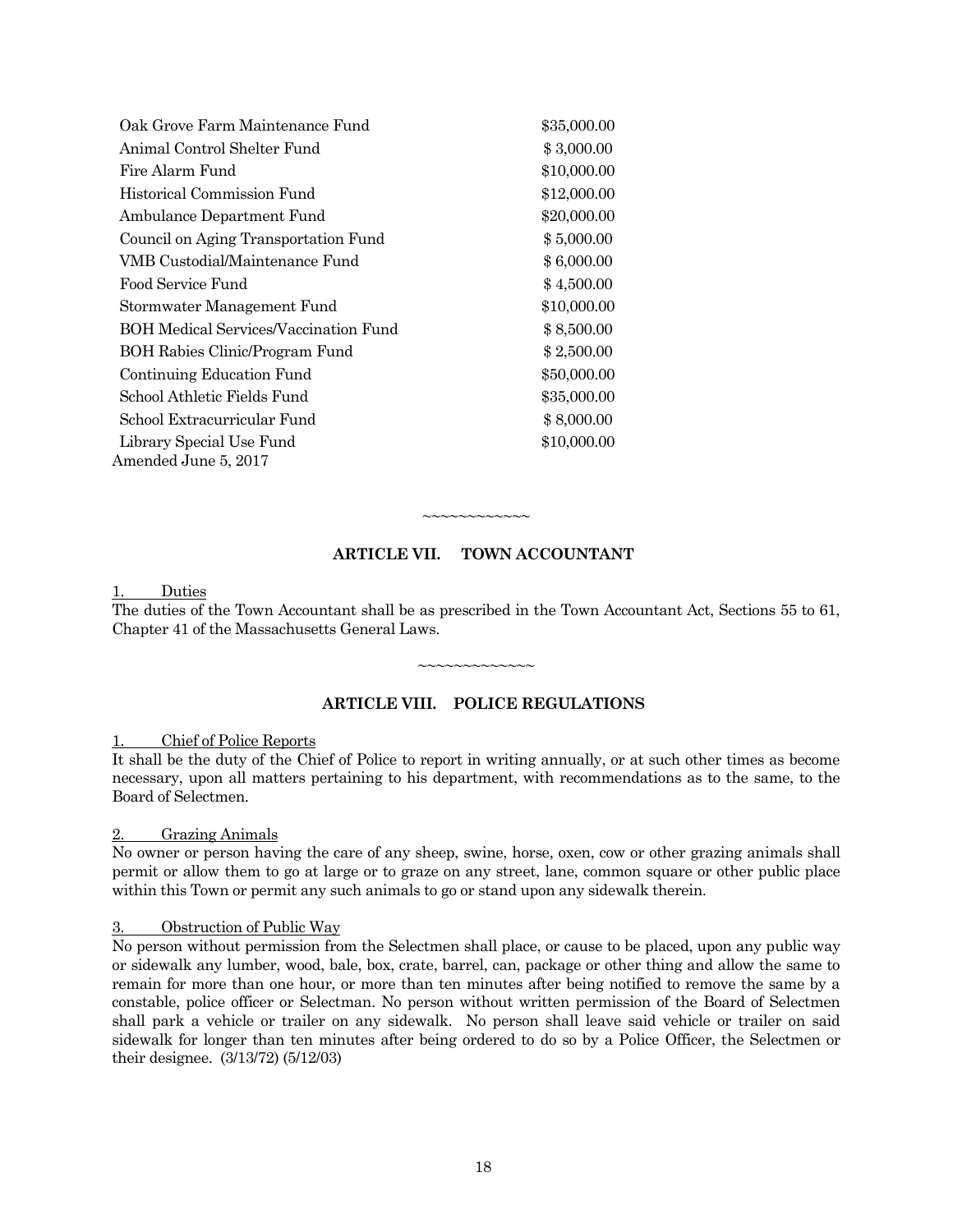#### Littering

No person shall throw or deposit upon any public way or place any bottle, glass, metal or any article or any substance which may cause injury. (3/13/72)

#### 5. Refuse Transport

No person shall carry in or through any of the streets, squares, courts, lanes, avenues, roads, places or alleys within the Town of Millis, any house dirt, ashes, garbage, or house offal, either animal or vegetable, or any grease or bones, or any refuse substance from any of the dwelling houses or other buildings or places in the Town, except upon such terms and conditions as the Board of Health may deem the health and interest of the Town requires.

#### 6. Refuse Disposal

No person shall, without the permission of the Board of Health, throw into or leave in or upon any street, court, square, alley, lane, road, public square, public enclosure, pond or body of water or vacant lot within the limits of the Town where it would be offensive or injurious to health, any dead animal, dirt, sawdust, soot, ashes, cinders, shavings, hair, shreds, manure, oyster, clam or lobster shells, waste water, rubbish or filth of any kind, or any refuse, animal or vegetable matter whatsoever.

#### No Coasting

No person shall coast in any street or public way except as are publicly designated for that purpose by the Selectmen.

#### 8. Animals Disturbing the Peace

No person shall keep any bird, fowl, dog or other animal, which barks, howls or makes other noises, disturbing the peace and quietness of any resident of the Town.

#### 9. Parades/Public Meetings

No person or persons shall play or perform on any musical instrument, sing, parade, hold a public meeting, make a public address, march or congregate in any public way or public place, except in connection with a funeral, without a written permit from the Board of Selectmen.

#### 10. Littering

No person shall deposit advertising circulars or other printed matters on the streets, or team manure, rubbish, liquid or other material in such manner, or deposit the same in any place as to litter, pollute or injure the streets.

#### 11. No Riding on Sidewalks

No person shall ride, drive, draw or push any motorcycle, automobile, cart, wagon, sled (except invalids or children's hand carriages) upon any public sidewalk or footpath.

#### 12. No Obstruction of Sidewalks

No person shall stand or remain on any sidewalk or in any public place in such manner as to obstruct a free passage for foot passengers after a request to move on by a constable, police officer or Selectman, and any such violation of this Section shall constitute of breach of the peace. (5/11/81)

#### 13. Discharge of Firearms

No person shall fire or discharge any firearm within the limits of any park, playground or other public property, except with the consent of the Board of Selectmen, or hunt or fire or discharge any firearm on any private property except with the consent of the owner or legal occupant thereof. This bylaw shall not apply to the lawful defense of life or property or to any law enforcement officer acting in the discharge of his duties. Any person violating any of the provisions of this bylaw shall be punished by a fine that is provided under Article 9. (5/19/75)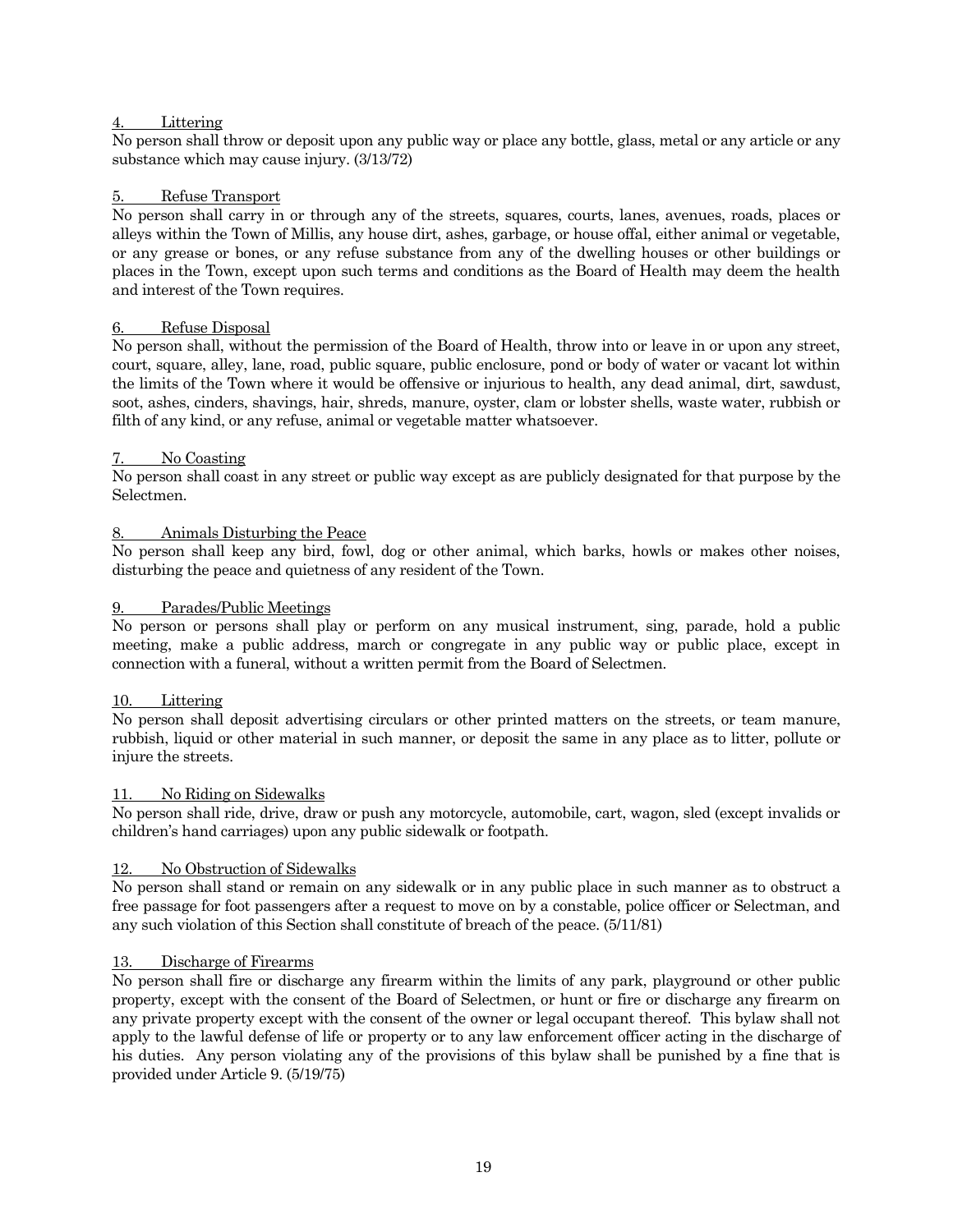#### 14. Junk Shop

No person shall collect, deal in or keep a shop for the purchase, sale or barter of junk, old metals or secondhand articles within the limits of the Town, unless licensed by the Board of Selectmen.

#### 15. Snow/Ice on Public Places

No owner, tenant, occupant or agent in charge of an estate used wholly or in part for stores, offices or places of public resort shall place any snow or ice on a sidewalk on which such store, office or place of public resort abuts, nor suffer it to remain thereon for more than five hours between sunrise and sunset. If snow or ice, through weather conditions, is evenly spread over a sidewalk and frozen thereto so as to be difficult for removal, it may remain until it can be more easily removed, if the sidewalk be kept in safe condition by sanding or otherwise. No person other than a department of public works or school department employee or an independent contractor working for the town shall push, plow, deposit, throw, or pile snow or ice onto any public way, public property, public easement, or public sidewalk. (5/12/03)

#### 16. Playing Ball

No person shall play at any game of ball, or football, or throw balls or stones or snowballs within any of the streets or public places of the Town.

#### 17. Driving over Fire Hose

No person shall drive any carriage or other vehicle upon or over any hosepipe, when placed in any street or highway of the Town by orders of the Chief Engineer or any other officer of the Fire Department.

#### 18. Indecent Exposure

No person shall bathe or swim in any public place in the Town in an indecent or nude condition.

#### Sign Restrictions

No person shall place or maintain any signboard, marquee, awning, shade, canopy, flagpole or similar object or construction so as to project into or overhang any way, street, sidewalk, alley, lane, court, park or other publicly used place without a permit from the Board of Selectmen. Application for such permit shall be made annually, and such permit may be revoked at any time upon a finding by the Board of Selectmen that there is a danger to the public, a nuisance or a violation of any applicable law or regulation. All such structures shall be constructed, and when attached to a building shall be connected therewith, in accordance with the requirements of the Building Inspector. No such permit shall be issued until and unless the applicant has filed with the Town a certificate of liability insurance in an amount to be set by the Selectmen protecting the Town and the Selectmen from all liability and damages including the costs of defense of any actions deriving from the issuance of the permit. (5/18/87)

#### 20. Digging of Street or Public Ways

No person, other than a duly authorized officer or employee, shall dig a trench or lay a pipe in, or in any way disturb the earth or materials on, in or under any street or public way, without a permit in writing given by the Board of Selectmen upon application by said person made to said Board; and whenever such a permit is so issued, the person or persons to whom it shall be issued shall, whenever a pipe, drain, or any other structure is placed in, along or under such a street or public way, file with said Board a plan of the same showing the location and elevation of such pipe, drain or other structure, said plan to be of such size and standard as said Board may require. In granting a permit hereunder, the Board may impose reasonable conditions specially designed to safeguard the neighborhood, and the Town may make suitable rules and regulations and set suitable fees from time to time with respect to said excavations. The Board shall require a bond or other security to insure compliance with its conditions unless, in a particular case, it specifically finds that such security is not warranted and so states its decision giving the reasons for its findings. (9/25/78)

No permits shall be issued between November 15th and April 1st unless the Board of Selectmen finds that there are special emergency circumstances. (6/20/89) (5/9/94)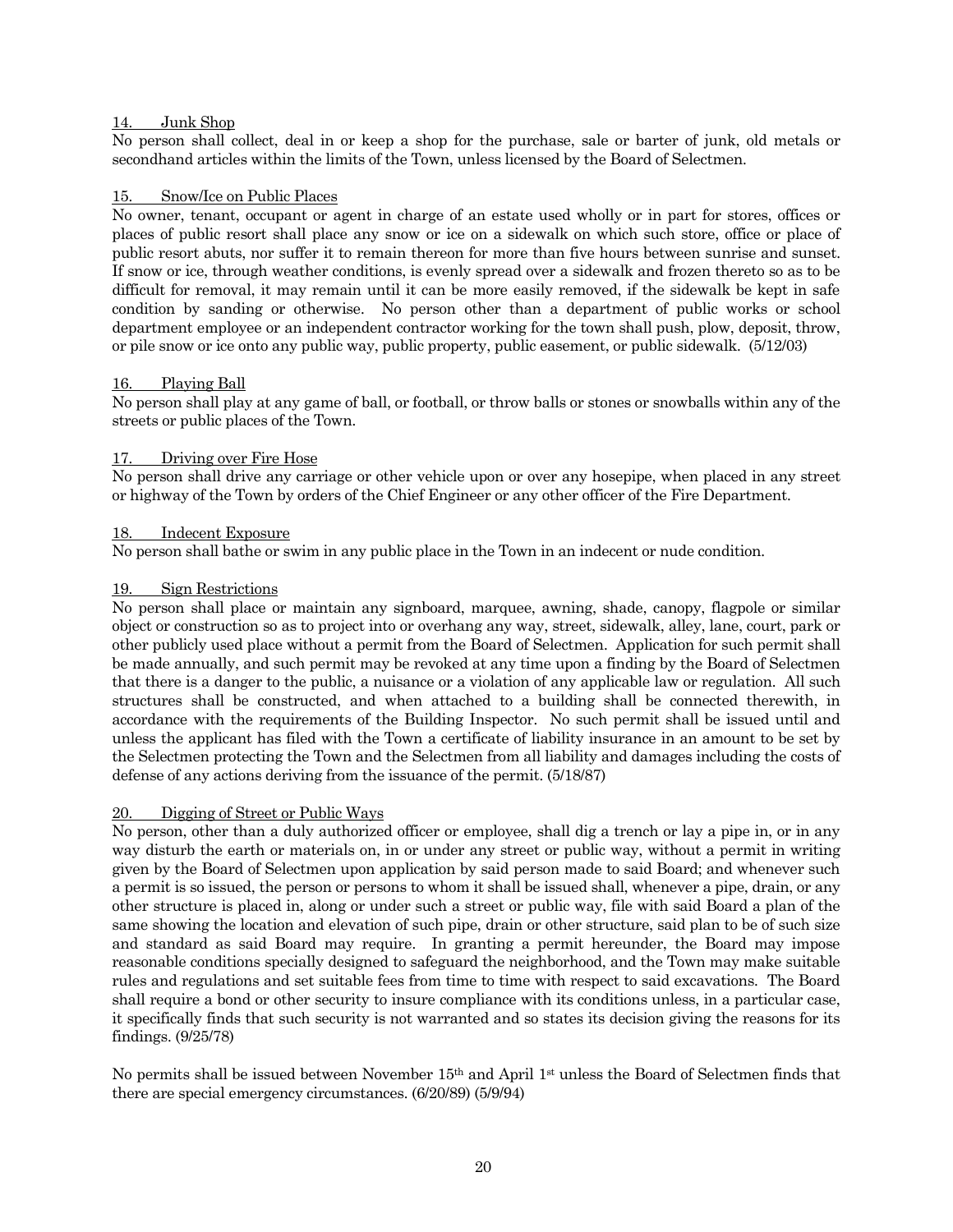#### 21. Disorderly Conduct

No person shall behave in a rude, indecent or disorderly manner, or use any indecent, profane or insulting language, in any public place or on any street or sidewalk in the Town or near any dwelling/house or other building therein, or upon any doorstep, portico, or other projections from any such house or other buildings, to the annoyance or disturbance of any person.

#### 22. Outward Swinging Gates

No owner or occupant of property shall permit any gate leading to premises abutting on any public way in the Town to swing outwardly upon such public way.

#### 23. Street Construction Warnings

No person shall, without proper authority, extinguish or remove any light or sign placed to denote an obstruction or defect in a street or way.

#### 24. Graffiti

No person shall make any indecent figures or write any indecent or obscene words upon any fence, building or structure in any public place or commit any nuisance upon any sidewalk or against any tree, building or structure adjoining same.

#### 24a Posting of Signs

No person or persons shall post or cause to be posted any poster, sign, flyer or any advertising whatever on any tree, telephone or telegraph pole, post or stake, or public building, in any public place or along any public way without first obtaining written permission from the Board of Selectmen designating the type and location of each sign and poster. (3/11/57)

#### 25. Soliciting and Canvassing

- 1. PURPOSE: This section is adopted to establish registration requirements and specific operation requirements for persons intending to engage in door to door canvassing or soliciting in the town of Millis in order to:
	- a. protect its citizens from disruption of the peaceful enjoyment of their residences and from the perpetration of fraud and crimes and;
	- b. allow for reasonable access to residents in their homes by persons or organizations who wish to communicate either commercial or non-commercial messages.

#### 2. DEFINITIONS:

- a. "Soliciting" shall mean and include any one or more of the following activities:
	- 1) selling or seeking to obtain orders for purchases of goods, services, or materials for any kind of consideration;
	- 2) selling or seeking to obtain prospective customers for the application for the purchase of insurance of any kind;
	- 3) seeking to obtain subscriptions to books, magazines, periodicals, newspapers, or other publications;
	- 4) seeking to obtain gifts or contributions of money, clothing, or any other valuable thing for the support or benefit of any organization, corporation, business, or project;
	- 5) seeking to obtain information relative to the background, occupation, affiliation, attitudes, viewpoints, or the like of occupants of a residence for the purpose of using or selling such data, wholly or in part for commercial purposes.
- b. "Canvassing" shall mean and include any one of the following activities:
	- 1) person to person distribution of literature, periodicals, or other printed materials, but not including placing or dropping off printed materials on the premises.
	- 2) Seeking to enlist membership in any organization.
	- 3) Seeking to present organizational information in person
- c. "Residence" shall mean and include every individual dwelling unit occupied for residential purposes.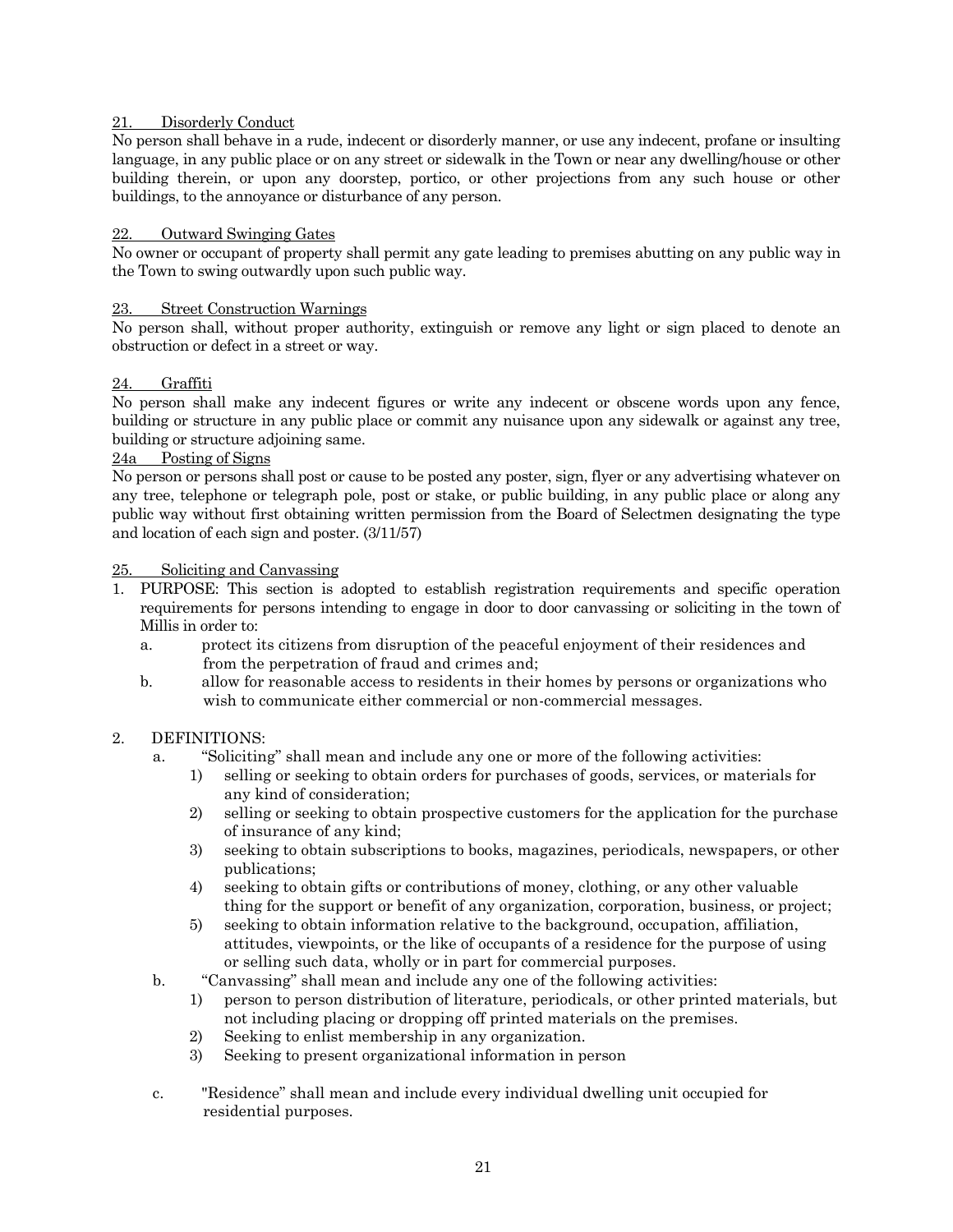d. "Registered Solicitor" shall mean any person who has obtained a valid certificate of registration from the Town as required hereunder.

3. REGISTRATION: Every person or organization intending to engage in commercial soliciting or canvassing in the town of Millis must register with the Millis Police Department at least three days in advance of the intended date of solicitation or canvassing by filing a registration application with the department. Application forms shall include the following:

- a. The name and address of the organization or individual applying for registration and the names and addresses of the organizations' principal officers.
- b. The name, title, and telephone number of the person filing the application form.
- c. The names, addresses, and telephone numbers of the person(s) supervising the solicitation or canvassing operation for the organization or individual in the Town of Millis.
- d. A list of names, addresses, and telephone numbers of all individuals who shall conduct the canvassing or solicitation.
- e. The period of time for which the certificate of registration is needed.(No certificate shall be granted for longer than 30 days.)
- f. The names of the last three communities in which the organization or individual conducted a solicitation of canvassing.
- g. A recent passport sized photograph of the person(s) conducting the operation, which shall be affixed to their registration card.

# 4. REGISTRATION CARDS

- a. Upon completing a review of the application(s) for registration, the Police Chief shall furnish each person engaged with a registration card containing the following information:
	- 1. The name of the person.
	- 2. The photograph required under section 3.g. above.
	- 3. The name of the organization which the person represents.
	- 4. A registration approval signature by the Chief or his designee.
	- 5. The time period covered by the registration certificate.
- b. Persons engaged in solicitation or canvassing must carry the registration card at all times and present the card to any person upon request.
- c. Registration cards are valid only for the time periods specified and for no longer than 30 days.
- d. The Police Chief may refuse to register an organization or individual whose registration has been revoked for violation of this bylaw within the previous two-year period.

#### 5. EXCEPTIONS

- a. Registration shall not be required for officers, employees or agents of the Town, County, State, or Federal government while on official business.
- b. Individual registration shall not be required for persons under eighteen years of age while canvassing or soliciting for non-profit organizations or for newspapers/publications.

#### 6. DUTIES OF SOLICITORS/CANVASSERS

- a. All solicitors and canvassers shall examine each property visited for notices prohibiting canvassing or soliciting. If said notice is present, they shall immediately depart from the premises.
- b. Solicitors and canvassers shall immediately depart from a property when requested to do so by the occupant.
- c. Upon gaining entrance to a property or premises, each solicitor or canvasser shall present their registration card to the occupant, provide the opportunity to the occupant to read the card, and inform the occupant who they are representing and inform the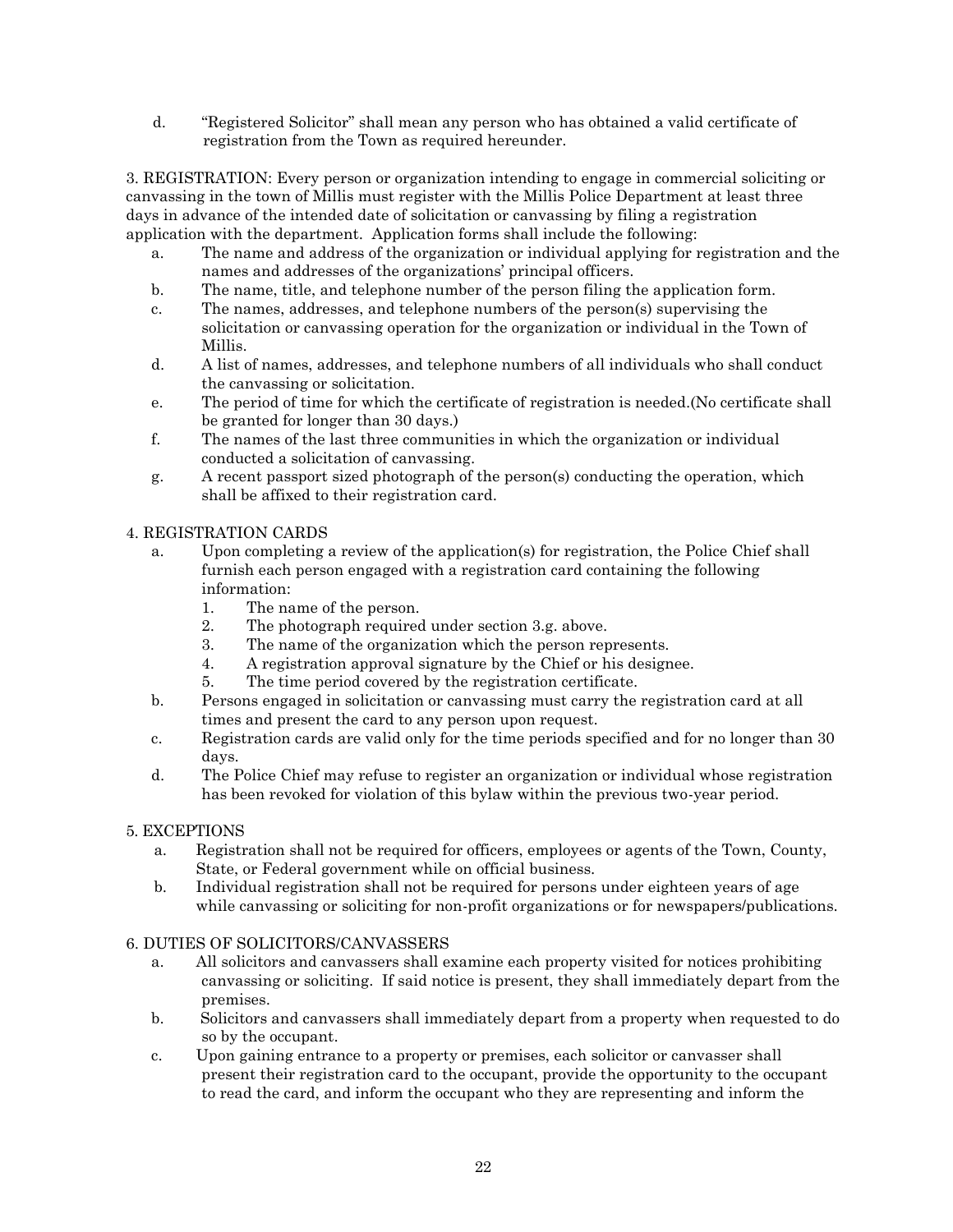occupant in clear and unambiguous language of the purpose and nature of their visit and the organization.

d. Police Department must be notified daily as to the specific area of Millis in which soliciting or canvassing will take place.

7. RESTRICTIONS ON METHODS OF SOLICITATION: Solicitors and canvassers shall not:

- a. Falsely represent that the solicitation is being done on behalf of a governmental organization.
- b. Solicit or canvass at any residence where there are posted signs prohibiting solicitations without the prior permission of the occupant.
- c. Solicit or canvass at any residence without express prior permission of an occupant before 9:00 AM or after 9:00 PM where there is no sign posted otherwise limiting canvassing or solicitation or the hours of solicitation or canvassing.

#### 8. PENALTIES

- a. Any persons or organization that, after being provided a copy of this bylaw, violates any of its provisions shall be subject to a fine not to exceed \$300 for each offense.
- b. Any person or organization who violates this bylaw or provides false information to the Police Department, or who conducts themselves in a threatening, abusive, or illegal manner, shall be subject to the revocation of their registration after a hearing conducted and properly noticed to the individual or organization by the Chief of Police. The Chief may suspend registrations until such time as a hearing may be conducted.

9. SEVERABILITY: The invalidity of any individual section of this bylaw shall not affect the validity of the bylaw as a whole." (5/14/2001)

#### 26. Unregistered Vehicles

No person in charge or control of any lot in a residential commercial and industrial, but excepting those businesses licensed by the Board of Selectmen to sell motor vehicles, district within the Town, whether as owner, tenant, occupant, lessee or otherwise, shall allow any unregistered, partially dismantled, nonoperating, wrecked, junked or discarded motor vehicle or parts thereof to remain in the front yard of said lot; and no person in charge or control of any lot in a residential commercial and industrial, but excepting those businesses licensed by the Board of Selectmen to sell motor vehicles, district within the Town, whether as owner, tenant, occupant, lessee or otherwise, shall allow more than one unregistered, partially dismantled, non-operating, wrecked, junked or discarded motor vehicle or parts thereof to remain on any other part of said lot unless permission to do so has been given in writing by the Board of Selectmen after investigation and written report thereof by the Board of Health, except that this Section 26 shall not apply to vehicles or parts thereof stored in an enclosed building. The meaning of the words "lot," "residential district" and "front yard" under this Section 26 shall be as defined in the Zoning Bylaws of the Town as amended from time to time. (12/l/75) (5/12/03)

#### 27. Alcoholic Beverages in Public Places

No person shall have in his possession any open vessel containing an alcoholic beverage upon any public place or to which the public has the right of access, including the interior of a motor vehicle moving or parked while upon such a place. Such public place and places to which the public has the right of access shall include, but not be limited to, all streets and highways of every nature and description, parks, cemeteries, schools and school grounds. Any violation of this section shall constitute a breach of the peace. (5/19/75) (5/11/81)

Any activity prohibited by the provisions of this bylaw shall be exempt therefrom if carried on pursuant to the provisions of a license duly granted by the Board of Selectmen under the provisions of Chapter 138 or any other applicable provisions of the Massachusetts General Laws.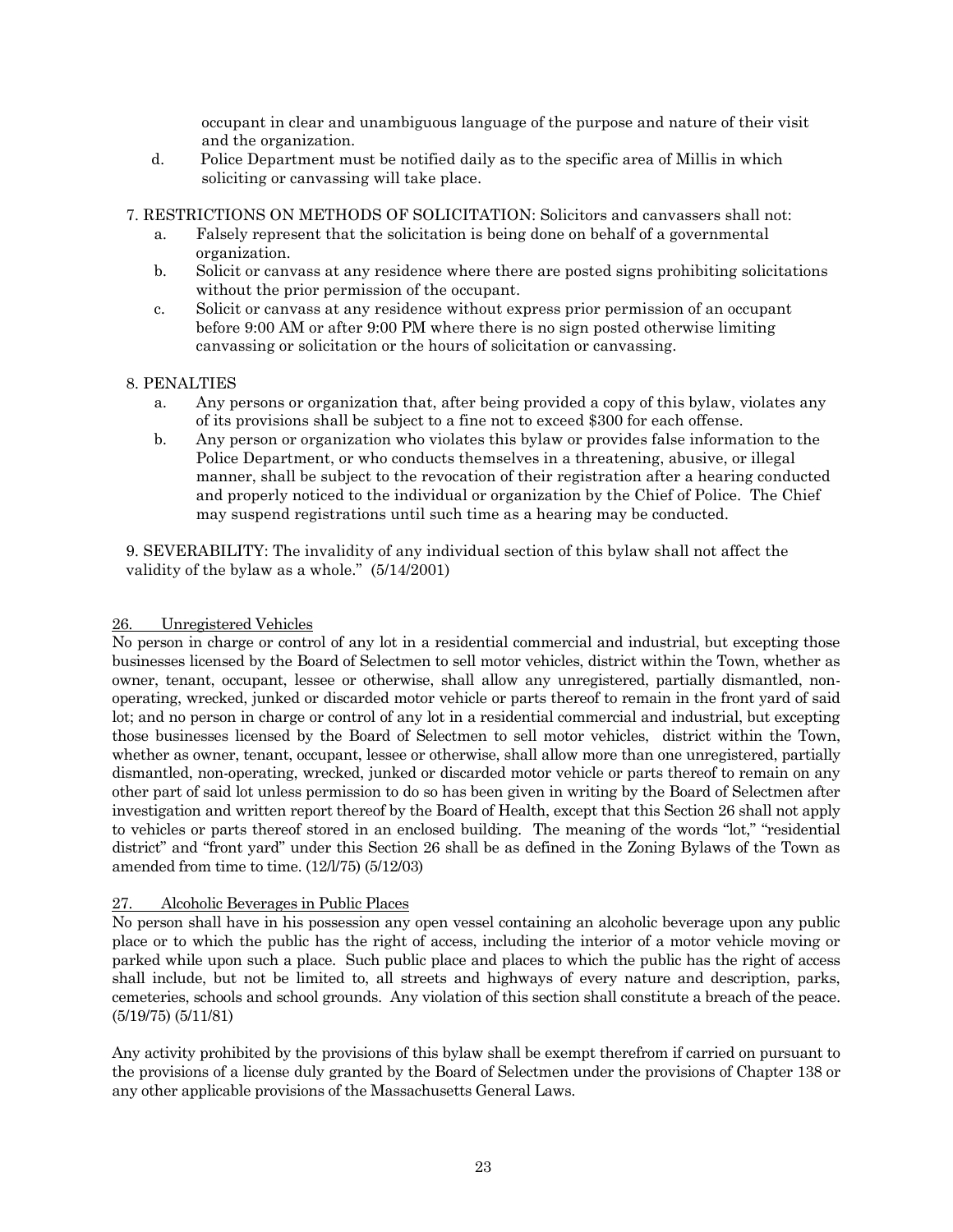#### 28. Fencing of Swimming Pools

No person shall allow any outdoor swimming pool to be constructed on, or to remain on, his property whether or not the same be filled with water, unless said is completely surrounded at all times by a fence or wall not less than five feet in height, except that fences or walls legally in existence at the time this ordinance becomes effective shall satisfy this requirement if they are not less than four feet in height. Each such fence or wall shall be so constructed as not to have openings, holes or gaps larger than four inches in any dimension except for doors and gates and except for picket fences in which case, however, the gaps between pickets shall not exceed four inches.

All fences shall be of wood or chain link or approved equal. Every fence shall be substantially anchored. A building may be used as part of such enclosure.

All gates or doors opening through such enclosures shall be of not less than the same height as fence or wall and shall be equipped with a closing or latching device located not more than one foot below the top of the fence or wall for keeping the door gate or door securely closed at all times when not in actual use, except that the door of any dwelling which forms a part of the enclosure need not be so equipped. Each such gate or door shall be kept locked at all times when the swimming pool enclosure is not in use.

For the purposes of this section of the bylaws, a swimming pool is defined as a body of water contained in an artificial or semi-artificial receptacle, whether in or above the ground, or created by artificial means from a natural watercourse, used or intended to be used for swimming, wading or recreational bathing, but not including portable pools incapable of containing a depth of water exceeding twenty-four inches at any point. (5/19/75)

#### 29. Juice Bar

No owner, tenant or occupant of any property shall permit the premises to be used in whole or in part as a juice bar. A juice bar is a place of business for the retail or wholesale sale of beverages derived wholly or in part from cereals or substitutes therefore and containing less than one-half of one percent of alcohol, sales of unfermented grape juice, ginger ale, root beer, sarsaparilla, tonic, pop, artificial mineral waters, carbonated waters or beverages, all other so-called soft drinks, fruit juices or frozen concentrates thereof and non-intoxicating beverages of any kind, whether pursuant to an admission charge or not, and whether designated a public gathering place, a private club or otherwise, and whether entertainment of any kind is provided or not, into which patrons are either allowed or encouraged to bring their own liquor, beer, wine or other spirituous beverages. The term "juice bar" shall not include those premises licensed as common victualers pursuant to M.G.L. Chapter 140, Sections 1 through 21, inclusive, those premises licensed for the sale of certain non-intoxicating beverages pursuant to M.G.L. Chapter 140, Sections 21A through 21D, inclusive, or premises licensed for the dispensing of alcoholic beverages pursuant to M.G.L. Chapter 138. (5/22/79)

#### 30. Driveway Access to Public Street

No driveway or other access to a public street shall be constructed or altered at the point of intersection with such street unless a written permit is first obtained from the Director of the Department of Public Works. No building permit shall be issued for the construction of a new building or structure unless such access permit has first been obtained. (5/19/80)

#### 31. (Repealed 5/11/98)

#### 32. Transportation of Trash

No person shall transport in a vehicle on a public way any refuse, waste, garbage, leaves or trash which is not completely enclosed within the vehicles or which is not completely secured so as to prevent any littering from the vehicle. (5/13/85)

#### 33. Motorized Vehicles on Town Property

No person shall use or operate a motor vehicle, trail bicycle, motor bicycle or similar motorized vehicle which is eligible for registration under Chapter 90B of the General Laws of the Commonwealth, or a snow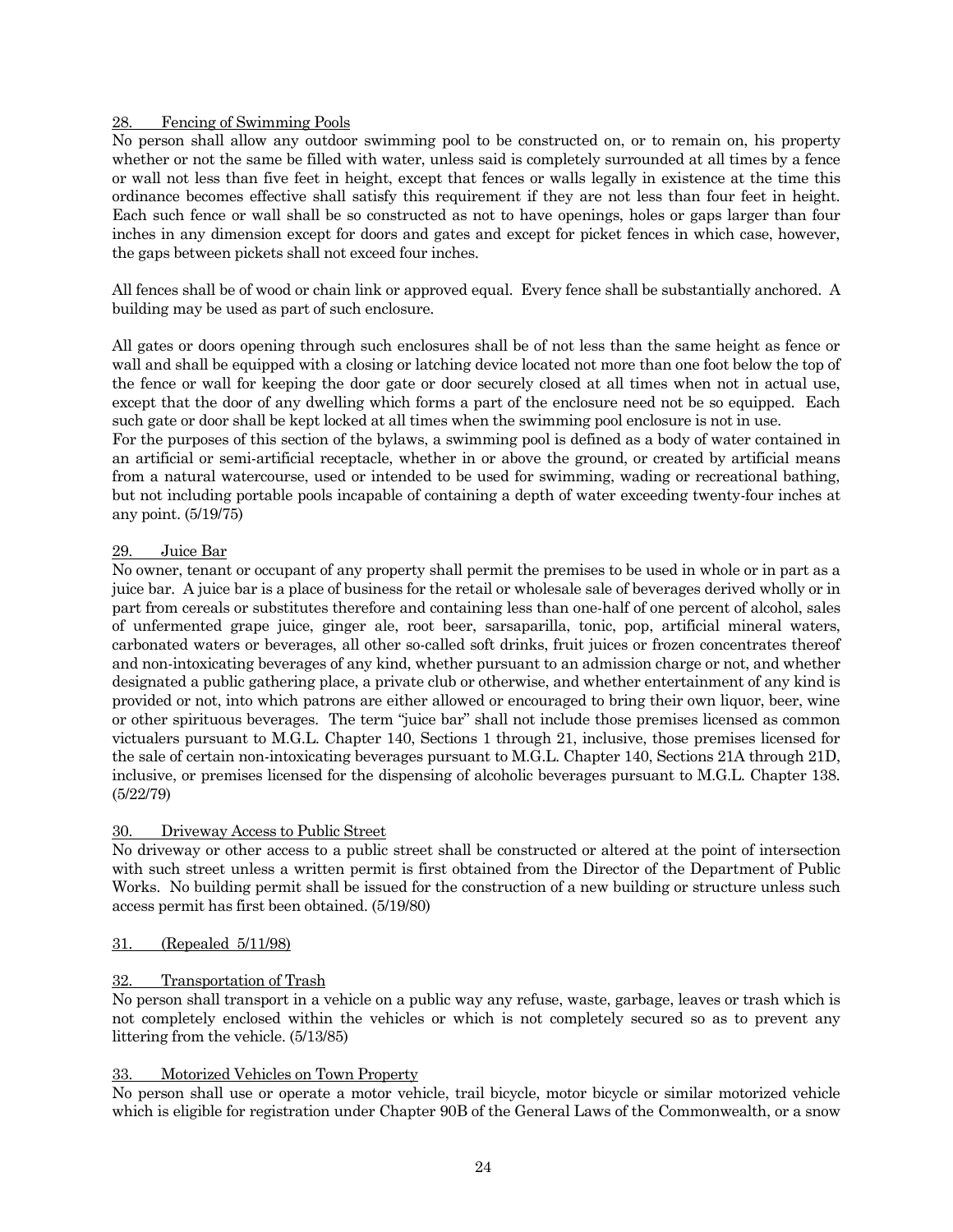vehicle or recreation vehicle as defined in Section 20 of said Chapter in any park or other Town owned property, except public roads and streets, without the prior written consent of the Town board having the responsibility for the management of such property. Any such consent shall be temporary in nature, shall specify the period of time during which it is in force and shall only be granted where the proposed use or operation will not, in the judgment of the board granting the same, be detrimental to the purpose for which such property is owned. Notwithstanding anything to the contrary herein above contained, parking areas established for use in connection with such part or such other public property may be used for parking purposes without prior consent.

No person shall use or operate any such vehicle on or over any private property within the limits of the Town without the written consent of the owner of such property.

Any person violating this bylaw shall be punished by a fine of not less than five dollars or more than fifty dollars.

#### 34. Burglar Alarm System

A. Definitions

- 1. The term "burglar alarm system" means an assembly of equipment and devices or a single device such as a solid state unit which plugs directly into a 110 volt AC line arranged to signal the presence of a hazard requiring urgent attention and to which police are expected to respond. The provisions of Section C of this bylaw shall apply to all users. Fire alarm systems and alarm systems which monitor temperature, smoke, humidity and any other condition not directly related to the detection of an unauthorized intrusion into a premises or an attempted robbery at a premises are specifically excluded from the provisions of this bylaw.
- 2. The term "false alarm" means: (a) the activation of an alarm system through mechanical failure, malfunction, improper installation, or negligence of the user of an alarm system or his employees or agents; (b) any signal or automatic dialing device transmitted to the Police Department requesting or requiring or resulting in a response on the part of the Police Department when, in fact, there has been no unauthorized intrusion, robbery or burglary, or attempted threat. For the purposes of this definition, activation of alarm systems for the purposes of testing with prior approval by the Police Department, or by an act of God, including, but not limited to, power outages, hurricanes, tornadoes, earthquakes and similar weather or atmospheric disturbances shall not be deemed to be a false alarm.
- 3. The term "automatic dialing device" refers to an alarm system which automatically sends over regular telephone lines, by direct connection or otherwise a prerecorded voice message or coded signal indicating the existence of the emergency situation that the alarm system is designated to detect.
- B. Control and Curtailment of Signal Emitted by Alarm System
	- 1. Every alarm user shall submit to the Police Chief his name, address and telephone number, and the names and telephone numbers of at least two other persons who are authorized to respond, after notification by the Police Department, to an emergency signal transmitted by an alarm system and who can open the premises wherein the alarm system is installed. It shall be incumbent upon the owner of said premises to immediately notify the Millis Police Department of any changes in the list of employees or other persons authorized to respond to alarms.
	- 2. All alarm systems installed after the effective date of this bylaw which use an audible horn or bell shall be equipped with a device that will shut off such bell or horn within fifteen (15) minutes after activation of the alarm system. All existing alarms within the Town of Millis must have a shut-off device installed within six (6) months of passage of this bylaw.
	- 3. Any alarm system emitting a continuous and uninterrupted signal for more than fifteen (15) minutes between 7:00 p.m. and 6:00 a.m. which cannot be shut off or otherwise curtailed due to the absence or unavailability of the alarm user or those persons designated by him under paragraph (1) of this Section, and which disturbs the peace, comfort or repose of a community, a neighborhood or a considerable number of inhabitants of the area where the alarm system is located, shall constitute a public nuisance. Upon receiving complaints regarding such a continued and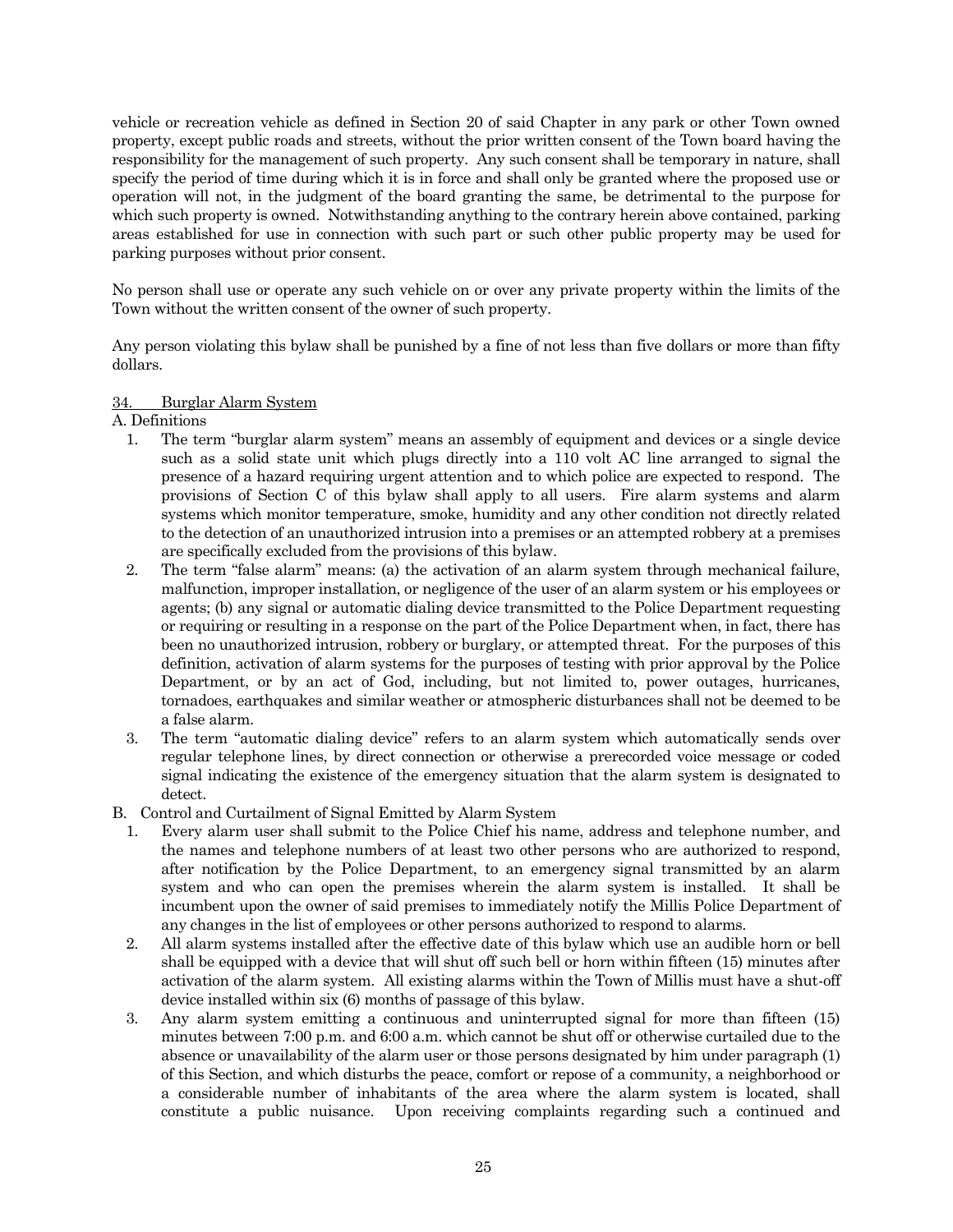uninterrupted signal, the Police Department shall endeavor to contact the alarm user under paragraph (1) of this Section in an effort to abate the nuisance. The Police Chief shall cause to be recorded the names and addresses of all complainants and the time each complaint was made.

- 4. No alarm system which is designated to transmit emergency messages or signals to the Police Department will be tested until the Police Department has been notified.
- 5. The provisions of this bylaw shall not apply to premises owned or controlled by the Town, nor to alarm devices installed in a motor vehicle or trailer.

#### C. Penalties

- 1. The user shall be assessed fifty dollars (\$50) as a false alarm service fee for each false alarm in excess of three (3) occurring within a calendar year. The Police Chief shall notify the alarm user either by certified mail or by service in hand by a police officer of such violation, and said user shall submit payment within fifteen (15) days of said notice to the Town Treasurer for deposit to the General Fund.
- 2. The owner of a system which occasions six (6) or more false alarms within a calendar year or fails to pay the fine after said notice may be ordered to disconnect and otherwise discontinue the use of the same by the Board of Selectmen after a public hearing. (5/18/87)

#### 35. Overnight Street Parking

A ban on overnight parking shall be in effect from 9:00 p.m. until 6:00 a.m. starting on November 15th and continuing through April 15th. During these times, the Police Department of the Town shall have the authority to remove, or cause to be removed, to some convenient place, including in such terms a public garage, any vehicle interfering with the work of the Department of Public Works in removing or plowing of snow or in removing of ice from the ways of the Town.

The owner of any such vehicle so removed by towing or other means shall be liable for reasonable costs of such removal and storage. Delivery of the vehicle to said owner may be withheld until such reasonable costs shall be paid. (5/14/90)

#### 36. Requirements for Handicapped Parking Spaces

No person shall park a motor vehicle, motorcycle or like means of transportation in a designated parking space that is reserved for vehicles owned or operated by disabled veterans or by handicapped persons unless said vehicle bears the distinctive number plates authorized by Section 2 of Chapter 90 of the Massachusetts General Laws. Any person or body that has lawful control or a public or private way or of improved or enclosed property used as off-street parking areas for business, shopping malls, theaters, auditoriums, sporting or recreation facilities, cultural centers, residential dwellings, or for any other place where the public has the right of access as invitees or licensees shall reserve parking spaces in said offstreet parking areas for any vehicle owned or operated by a disabled veteran or handicapped person whose vehicle bears the distinguishing license plate authorized by Section 2 of Chapter 90, according to the following formula:

If the number of parking spaces in any such area is:

| more than | 15 but not more than   |  | 25 - one parking space                  |          |
|-----------|------------------------|--|-----------------------------------------|----------|
| more than | 25 but not more than   |  | 40 - 5% but not less than               | 2 spaces |
| more than | 40 but not more than   |  | 100 - 4% but not less than              | 3 spaces |
| more than | 100 but not more than  |  | 200 - 3% but not less than              | 4 spaces |
| more than | 200 but not more than  |  | 500 - 2% but not less than 6 spaces     |          |
| more than | 500 but not more than  |  | 1000 - 1.5% but not less than 10 spaces |          |
| more than | 1000 but not more than |  | 2000 - 1% but not less than 15 spaces   |          |
| more than | 2000 but not more than |  | 5000 - .75% but not less than 20 spaces |          |
| more than | 5000                   |  | - .5% but not less than 20 spaces       |          |

Parking spaces designated as reserved under the provisions of this bylaw shall be identified by use of above grade signs with white lettering against a blue background and shall bear the words "Handicapped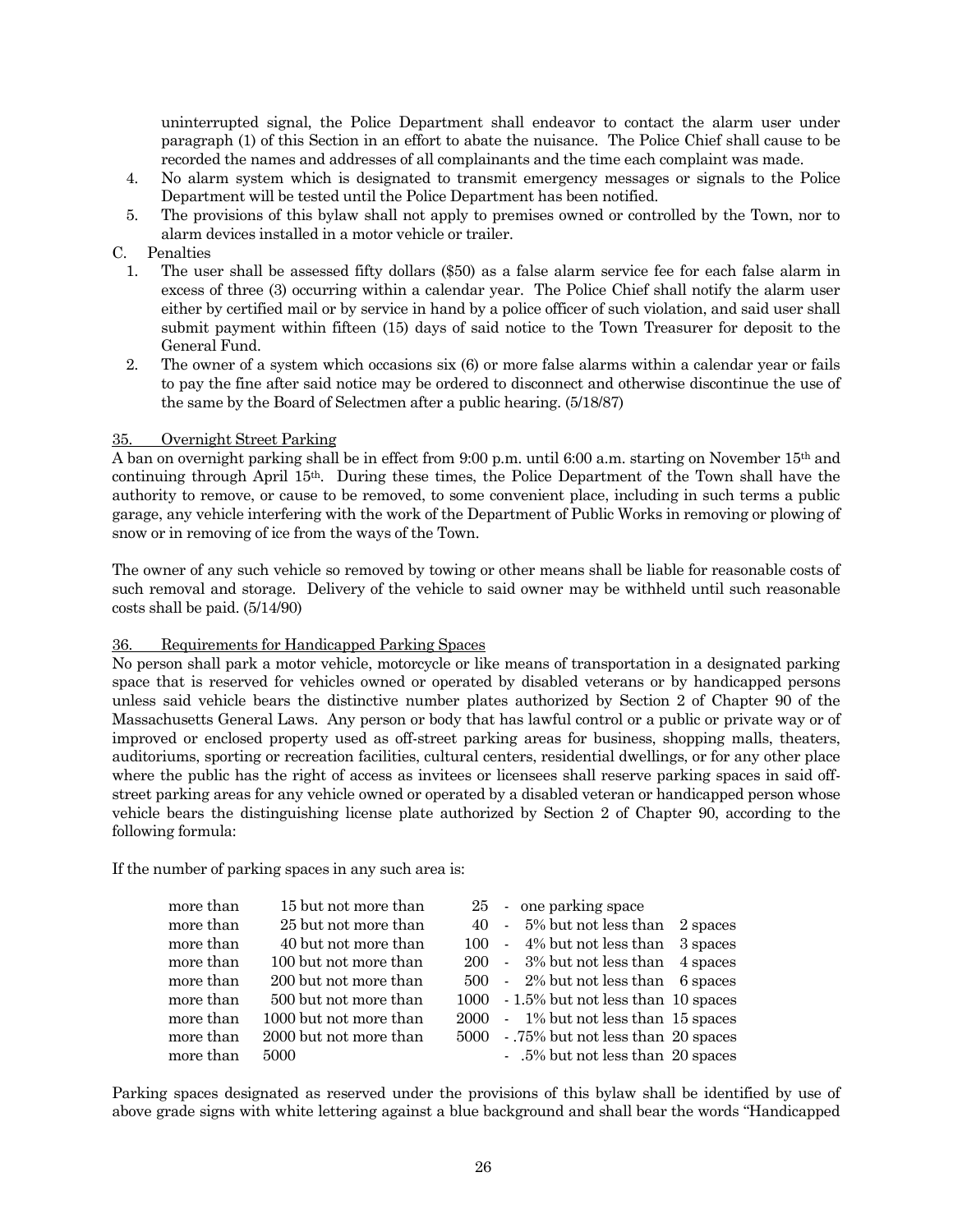Parking: Special Plate Required - Unauthorized Vehicles May Be Removed At Owner's Expense" and shall be as near as possible to a building entrance or walkway, shall be adjacent to curb ramps or other unobstructed methods permitting sidewalk access to handicapped person, and shall be twelve feet wide or two eight foot wide areas with four feet of cross hatch between them.

Unauthorized vehicles shall be prohibited within parking spaces designated for use by disabled veterans or handicapped persons as a means of egress to a street or public way.

The penalty for violation of this bylaw shall be as follows:

| First offense      | One Hundred and fifty dollars (\$150)         |
|--------------------|-----------------------------------------------|
| Second and each    | One Hundred and fifty dollars (\$150)         |
| subsequent offense | and the vehicle may be removed according to   |
|                    | the provisions of Section 120D of Chapter 266 |
|                    | of the General Laws<br>(5/13/02)              |
|                    | <b>Amended May, 2008</b>                      |

#### 37. Water Meter Tampering

No person shall tamper with a meter which measures the water consumed from the Town of Millis water system. Any person found by the Department of Public Works to have tampered with a meter will be subject to a fine of one hundred and fifty dollars (\$150). Any person so charged by the Department shall have the right to appeal the Department's decision to the Board of Selectmen, whose decision shall be final. (5/12/92)

#### 38. Water Management Policy

#### A. Authority

This bylaw was adopted by the town under its police powers to protect public health and welfare to regulate water use under M.G.L. C. 40,  $\S21$  et seq., and implements the town's authority to regulate water use pursuant to M.G.L., C. 41, §69B. This bylaw also implements the town's authority under M.G.L., C. 40, §41A, conditioned upon a declaration of water supply emergency issued by the Department of Environmental Protection (DEP).

#### B. Purpose

The purpose of this bylaw is to protect, preserve and maintain the public health, safety and welfare whenever there is in force a sate of water supply conservation or state of water supply emergency by providing for enforcement of any duly imposed restrictions, requirements, provisions or conditions imposed by the Town or by the Department of Environmental Protection.

#### C. Definitions

Person shall mean any individual, corporation trust, partnership or association or other entity.

State of Water Supply Emergency shall mean a state of Water Supply Emergency declared by the Department of Environmental Protection under M.G.L.C. 21G, §15-17.

State of Water Supply Conservation shall mean a state of water supply conservation declared by the town pursuant to section 4 of this bylaw.

Water Users or Water Consumers shall mean all public and private users of the town's public water system, irrespective of any person's responsibility for billing purposes for water used at any particular facility.

D. Declaration of State of Water Supply Conservation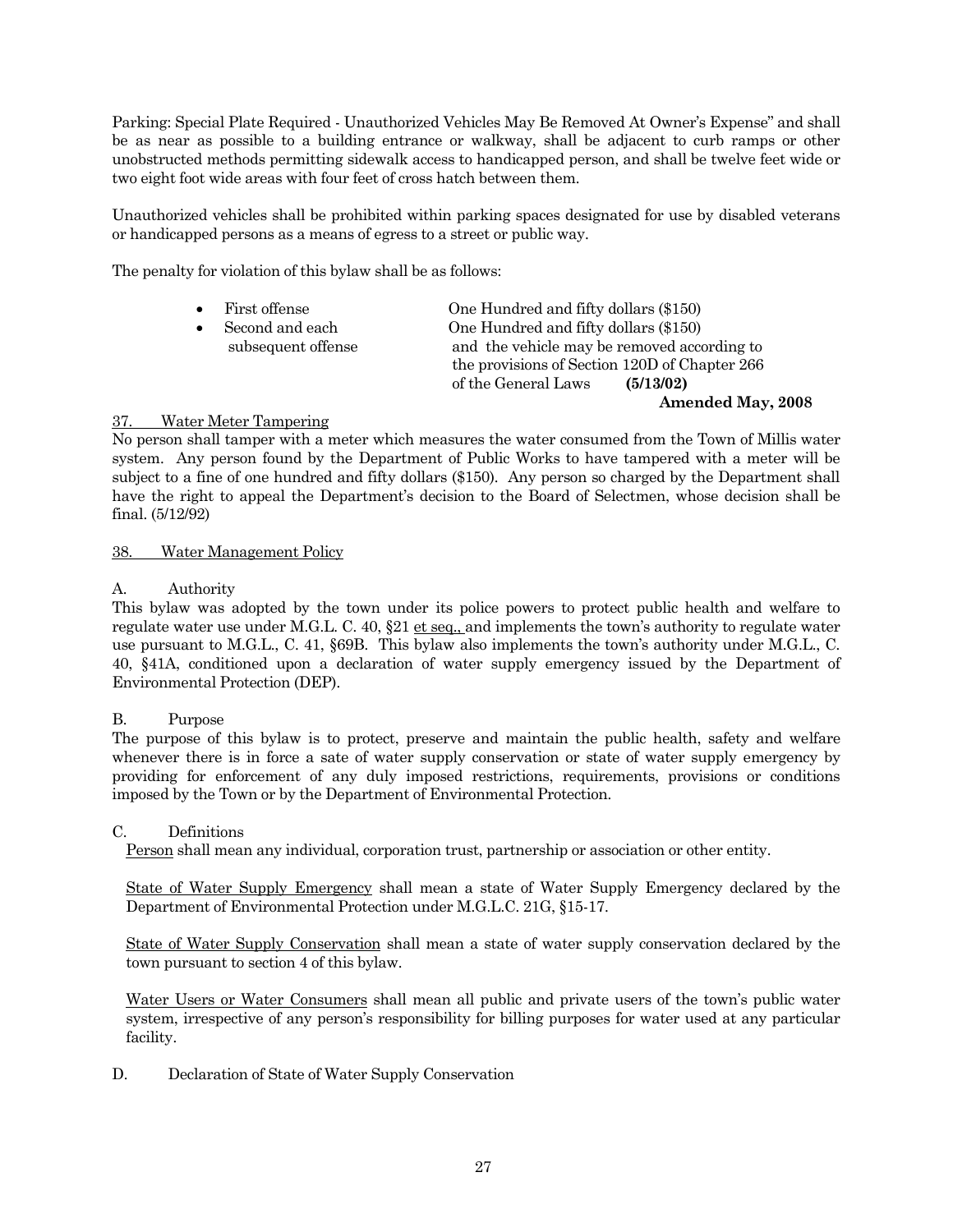The town, through its Board of Selectmen, may declare a State of Water Supply Conservation upon a determination of a majority vote of the Board that a shortage of water exists and conservation measures are appropriate to ensure an adequate supply of water to all water consumers. Public notice of a State of Water Conservation shall be given under section F. of this bylaw before it may be enforced.

# E. Restricted Water Use

A declaration of a State of Water Supply Conservation shall include one or more of the following restrictions, conditions, or requirements limiting the use of water as necessary to protect the water supply. The applicable restrictions, conditions, or requirements shall be included in the public notice required under section F.

- a) Odd/Even Day Outdoor Watering: Outdoor watering by water users with odd numbered addresses is restricted to odd numbered days. Even numbered addresses are restricted to even numbered days.
- b) Outdoor Watering Ban: Outdoor watering is prohibited.
- c) Outdoor Watering Hours: Outdoor watering is permitted only during daily periods of low demand, to be specified in the declaration of a State of Water Supply Conservation and notice thereof.
- d) Filling swimming pools: Filling of swimming pools is prohibited.
- e) Automatic sprinkler use: The use of automatic sprinkler systems is prohibited.

#### F. Public Notification of a State of Water Supply Conservation: Notification of DEP

Notification of any provision, restriction, requirement, or condition imposed by the town as part of State of Water Supply Conservation shall be published in a newspaper of general circulation within the town, or by such other means reasonably calculated to reach and inform all users of water of the State of Water Supply Conservation. Any restriction imposed under section E. shall not be effective until such notification is provided. Notification of the State of Water Supply Conservation shall also be simultaneously provided to the Massachusetts Department of Environmental Protection.

G. Termination of State of Water Supply Conservation: Notice

State of Water Supply Conservation may be terminated by a majority vote of the Board of Selectmen, upon a determination that the water supply shortage no longer exists. Public notification of the termination of State of Water Supply Conservation shall be given in the same manner required by section F.

#### H. State of Water Supply Emergency: Compliance with DEP Orders

Upon notification to the pubic that a declaration of a State of Water Supply Emergency has been issued by the DEP, no person shall violate any provision, restriction, condition, requirement or any order approved or issued by the DEP intended to bring about an end to the State of Emergency.

#### I. Penalties

Any person violating this bylaw shall be liable to the town in the amount of \$50 for the first violation and \$100 for each subsequent violation which shall insure to the town for such uses as the Board of Selectmen may direct. Fines shall be recovered by indictment or on complaint before the District Court, or by noncriminal disposition in accordance with section 21D of chapter 40 of the general laws. Each day of violation shall constitute a separate offense.

#### J. Severability

The invalidity of any portion of provision of this bylaw shall not invalidate any other portion or provision thereof.

(5/8/00)

#### 39. Proposed bylaw tabled. (5/13/96)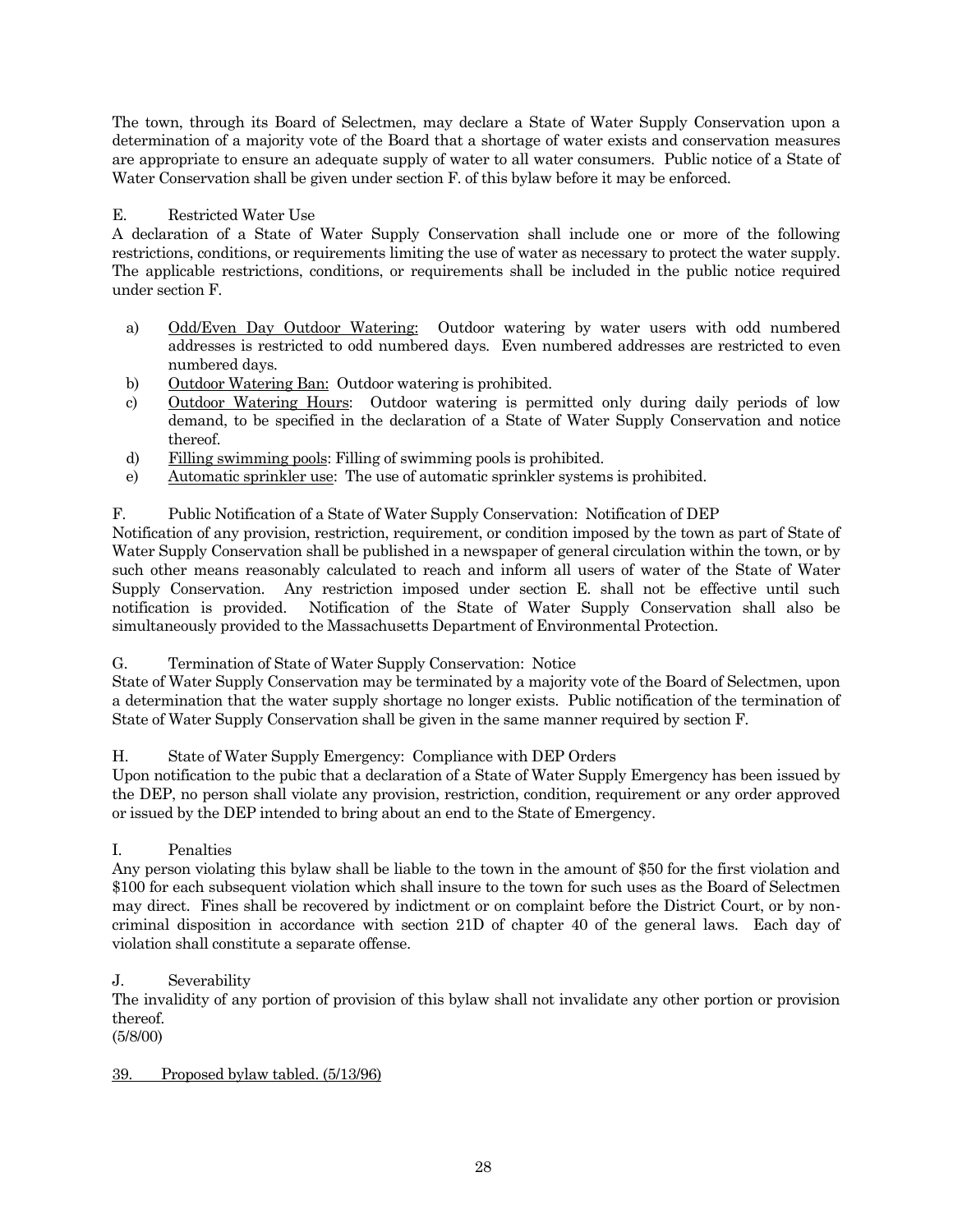#### 40. Regulations Affecting Smoking in Certain Places

A. Whereas, there exists conclusive evidence that tobacco smoke causes cancer, respiratory diseases, various cardiac diseases, negative birth outcomes, allergies and irritations to the eyes, nose and throat to both the smoker and non-smoker exposed to secondhand smoke; and, whereas, evidence demonstrates that tobacco is extremely addictive; and, whereas, more than 70% of all smokers begin smoking before the age of eighteen and more than three thousand young people begin smoking every day in this nation; and, whereas, Massachusetts youths are beginning smoking at very young ages; this bylaw is hereby enacted.

#### B. Definitions:

- 1. Bar means an area which is primarily dedicated to the serving of alcoholic beverages and in which the service of food is only incidental to the consumption of such beverages.
- 2. Employee means any individual who performs services for an employer in return for wages and profit.
- 3. Employer means any individual, partnership, association, corporation, trust or other organized group of individuals which regularly uses the services of two (2) or more employees, with the exception of Veterans' organizations which are not covered by this article.
- 4. Restaurant means any establishment serving food for consumption on the premises which maintains tables for use of its customers. This includes cafeterias in the workplace, with the exception of private functions and outdoor facilities.
- 5. Smoking means the lighting of any cigar, cigarette, pipe or other tobacco product or having possession of any lighted cigar, cigarette, pipe or other tobacco product.
- No owner, tenant, employee or employer of any property used for restaurant purposes shall allow smoking in any area where the preparation or serving of food to patrons is performed. In bar areas separated by a door or wall from food service areas, smoking may be allowed at the discretion of the Board of Health. (5/13/96)

#### 41. Water Discharge

1. Preamble: It is recognized that during winter months, the flow of water onto a public way can freeze and cause unsafe travel conditions on roads and sidewalks. It is also recognized that the flow of water onto a public way can deteriorate the roadway surface and subsurface and pose a safety hazard to motorists and pedestrians.

2. Now, therefore, no person shall discharge water onto a public way between November 15 through April 15 without permission of the Department of Public Works. For the purpose of this article, discharge shall mean the physical act of draining, diverting by mechanical means, or pumping water from the persons' or others' property to a public way. This bylaw shall not apply to instances of natural overland flow.

3. Effective on the date of passage, no property shall be altered such that said alteration causes the flow of stormwater or groundwater from private property onto public ways. This provision shall not apply to existing altered properties as of the date of passage but shall not limit the Town in enforcing other rights it possesses to eliminate hazards on public ways. (5/14/01)

#### 42. Work by Private Contractors in the Public Way

Before undertaking any work, including but not limited to construction, repair, maintenance, or reconstruction within or affecting a public way, the person responsible for said work or the person in charge of persons performing said work, shall review such work with the Chief of Police or his designee to determine whether such work will result in the disruption of the normal flow of vehicular or pedestrian travel or cause a safety hazard to pedestrian or vehicular traffic.

If the Chief or his designee determines that such work will result in the disruption of vehicular or pedestrian travel, or will cause a safety hazard to pedestrian or vehicular traffic, the person responsible for said work or the person in charge of persons performing said work shall observe the safety precautions ordered by the Chief or his designee. Said precautions shall include, but not be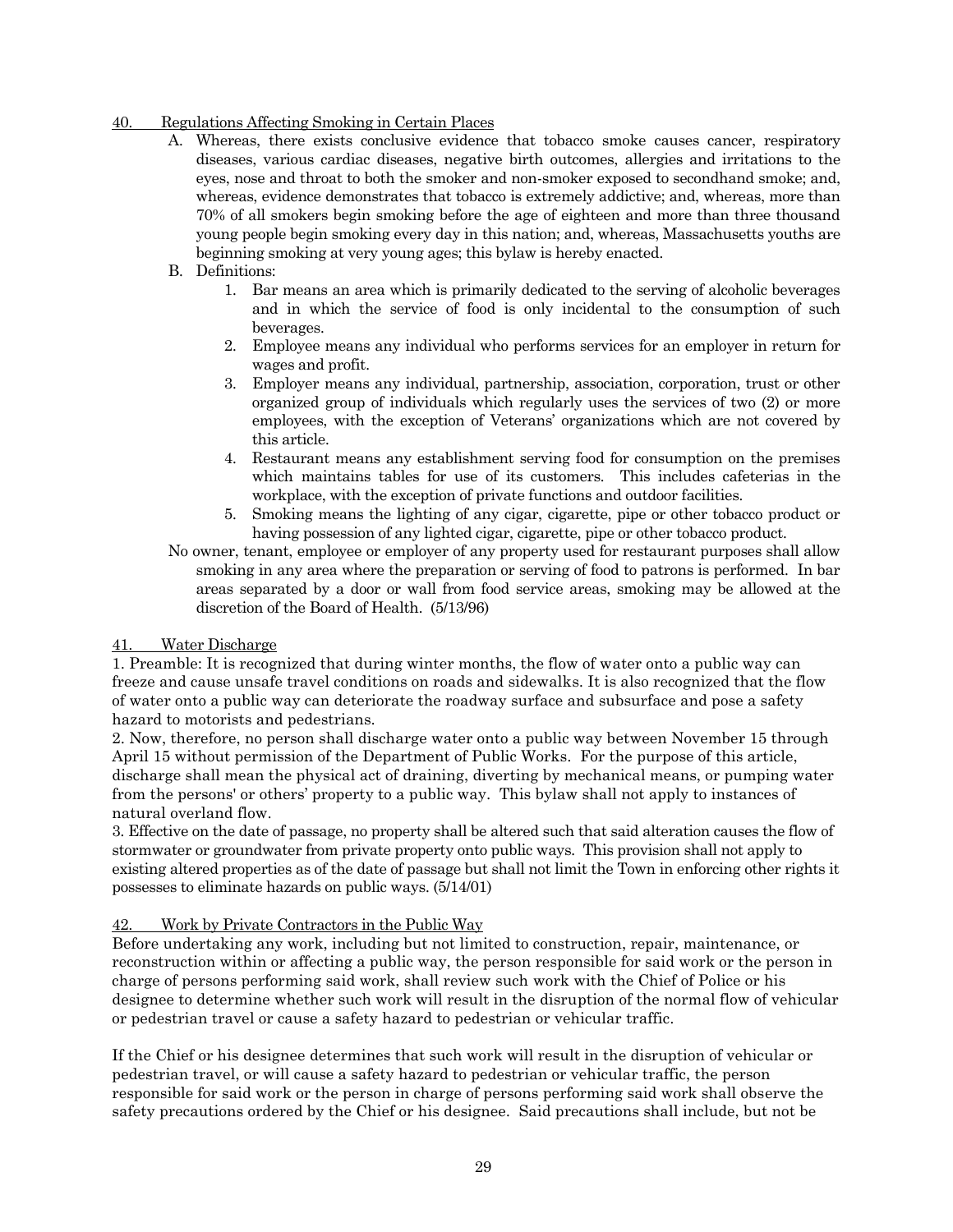limited to, placement of police officers where necessary to minimize the hazards associated with said work, the placement of warning or advisory signs, and the advertisement of work schedules and detour routes in local newspapers determined by the Chief.

No work shall commence in, within, or affecting the public way until the requirements of this section have been complied with. Violations of this section shall be subject to a fine of \$200.00 per violation. Each and every day said violation exists shall constitute a separate violation. (5/14/01)

#### 43. Obstruction of Fire Lanes

No person shall wait, stand, or park a motor vehicle in any area marked as a fire lane. (5/13/02)

#### 44. Utility Poles, Wires, etc.

a. Upon the grant of location, or alteration thereof, for utility poles, lines, wires, conduits, piers, or abutments erected for the purposes of constructing, reconstructing, or moving utility lines, wires, poles, conduits, piers, abutments, under or across a public way or way maintained by the Town, or public property, all installations, construction, reconstruction or other work related thereto shall be completed by the owners of said utility within ninety days of the vote by the Board of Selectmen authorizing said work.

b. Double poles shall be removed within 90 days of installation of a new pole except in the case of a commercial or industrial construction project when they shall be removed within six months of installation of a new pole. (5/12/03)

c. The penalty for violation of this bylaw shall be \$100 per day, with each day constituting a new violation. (5/13/02)

#### 45. Theft of Water

No person shall connect to the municipal water system without receiving a permit to do so from the Town. (5/12/03)

#### 46. Trench Safety

1. Purpose: Whereas, the Commonwealth of Massachusetts Department of Public Safety and Division of Occupational Safety have promulgated regulations in accordance with Chapter 82A of the General Laws relative to excavation and trench safety; and

Whereas, the Town of Millis has been directed by these regulations to designate an officer or board within the town as the local 'permitting authority'; and,

Whereas, the local permitting authority shall be responsible for the issuance of required trench permits on both municipal and private property, the collection of optional permit fees, and for the enforcement of these requirements for the protection of the General Public;

Now Therefore, the Board of Selectmen is hereby designated as the local "permitting authority" for issuing trench permits under the regulations.

#### 2. Definitions:

a. Trench – A trench is defined as a subsurface excavation greater than three feet (3') in depth, and is fifteen feet (15') or less between the soil walls as measured from the bottom.

#### 3. Authority:

a. The Board of Selectmen may designate by vote certain Building Department and Department of Public Works staff to act as their agent for permit processing and approval and for the enforcement of trench rules and regulations and conditions of permits.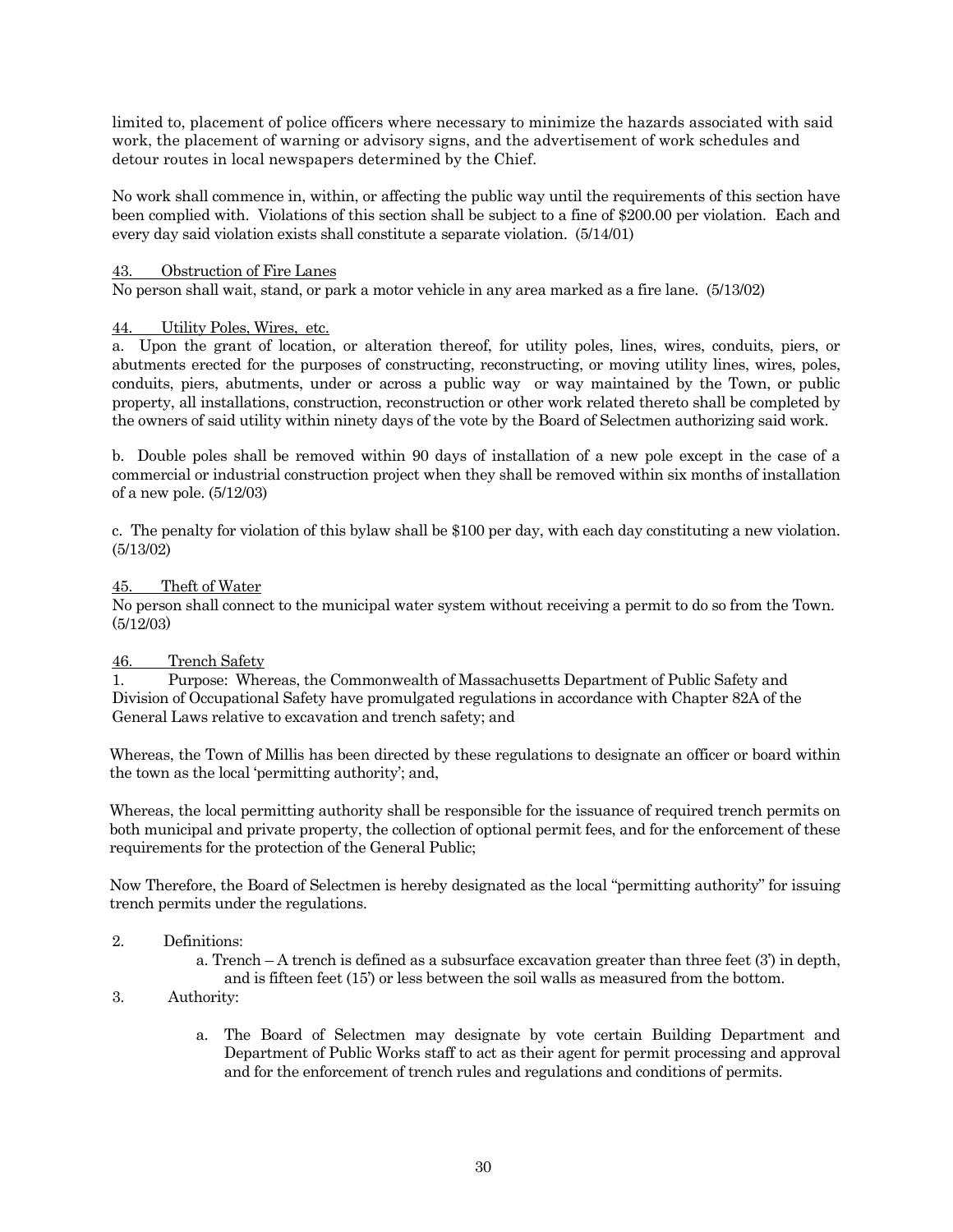- b. The Board of Selectmen may, from time to time, and after a public hearing, enact fees to cover the costs of processing said permits and for enforcement thereof.
- c. The Board of Selectmen may, from time to time, and after a public hearing, enact local rules and regulations consistent with Chapter 82A relative to the trench permitting process, the standard and special conditions for issued permits, and the enforcement of issued permits. **(November 3, 2008)**

#### 47. Overweight Vehicle Travel on Town Roads and Land

The Board of Selectmen may enact regulations governing the passage of overweight vehicles on and over Town roads, Town land, or private property in which the Town has a property interest, including the permitting thereof, and may establish fees therefore pursuant to and consistent with the provisions of G.L. c. 85, §. 30, G.L. c. 90, §§ 18 and 19A, and any other applicable general or special laws. The Board of Selectmen may consult with the Police Chief, Fire Chief, and any other state or local officials in determining the conditions of such permits.

"Overweight Vehicles" shall be defined in accordance with the above-referenced statutes, as amended or superseded, to include:

| 3 Axle: | 60,000 max. With a reducible load, a permit can be issued for up to $73000$ lbs $(+5%)$ |
|---------|-----------------------------------------------------------------------------------------|
| 4 Axle  | 60,000 max. With a reducible load, a permit can be issued for up to 87000 lbs $(+5%)$   |
| TT Unit | 80,000 max With a reducible load, a permit can be issued for up to 99000 lbs $(+5%)$    |
|         | (Added November 1, 2010)                                                                |

#### 48. Construction Noise

It shall be unlawful for any person or persons to create, assist in creating, continue, or allow to continue any loud noise related to non-public construction activities as outlined below prior to 7:00 am and after 6:00 pm on weekdays, Saturdays, or any state or federal holiday which either annoys, disturbs, injures, or endangers the reasonable quiet, comfort, repose or the health and safety of others within the Town. Additionally, it shall be unlawful for any person or persons to create, assist in creating, continue or allow to continue any excessive, unnecessary, or unusually loud noise related to non-public construction activities as outlined below on Sundays and the following holidays: New Year's, Memorial Day, Fourth of July, Labor Day, Thanksgiving, Christmas, and any other Norfolk County holidays.

Construction shall mean those activities requiring a building permit, and shall also include any site preparation, earth removal, grading, assembly, erection, substantial repair, alteration, or similar action, including demolition, for or of private streets, structures, utilities, or similar non-public property. Construction noise shall be that noise generated by manual or mechanical activities associated with construction. This bylaw shall not be construed to prevent or restrict in any way public construction activities carried out by, or on behalf of, the Department of Public Works.

Noise associated with Emergency Work or Emergency Vehicles is exempt from the provisions of this Bylaw. Emergency Work shall mean any work performed in an effort to protect, provide, or restore public safety, or work by private or public utilities when restoring utility service. Emergency Vehicles shall mean any vehicle operated in an effort to protect, provide, or restore public safety including, but not limited to, ambulances, police vehicles and fire vehicles.

Noise associated with construction activities during the restricted hours described in this section may occur only with prior written authorization of the Police Chief when necessary to continue or complete a project, and shall be exempt from the provision of this Bylaw. The Police Chief shall grant such prior written authorization only upon a showing of good cause.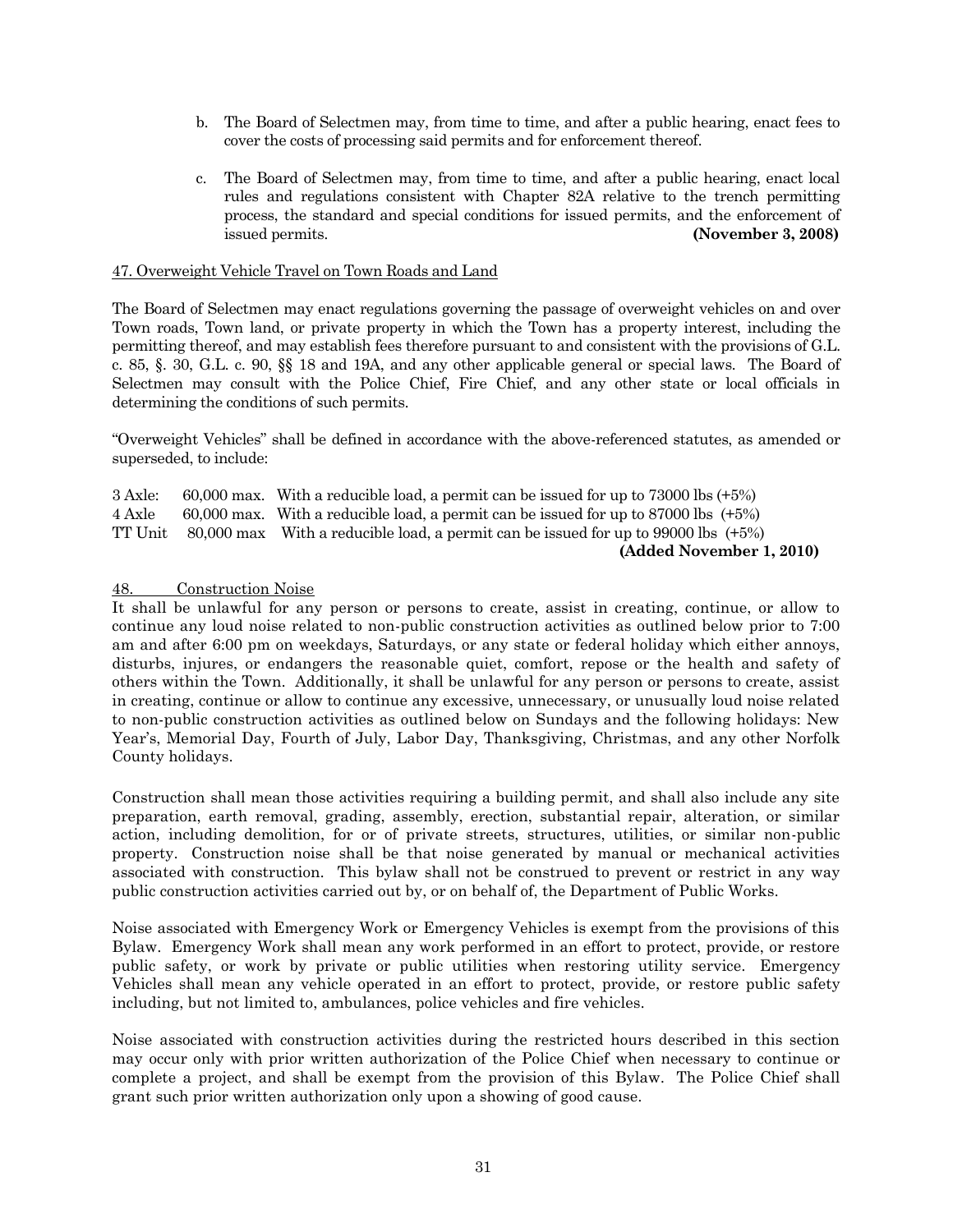The restrictions set forth in this bylaw shall not apply to construction activity where there is no evidence of such activity audible at the property line of the property where construction is taking place.

Notwithstanding the foregoing, nothing in this section shall limit the authority of a Special Permit Granting Authority, where applicable, to set or limit construction hours as part of the issuance of a special permit. **(Added May 9, 2016)**

~~~~~~~~~~~

#### **ARTICLE IX. PENALTIES**

1.

Whoever violates any provision of the Town bylaws shall, in cases not otherwise provided for, forfeit and pay for each offense a fine not exceeding fifty dollars (\$50). Each day or portion of a day that any violation of any provision of the Town bylaws is allowed to continue would constitute a separate offense.

Such fines shall be recovered by indictment or on complaint before a district court or by non-criminal disposition in accordance with Massachusetts General Laws, Chapter 40, Section 21D.

2.

As provided in said Section 21D, the enforcing person may give to the offender a written notice, on a form prescribed by the District Court, to appear on a date not later than twenty-one days later than the date on the notice, before a clerk of the District Court. Any person notified to so appear may pay the fine by mail or in person to the Clerk. If the person so notified to appear desires to contest the violation, he may, within said twenty-one days, request a hearing in writing.

Without intending to limit the generality of the foregoing, it is the intention of this provision that the following bylaws or sections of bylaws and municipal rules and regulations, are to be included within the scope of this subsection, that the specific penalties as listed here shall apply in such cases and that in addition to police officers, who shall in all cases be considered enforcing persons for the purpose of this provision, the municipal personnel listed for each section, if any, shall also be the enforcing person for such sections. Each day on which any violation exists shall be deemed to be a separate offense.

#### Zoning Bylaws

| Maximum Fine Allowed: | \$300                                           |
|-----------------------|-------------------------------------------------|
| Enforcement Agent:    | <b>Building Inspector</b>                       |
| Fine Schedule:        | $1st$ offense - \$25                            |
|                       | $2nd$ offense $-$ \$50                          |
|                       | $3rd$ and subsequent offense - \$100 increments |
|                       | up to \$300 maximum per day per                 |
|                       | violation                                       |

#### Town Bylaws - ARTICLE VIII.

Except as noted below, enforcing agents may issue a warning for a first offense, a fine of \$25 for the second offense, and \$50 for the third and each subsequent offense." **(Amended May, 2002) (Amended May, 2008)**

|  | Enforcing | Maximum |
|--|-----------|---------|
|  | Agent     | Fine    |
|  |           |         |
|  |           |         |

| Section 2 | Animals at Large                | Police and             | \$50               |
|-----------|---------------------------------|------------------------|--------------------|
|           |                                 | Animal Control Officer |                    |
| Section 3 | Obstructing Public Way/Sidewalk | Police                 | First offense \$25 |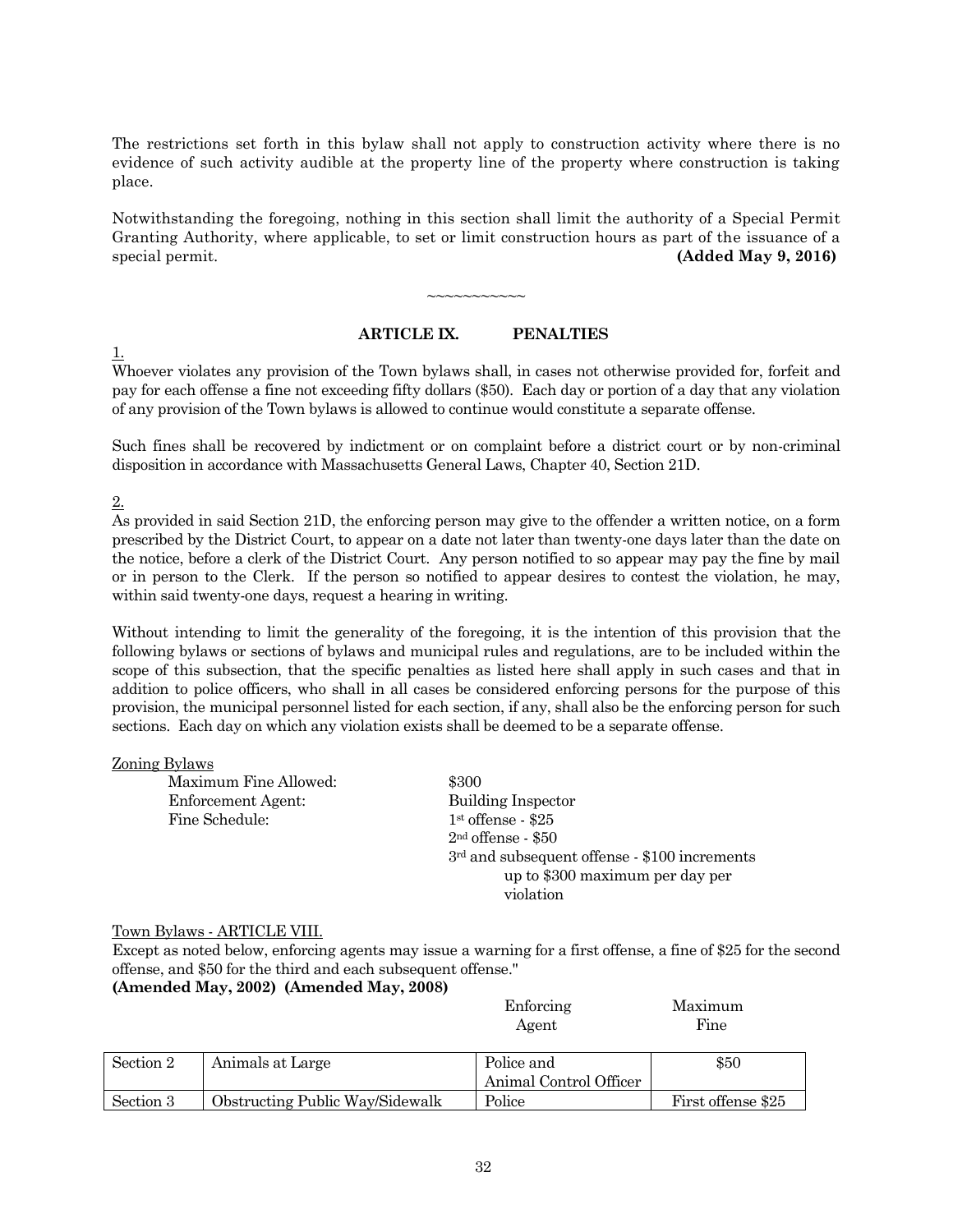|             |                                              |                                         | Second offense \$25                                                          |
|-------------|----------------------------------------------|-----------------------------------------|------------------------------------------------------------------------------|
|             |                                              |                                         | Each subsequent                                                              |
|             |                                              |                                         | offense \$50                                                                 |
| Section 4   | Throwing Injurious Articles on<br>Public Way | Police                                  | \$50                                                                         |
| Section 6   | Littering                                    | Police                                  | \$50                                                                         |
| Section 7   | Coasting                                     | Police                                  | \$50                                                                         |
| Section 8   | Animals Disturbing the Peace                 | Police and Animal<br>Control Officer    | \$50                                                                         |
| Section 9   | March or Congregate                          | Police                                  | \$50                                                                         |
| Section 10  | <b>Advertising Matter on Streets</b>         | Police                                  | \$50                                                                         |
| Section 11  | Riding or Drive on Public Sidewalks          | Police                                  | \$50                                                                         |
| Section 12  | <b>Obstructing Free Passage</b>              | Police                                  | \$50                                                                         |
| Section 13  | Discharging Firearms                         | Police                                  | \$50                                                                         |
| Section 14  | Junk Dealing Without a License               | Police                                  | \$50                                                                         |
| Section 15  | Snow or ice on Sidewalk                      | Police                                  | \$50                                                                         |
| Section 16  | Throwing Balls, Stones, Snowballs            | Police                                  | \$50                                                                         |
| Section 17  | Driving over Fire Hose                       | Police and Fire                         | \$50                                                                         |
| Section 19  | <b>Unpermitted Signs</b>                     | Police and                              | \$50                                                                         |
|             |                                              | <b>Building Inspector</b>               |                                                                              |
| Section 20  | Digging Trench                               | Police                                  | \$50                                                                         |
| Section 21  | Profane/Insulting Language in<br>Public      | Police                                  | \$50                                                                         |
| Section 22  | Outward Swinging Gates                       | Police and                              | \$50                                                                         |
|             |                                              | <b>Building Inspector</b>               |                                                                              |
| Section 23  | Removal of Safety Signal/Lights              | Police                                  | \$50                                                                         |
| Section 24  | Nuisance Writing in Public Place             | Police                                  | \$50                                                                         |
| Section 24a | Posting Unpermitted Advertising              | Police and<br><b>Building Inspector</b> | \$50                                                                         |
| Section 25  | <b>Unpermitted Soliciting</b>                | Police                                  | \$50                                                                         |
| Section 26  | <b>Unregistered Vehicles</b>                 | Police and<br><b>Building Inspector</b> | \$50                                                                         |
| Section 27  | Open Vessel in Public Place                  | Police                                  | \$50                                                                         |
| Section 28  | Fencing of Swimming Pools                    | Police and<br><b>Building Inspector</b> | \$50                                                                         |
| Section 29  | Juice Bar                                    | Police                                  | \$50                                                                         |
| Section 32  | <b>Transport Uncovered Material</b>          | Police                                  | \$50                                                                         |
| Section 33  | Motorized Vehicle on Town Land               | Police                                  | \$50                                                                         |
| Section 35  | Overnight Street Parking (5/14/90)           | Police                                  | First offense \$25<br>Second Offense \$25<br>Each subsequent<br>offense \$50 |
| Section 37  | Water Meter Tampering (5/12/92)              | Dept. of Public Works                   | \$150                                                                        |
| Section 38  | Water Management                             | Police and                              | First offense \$50                                                           |
|             |                                              | Dept of Public Works                    | Second and each                                                              |
|             |                                              |                                         | subsequent offense<br>\$100                                                  |
|             |                                              |                                         | (Amended May, 2008)                                                          |
| Section 43  | <b>Obstructing Fire Lanes</b>                | Police                                  | First Offense \$50                                                           |
|             |                                              |                                         | Second and each                                                              |
|             |                                              |                                         | subsequent offense                                                           |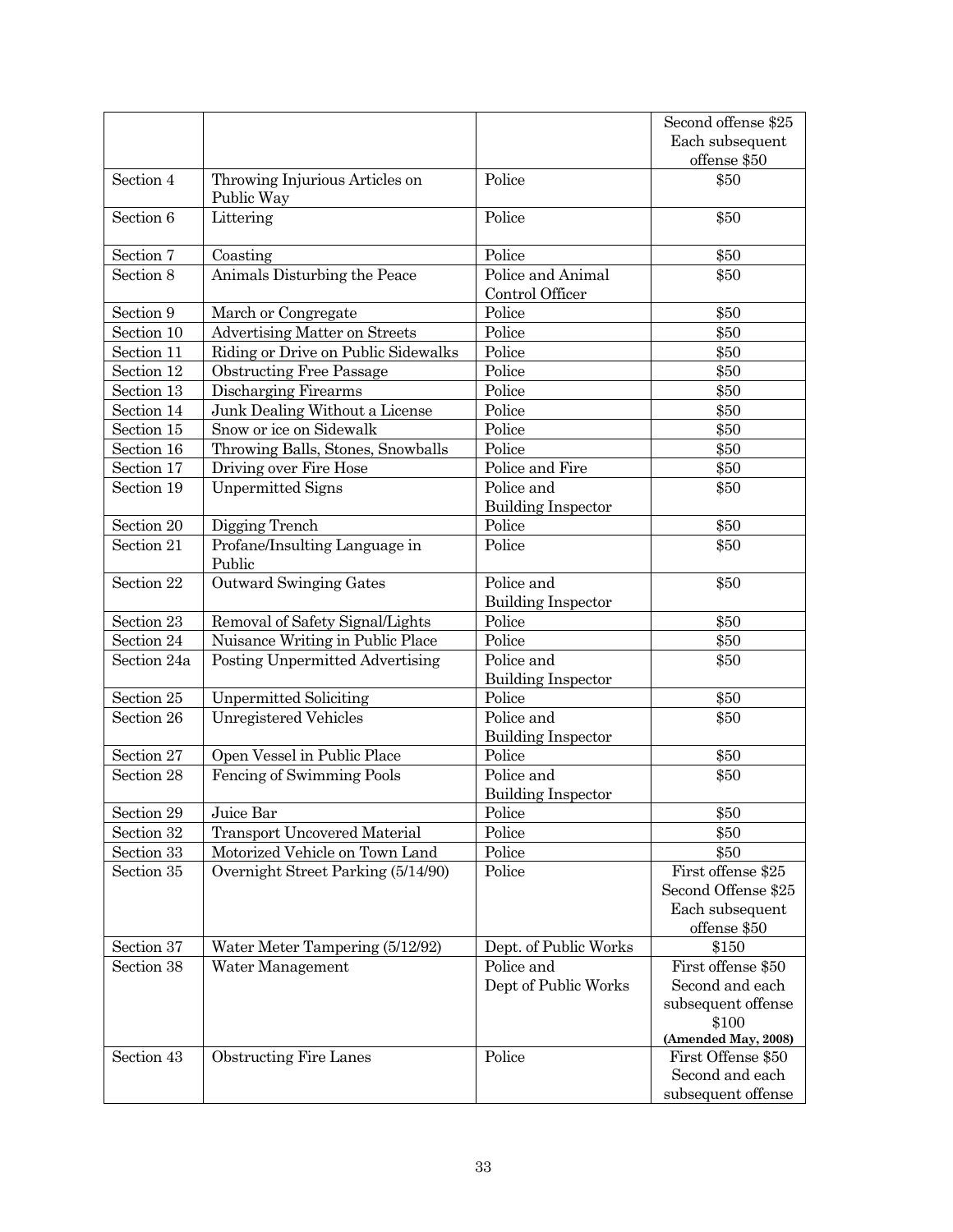|                                                                                  |                                            | \$50            |
|----------------------------------------------------------------------------------|--------------------------------------------|-----------------|
|                                                                                  |                                            |                 |
| TOWN BYLAWS - ARTICLE III.<br>Maximum Fine Allowed:<br><b>Enforcement Agent:</b> | Police and Dept. of Public Works           | \$50            |
| Fee Schedule:                                                                    | 1 <sup>st</sup> Offense:<br>$2nd$ Offense: | Warning<br>\$25 |
| TOWN BYLAWS - ARTICLE XIX                                                        | 3rd Offense:                               | \$50            |

Maximum Fine Allowed: \$ 200 Enforcement Agent: Conservation Commission

3.

Violations of any municipal public health bylaws of the Town and violations of any Board of Health regulations promulgated pursuant to Massachusetts General Laws, Chapter 111, §30 may be enforced by non-criminal disposition pursuant to Massachusetts General Laws, Chapter 40, §21D. Fines for violations of the Board of Health regulations shall be assessed as prescribed by the Board of Health in each of said regulations but shall not exceed three hundred dollars (\$300) per violation. Each day that such a violation exists may constitute a separate violation. Enforcing agents under this bylaw shall be Police Officers and/or the Board of Health or any of its agents.

Board of Health Rules and Regulations

Maximum Fine Allowed: \$300 Fine Schedule: 1<sup>st</sup> offense - warning

Enforcement Agent: Board of Health and Designated Agents 2nd and each subsequent offense - \$50 increments up to \$300 maximum per day per violation

**ARTICLE X. TIME OF TAKING EFFECT**

~~~~~~~~~~~~

These bylaws shall take effect on their approval and publication as required by law, and all bylaws heretofore adopted by the Town are hereby repealed on the date on which these bylaws become legal and binding.

~~~~~~~~~~~~

#### **ARTICLE XI. DOG CONTROL**

License fees, Exemptions for Seeing-Eye Dogs, Refund of Fees

The annual fee for every dog license, except as otherwise provided by law, shall be one dollar in addition to that provided for by the General Laws, unless a certificate of a registered veterinarian who performed the operation that such female dog has been spayed and has thereby been deprived of the power of propagation has been shown to the Town Clerk, in which case the fee shall be the same as that charged for a male dog. A certified copy of such certificate on file in the office of any City or Town Clerk within the Commonwealth may be accepted as evidence that such operation has been performed. If the Town Clerk is satisfied that the certificate of the veterinarian who spayed the dog cannot be obtained, he may accept in lieu thereof a statement signed under the penalties of perjury by a veterinarian registered and practicing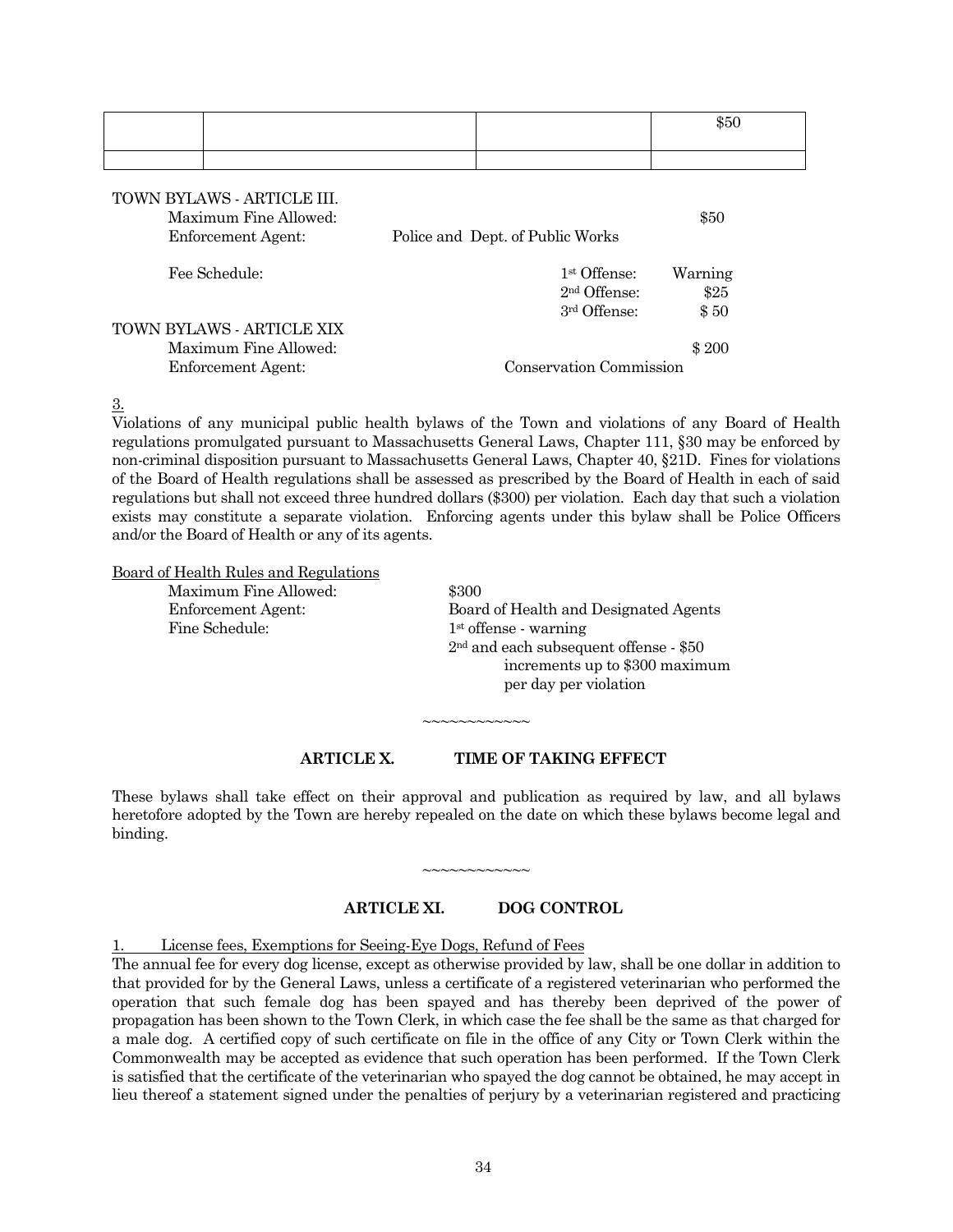in the Commonwealth describing the dog and stating that he has examined such dog and that it appears to have been and, in his opinion has been, spayed and thereby deprived of the power of propagation. No fee shall be charged for a license for a god specially trained to lead or serve a blind person, provided that the Division of the Blind certifies that such dog is so trained and actually in the service of a blind person. No license fee or part thereof shall be refunded because of the subsequent death, loss, spaying or removal from the Commonwealth of other disposal of the dog. All fees collected pursuant to the provisions of this section and not otherwise committed by General Law or bylaw shall be turned over to the Animal Control Officer as collected for his own use.

#### **Disturbing the Peace**

No person shall own or keep in the Town any dog which by biting, excessive barking, howling or in any other manner disturbs the quiet of the public. No person shall own or keep in the Town any dog unless it is restrained at all times while off the owner's or keeper's premises by a leash no greater than ten feet in length. Any owner or keeper of a dog in violation of this section shall be fined as follows:

| 1 <sup>st</sup> offense: | \$25 or written warning |
|--------------------------|-------------------------|
| 2 <sup>nd</sup> offense: | 50                      |
| 3rd offense:             | 50                      |
| all subsequent offenses: | 50                      |

Said funds collected shall be refunded to the Town. (5/9/94)

#### 3. Complaints of Nuisance

If any person shall make a complaint in writing to the Animal Control Officer that any dog owned or harbored within his jurisdiction is a nuisance by reason of vicious disposition or excessive barking or other disturbance, the Animal Control Officer shall investigate such complaint, which may include an examination under oath of the complainant, and submit a written report to the Selectmen of his findings and recommendations together with the written complaint. Upon receipt of such report and examination of the complainant under oath, the Selectmen may make such order concerning the restraint, muzzling or disposal of such dog as may be deemed necessary. The Animal Control Officer, after investigation, may issue an interim order that such dog be restrained or muzzled for a period not to exceed fourteen days to enable the Selectmen to issue their order following receipt of the report of the Animal Control Officer. If the Selectmen fail to act during the period the interim order automatically is vacated.

#### 4. Restraint by Dog Officer

The Animal Control Officer may restrain or muzzle, or issue an interim order to restrain or muzzle, until the next available Board of Selectmen meeting, any dog for any of the following reasons:

For having injured any person;

If found at large or un-muzzled, as the case may be, while an order for the restraint of such dog is in effect;

If found is a school, school-yard or public recreational area;

For having killed or maimed or otherwise damaged any other domesticated animal;

For chasing any vehicle upon any public way or way open to public travel in the Town;

For any violation of Section 2.

Upon restraining or muzzling, or issuing an interim order to restrain or muzzle, the Animal Control Officer shall submit in writing to the Selectmen a report of his action and the reasons therefor. Upon receipt of such report, the Selectmen may make such order concerning the restraint, muzzling or disposal of such dog as may be deemed necessary. If the Selectmen fail to act upon the report during the period the dog is restrained or muzzled, upon expiration of the period the interim order is automatically vacated.

#### 5. Appeal of Restraint or Muzzling

The owner or keeper of any dog that has been ordered to be restrained or muzzled, or has been restrained under this article, may file a request in writing with the Animal Control Officer that the restraining order be vacated or that the dog be released; and after investigation by the Animal Control Officer, such officer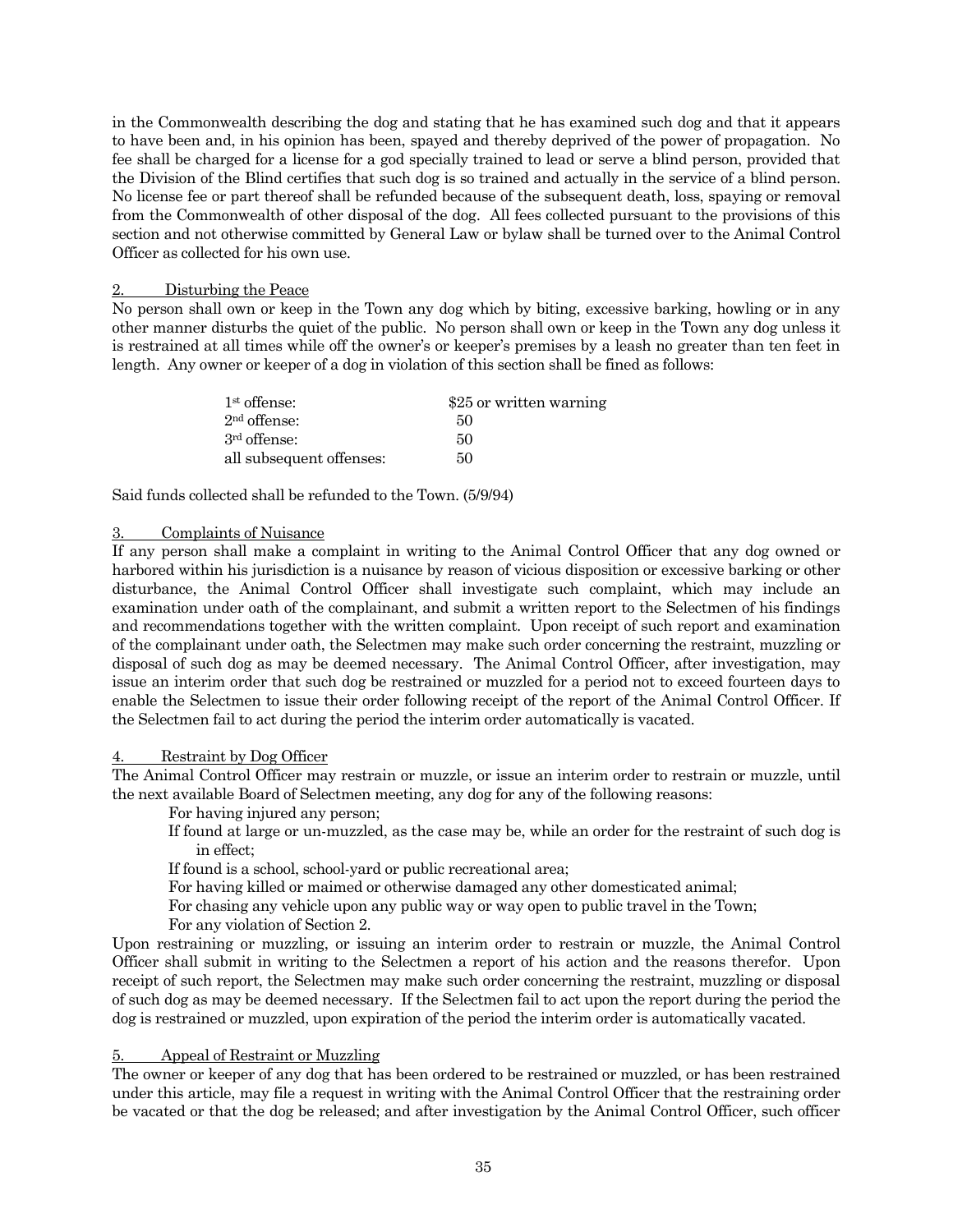may vacate such order or release such dog, if the order of restraint was issued by him. If the order was imposed by the Selectmen, the Animal Control Officer shall submit a written report of his investigation, with his recommendations, to the Selectmen, who may vacate such order. Any person aggrieved by any order made by the Board of Selectmen pursuant to this bylaw may appeal to the District Court under the provisions of Section 157 of Chapter 140 of the General Laws.

#### 6. Fine

Any owner or keeper of a dog who shall fail to comply with any order of the Animal Control Officer or Selectmen issued pursuant to this article shall be punishable by a fine of fifty dollars (\$50).

#### 7. Failure to License Fine

Any owner or keeper of a dog who shall fail to purchase a dog license within thirty days of the due date shall be fined an additional twenty-five dollars (\$25) per license. (3/23/70) (5/16/88)

#### 8. Vaccination

Any owner or keeper of a dog age six months or older shall properly vaccinate said dog against rabies and shall display a proper metal rabies tag bearing expiration date on collar at all times.

Failure to comply with the order of this section (and Massachusetts General Laws, Chapter 140, Section 137, 137A, 145B and 330, Commonwealth of Massachusetts Regulations) shall be punishable by a fine of fifty dollars (\$50). (5/12/92) (5/10/93)

#### 9. Posted Public Property

Any owner or keeper of a dog shall not allow the dog on the premises of public property which is posted with signs stating, 'No Dogs Allowed.' Violators shall be subject to fines as listed in section 2. This provision shall not apply to dogs specially trained to lead or serve a handicapped person. (5/14/01)

#### ~~~~~~~~~~~~ **ARTICLE XII. COUNCIL ON AGING**

(Adopted in accordance with Chapter 40, Section 8B, M.G.L.)

#### 1. Appointment

The Board of Selectmen shall appoint a Council on Aging for the purpose of coordinating or carrying out programs designed to meet the problems of the aging in cooperation with programs of the Commission on Aging established under Chapter 6, Section 73 of the Massachusetts General Laws.

#### **Membership**

The Board of Selectmen shall appoint the Council on Aging consisting of seven (7) members. Upon acceptance of this bylaw, the Board shall appoint three (3) members for three (3) years, two (2) members for two (2) years and two (2) members for one year terms.

#### **Vacancy**

Whenever a vacancy shall occur in the membership of the Council by reason of death, resignation, inability to act for any other reason, the vacancy shall be filled by appointment by the Selectmen for the remainder of the term.

#### Election of Officers

The Council on Aging at its first annual meeting and thereafter annually in April of each year shall elect from its membership a president, first vice president, second vice president, secretary and treasurer. Each officer shall hold office until the next annual election. In the event a vacancy occurs in any of the offices above, the Council shall hold a special meeting for the purpose of electing one of its members to fill such a vacancy.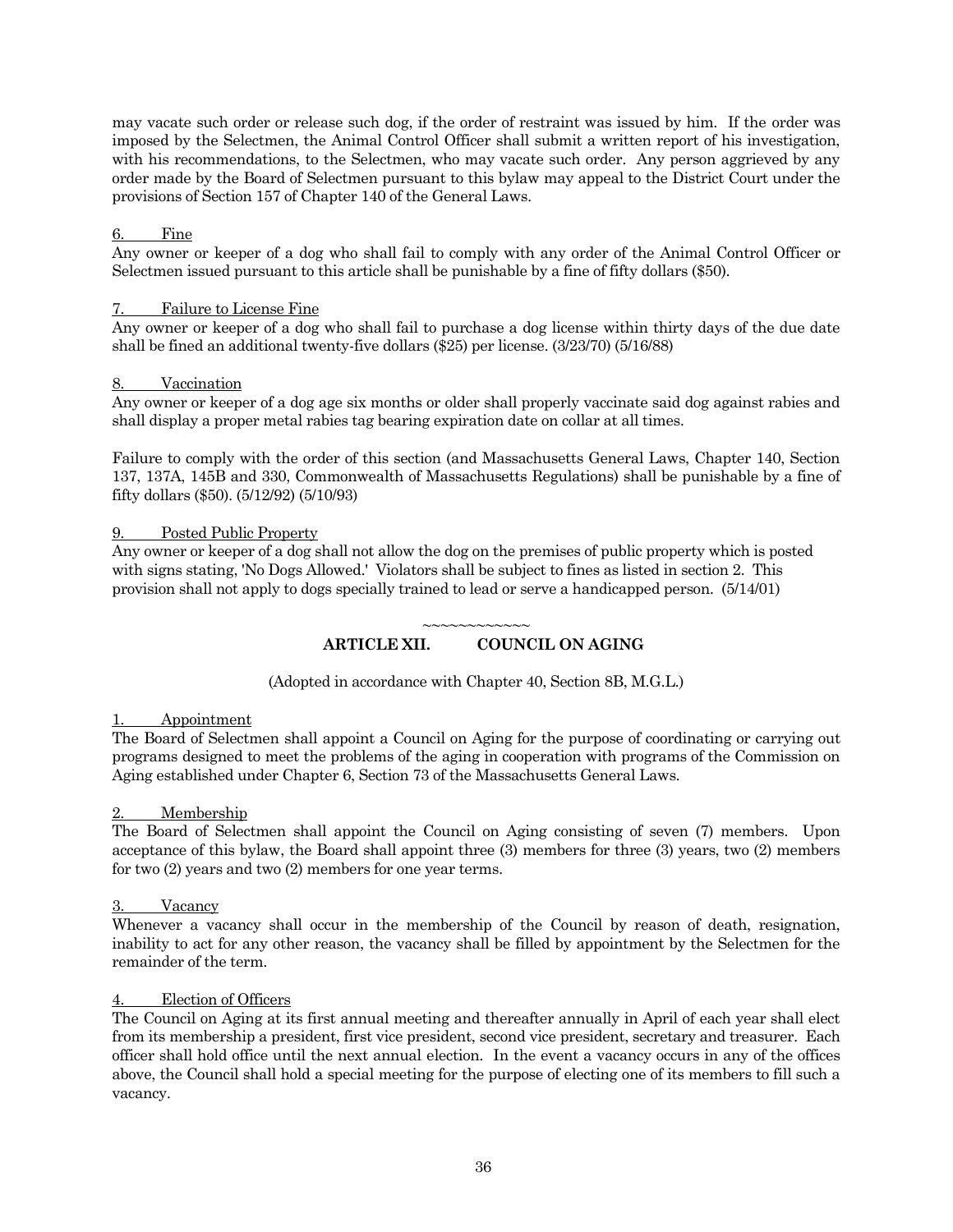#### 5. Annual Report

The Council shall prepare and submit an annual report of its activities to the Town and shall send a copy thereof to the Commission on Aging.

6. Appointment of Clerks

The Personnel Director shall advertise position vacancies pursuant to the Town of Millis Personnel Plan. The Personnel Director or his designee, and representatives of the Council as determined by the Chairman, shall interview and recommend candidates for employment to the Appointing Authority under the Millis Personnel Plan. (5/8/00)

~~~~~~~~~~~~~

#### **ARTICLE XIII. PERSONNEL ADMINISTRATION PLAN**

1. Personnel Administrator

The Town Administrator shall serve as Personnel Director to the Town and develop plans, policies and procedures for Board of Selectmen approval, and participate in the collective bargaining process.

- 2. Duties and Authority of the Personnel Director
	- The Personnel Director shall administer the Personnel Administration Plan. He shall establish for this purpose such policies, procedures and regulations consistent with the Plan as he considers desirable, except that no action of the Director may take effect unless approved by the Board of Selectmen.
	- The Town Accountant and Department Heads shall keep such records of the employees of the Town as the Personnel Director may require. The Personnel Director shall keep such records of his own as he considers appropriate.

All records of the Town by whomsoever kept pertaining to the Town's employees shall be opened to inspection by the Personnel Director at all reasonable times.

- The Personnel Director shall prepare and maintain written job descriptions of the positions of all employees in the service of the Town, whether full or part-time, seasonal, casual, special, civil service or others, except those positions filled by popular election and those under control of the School Committee. Descriptions shall be classified by titles and into groups. Each group shall include those positions which involve substantially similar work or which have substantially equal scope of responsibility. These descriptions are not to be interpreted as limiting the scope of any position; and employees in the future, subject to provisions of the Plan, shall perform any incidental duties assigned by department heads, supervisors or other administrative authority. Said descriptions, titles and groups shall be established by the Town at the town meeting and shall become a part of this Personnel Administration Plan as Schedule A, entitled "Classification Plan." The title of a position in the Classification Plan shall be used to designate that position in all payrolls, budget estimates, official reports, memorandum, records or other matters involving the personnel or fiscal processes of the Town.
- The Personnel Director shall recommend to the Board of Selectmen, for its approval, the minimum or maximum salaries, or single rate salaries, for the groups and positions in the Classification Plan. Said salaries shall be presented in an appropriate form to be approved by vote at the town meeting and shall become part of this Personnel Administration Plan as Schedule B entitled "Salary Plan."
- The Personnel Director shall review, every three years, or more often if he considers it advisable:
	- All positions subject to the Classification Plan to determine whether each group continues to include those positions which involve substantially similar work to which have substantially equal scope of responsibility; and
	- The Salary Plan to determine whether it sets forth fair and equitable pay levels.

After each such review, the Personnel Director shall recommend to the Board of Selectmen the action which he considers advisable.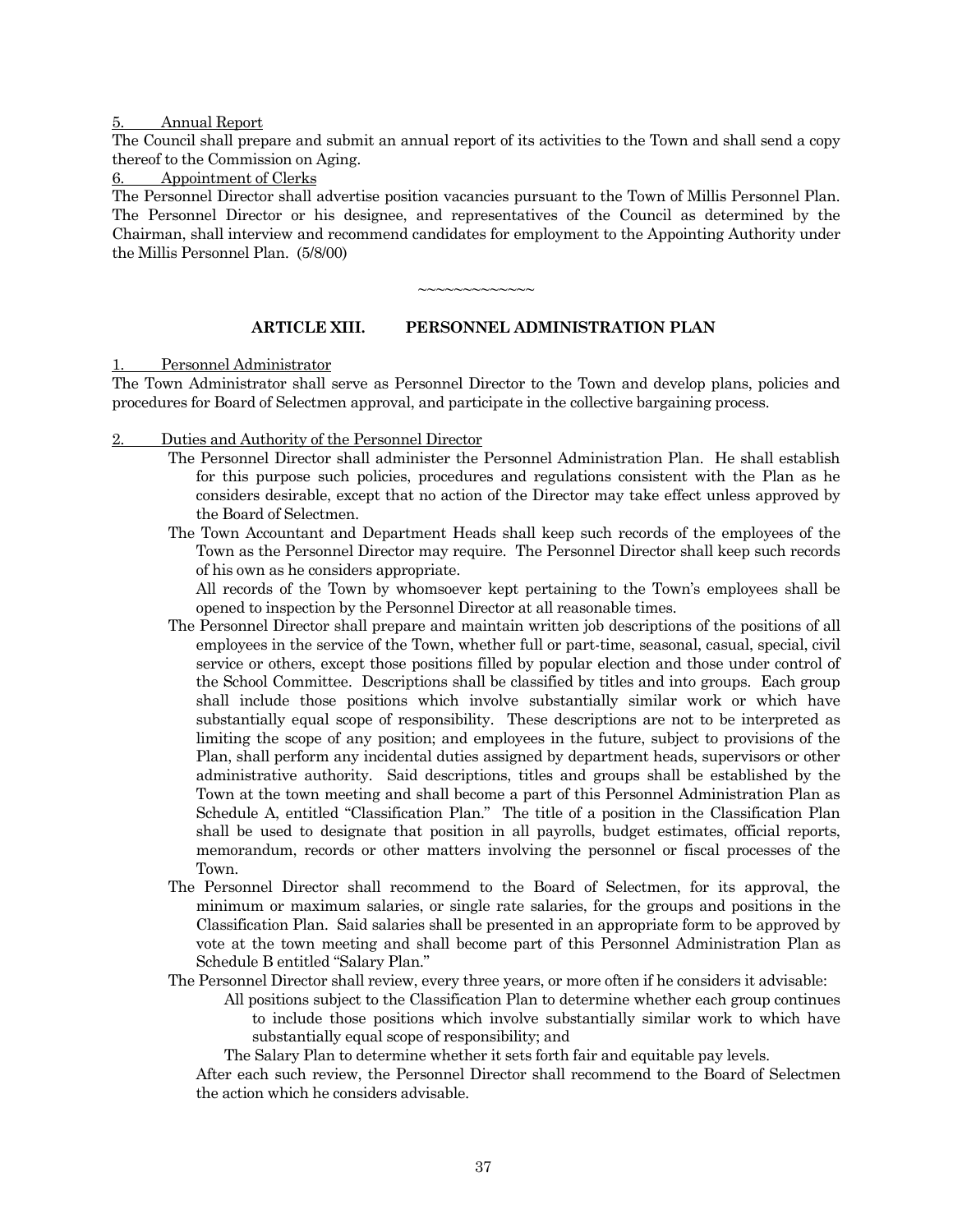- The Personnel Director, with the approval of the Board of Selectmen, may tentatively add a new position to the Classification Plan or reclassify an existing position to a different group. Any such action shall cease to be effective after the close of the next following town meeting unless adopted by an amendment to the Classification Plan at that meeting.
- No action of the Personnel Director may be construed as authorization to spend money for salaries or wages to employees in addition to that which has been lawfully appropriated for that purpose at a town meeting or which is lawfully otherwise available.
- Upon recommendation of the Personnel Director, the Board of Selectmen may propose amendments to other Town bylaws or amendments to this Personnel Plan, which may affect the effective operation of the Personnel Administration Plan.
- The Personnel Director shall summarize his activities annually in a report, which shall be published in the Finance Committee report.

#### Civil Service Law

Nothing in this Personnel Administration Plan shall be construed to conflict with the Civil Service Laws of the Commonwealth of Massachusetts.

#### Amendments

This Personnel Administration Plan may be amended by majority vote of town meeting.

#### 5. Reclassification of Employees

No employee may be reclassified to a position in the same or in another group, either higher or lower, unless the Personnel Director and the Board of Selectmen determine that the reclassification will be consistent with all the provisions of this Plan.

#### 6. Incidental Benefits

The Personnel Director shall investigate and prepare for presentation to the Board of Selectmen and the Town such incidental benefits as paid holidays, sick leave, vacations and authorized time off with pay as he may deem desirable for the effective operation of this Plan. Upon approval by the Board of Selectmen and a majority vote of the Town, such incidental benefits shall become a part of this Personnel Administration Plan as Schedule C entitled "Employee Benefits."

#### Personnel Policies and Procedures

The Personnel Director shall prepare such Personnel Policies and Procedures as he deems appropriate and recommend their adoption to the Board of Selectmen and at the town meeting as Schedule D of the Plan entitled "Policies and Procedures."

~~~~~~~~~~~~~

#### **ARTICLE XIIIA. TEMPORARY REPAIRS ON PRIVATE WAYS**

The Board of Selectmen may cause temporary minor repairs to be made on private ways in the Town provided that the following conditions are met:

- The type and extent of said temporary minor repairs shall include only the filling of holes or depressions in the subsurface of such ways with sand, gravel or other suitable materials where practical to be the same as or similar to those used for the existing surface of such ways and grading, but shall not include surfacing or permanent construction of said ways. The scope of the work, which can be performed, will be no greater than that which has been done on the way previously. There will be no change in the character of the way and no permanent expansion or improvement therein.
- Existing drainage, when determined by the Board of Selectmen to be the cause of such repairs, may be included within the scope of maintenance work.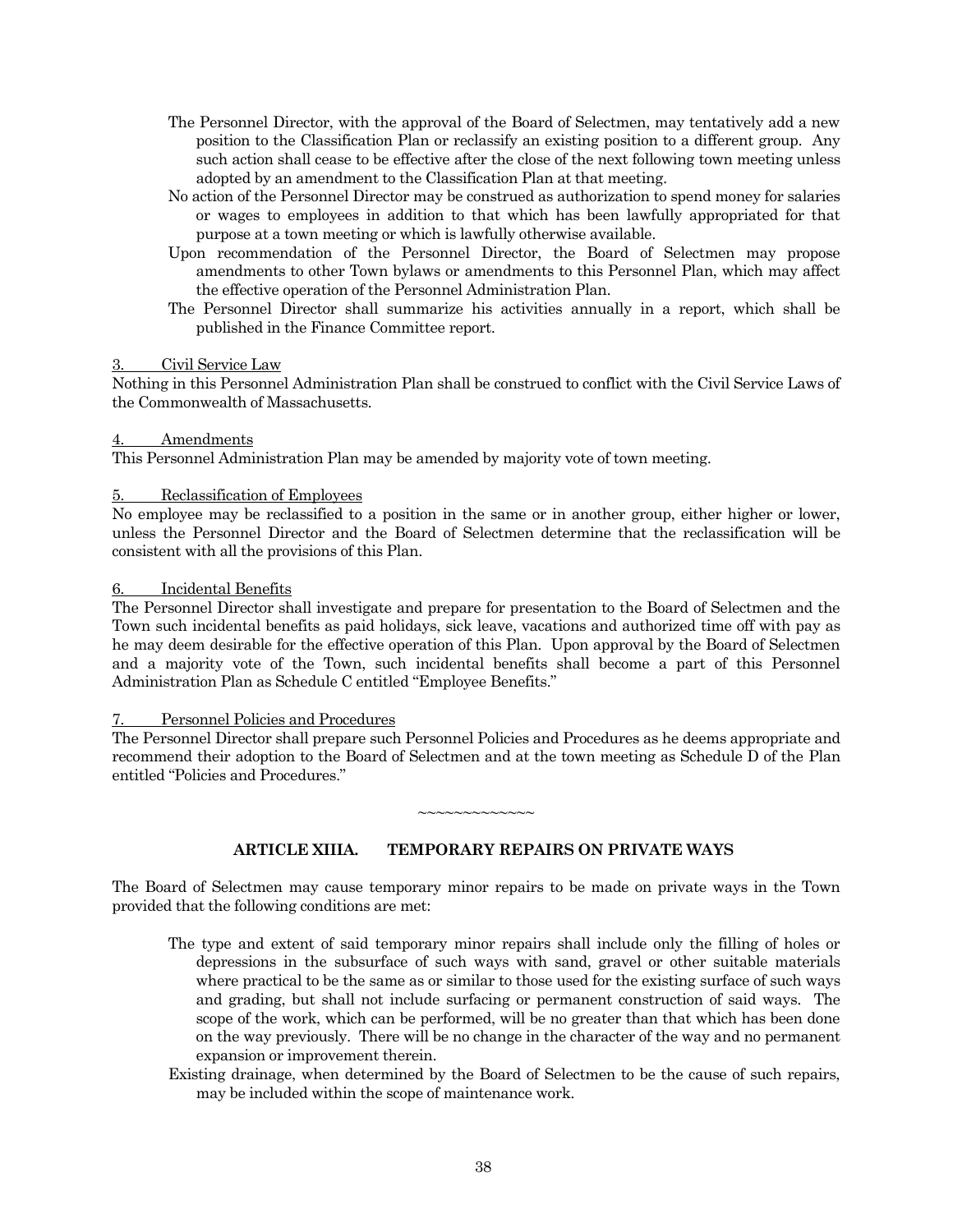- A determination is made by vote of the Board of Selectmen that public necessity requires said repairs.
- Such repairs can only be made upon petition by the abutter who owns fifty percent (50%) of the linear footage of such total way and one hundred percent (100%) of the abutters adjacent to the affected area on which the work is to be done.

Betterment charges shall not be assessed.

- The Town, its officers, agent and employees, in making repairs under this Section, shall not be liable on account of any damage caused by such repairs. Said repairs shall not be undertaken unless the Board has in its possession agreements executed by all abutting owners of the affected area to release and save the Town, its officers, agents and employees, harmless on account of any damage whatever caused by such repairs. Such agreements to release and save harmless shall be deemed to be covenants running with the land and shall be binding upon all subsequent owners thereof.
- Said private way shall have been opened to public use for six years or more, and in such cases, Section 25 of Chapter 84 of the M.G. L. shall not apply.

~~~~~~~~~~~~

No cash deposit shall be required for said repairs.

#### **ARTICLE XIV. HAZARDOUS MATERIALS BYLAW**

#### **Authority**

This bylaw is adopted by the Town of Millis under its home rule powers, its police powers to protect the public health and welfare, and its authorization under Massachusetts General Laws, Chapter 40, Section 21.

#### 2. Purpose

This bylaw is intended to protect the public health, safety and welfare, and the environment, as well as preserve and maintain existing and potential groundwater supply, groundwater recharge areas, and surface waters within the Town from contamination with hazardous materials.

#### 3. Definitions

The following definitions shall apply in the interpretation and implementation of this bylaw.

- *Hazardous materials* mean a product of waste or combination of substances which because of quantity, concentration, or physical or chemical, or infectious characteristics may reasonably pose, in the determination of the enforcing authority, a substantial present or potential hazard to the human health, safety or welfare, or the environment when improperly treated, stored, transported, used or disposed of, or otherwise managed. Any substance which may create a special hazard in the event of a spill, leak, fire or exposure and all substances deemed a hazardous waste in Massachusetts General Laws, Chapter 21C shall also be considered a hazardous material for the purpose of this bylaw.
- *Contingency Plan* means a document setting an organized planned and coordinated course of action to be followed in case of fire, explosion or release of hazardous materials which could threaten public health, safety or welfare or the environment.
- *Materials Safety Data Sheet* means the form containing data on physical characteristics, flammability, explosiveness, reactivity and the health and safety hazards of specific chemicals, as well as information relative to procedures recommended for spills and leaks of specific chemicals and special protections and precautions to be taken in the handling of specific chemicals.
- *Reportable Discharge* means all discharge greater than three gallons liquid volume or five pounds dry weight, or any discharge which would potentially threaten the public health and safety or the environment by entering surface water, groundwater, or water recharge areas, or by emitting toxic fumes or gases into the air. Discharges which are in compliance with all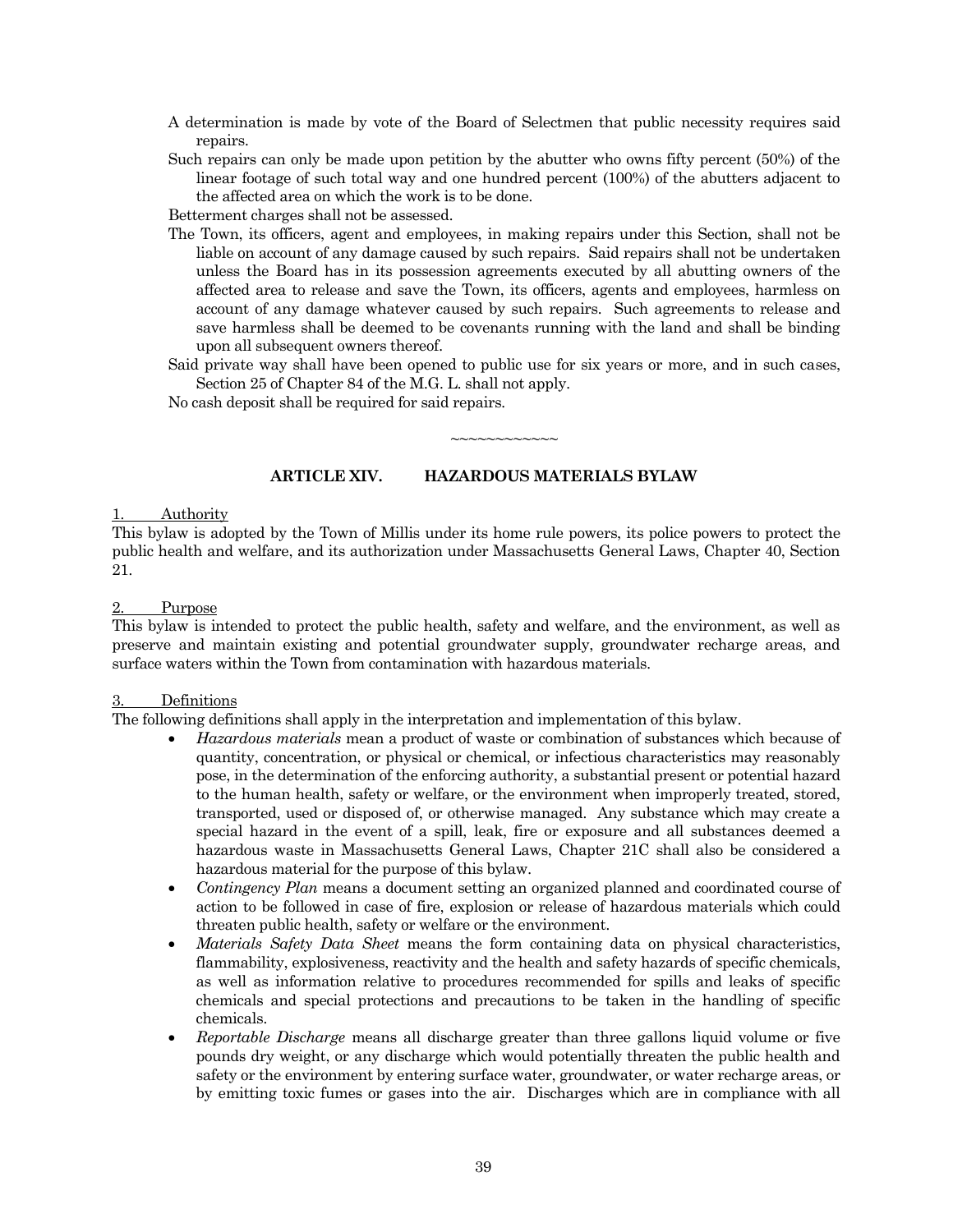federal, state and local regulations, or which are permitted by governing federal, state or local agencies are not considered reportable discharges.

Severability

Each provision of this bylaw shall be construed as separate to the end, that if any provision, sentence or clause or phrase thereof shall be held invalid for any reason, the remainder of that section and all other sections shall continue in full force and effect.

#### 5. Hazardous Materials Not Subject to Regulation by this Bylaw

The following materials are not within the scope of authority of this bylaw:

Domestic sewage;

- Household waste including garbage, trash and septage from single and multiple residences, hotels and motels;
- Wastes generated from the growing of agricultural crops and the raising of animals, including manure which are returned to the soil as fertilizer.

#### 6. Registration Requirements

Every owner or operator of a commercial or industrial establishment (including municipal, state and federal operations) which stores, transports, uses, handles or otherwise manages hazardous materials excluding fuel oil stored for the purpose of heating buildings located on site totaling more than five (5) gallons liquid volume or twenty-five (25) pounds dry weight shall register with the Board of Health.

Registration includes the following:

- Submission of a map or written description locating areas where hazardous materials are stored, handled or in use, specifying approximate average quantities of materials in each location and the special handling required in a fire, leak, spill or exposure. Areas must also be identified which store emergency equipment including medical supplies, along with a brief description of the capabilities of the equipment.
- Submission of names, addresses and telephone numbers of all qualified "Emergency Coordinators" who are individuals identified by owners or operators of commercial or industrial establishments which must register in accordance with this bylaw. "Emergency Coordinators" must be knowledgeable in the types of hazardous materials used at the establishment, proper storage and handling of those materials, familiar with the establishment's *Emergency Contingency Plan* and authorized as on-site coordinator in the event of an emergency.
- Keep on file at all times in an on-site location known and accessible to the "Emergency Coordinators" *Material Safety Data Sheets* on all hazardous materials manufactured, stored or used at the establishment. These *Material Safety Data Sheets* must be available to the Board of Health and the Head of the Fire Department during routine inspections, investigations and in the event of an emergency.
- Keep on file at all times in on-site location known and accessible to all "Emergency Coordinators" an *Emergency Contingency Plan* which identifies "Emergency Coordinators" and details the areas where and ways in which the emergency could come about, the techniques and procedures to be used for prevention and control of such emergencies, the emergency equipment available on-site, outside agencies and organizations who should be notified and/or may provide services in an emergency, an evacuation plan for personnel, and an inventory of the types, approximate quantities and methods of storage, transportation and disposal of all hazardous materials.

#### 6.1 - Effective Date of Registration Requirement

Registration required by Section 6. shall be initially submitted by October 1, 1984 and annually thereafter within thirty days of January 1 each year. Records required in Subsection 6. to be kept on file at each establishment should be upgraded as frequently as necessary to ensure proper handling of hazardous materials and adequate procedures to minimize emergencies and the damage which would result from such emergencies.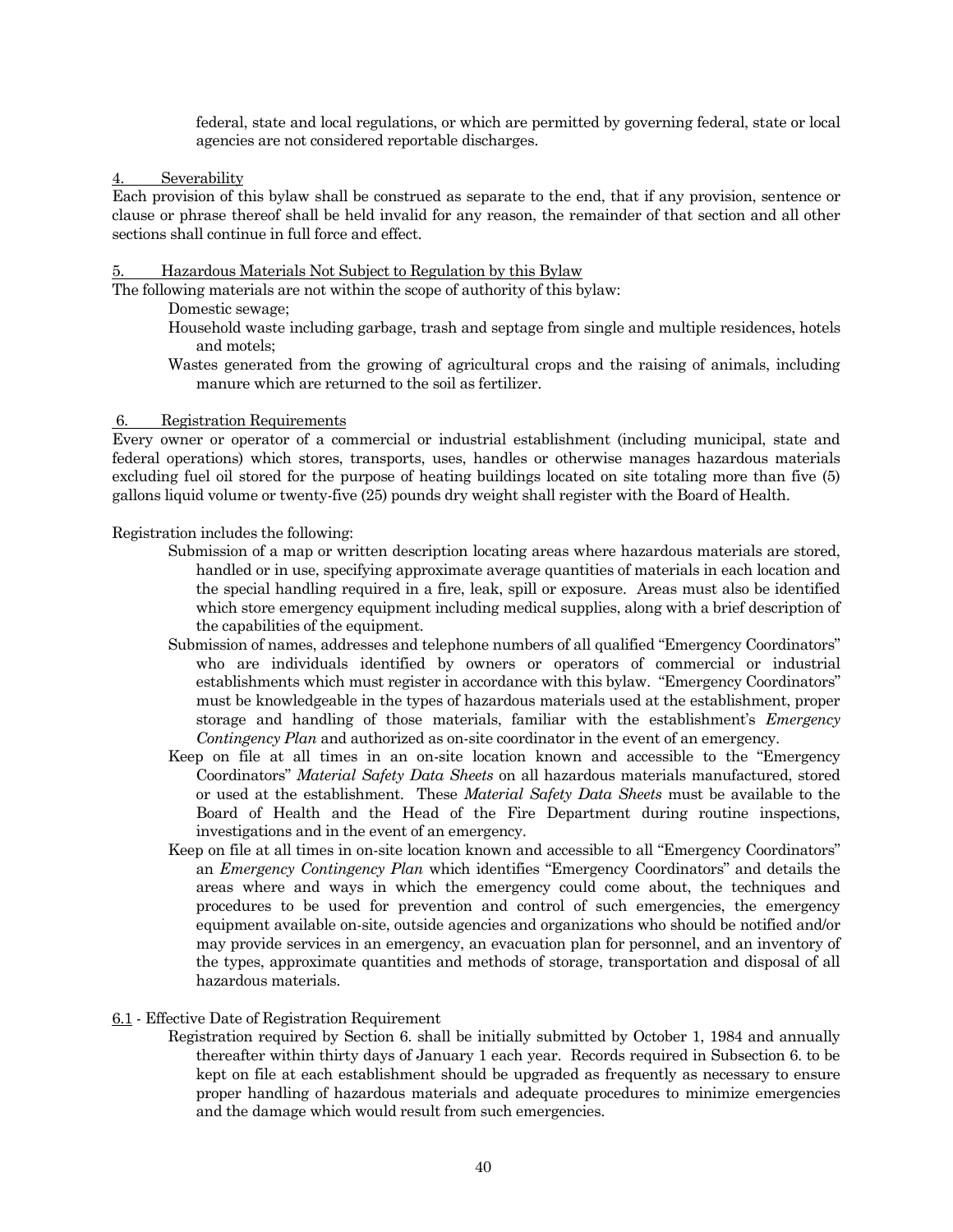Owners and operators of commercial and industrial establishments who have not previously registered in accordance with Subsection 6. shall, if they meet the registration requirements, register initially within thirty (30) days of meeting such requirements and thereafter within thirty (30) days of January 1 each year.

#### 6.2 - Updating of Registration Information

All information required under Subsection 6. of this bylaw must be kept current to reflect substantial changes in quantities or types of hazardous materials on-site.

#### 7. Hazardous Materials Generally

All hazardous materials within the Town of Millis must be stored, handled and transported in such a way as to minimize discharges and to ensure maximum protection of the environment and the public health, safety and welfare.

#### 7.1

The discharge of hazardous materials within the Town of Millis is prohibited. All hazardous material within the Town of Millis must be stored, handled, transported and used in such a way as to ensure maximum protection of the environment and the public health, safety and welfare. The proper application of state approved fertilizers and pesticides shall be stored and disposed of in compliance with this and other town and state laws.

# 7.2

All commercial and industrial establishments registered in accordance with Subsection 6. of the bylaw must keep sufficient records to detect losses greater than five (5) gallons of hazardous materials and provide best estimates of quantities of hazardous materials on-site.

#### 7.3

All locations where hazardous materials are stored or used in quantities that could cause a substantial hazard in the event of a spill, leak, fire or exposure shall be designated with legible warning signs of bright yellow or other equally conspicuous color, indicating the potential danger and how to overcome or avoid such danger.

#### 7.4

All hazardous materials shall be held in product tight containers. All containers of hazardous materials which permit leakage or spillage shall be disposed of or repaired to its original product tight state.

#### 7.5

Every owner of a commercial or industrial establishment (including municipal, state or federal operations) shall comply with all federal, state and municipal laws and regulations relative to hazardous materials.

#### 8. Aboveground Storage of Hazardous Materials

- Aboveground containers of hazardous materials shall be kept in an orderly manner, shall be adequately marked to identify the hazard and shall be stored on a surface impervious to the material being stored. The storage area shall be enclosed by a permanent dike of impermeable construction. The volume of the area enclosed by the dike shall be equal to or greater than the capacity of the containers within the dike.
- There shall no storage of incompatible chemicals (those which react to another to create a special hazard) in the same area.
- Drainage and ventilation of storage areas containing hazardous materials shall be constructed and maintained so as to control spills, fumes, noxious gases and other potential sources of contamination.

#### 9. Underground Storage

The following provision shall apply to all underground liquid hazardous material storage systems.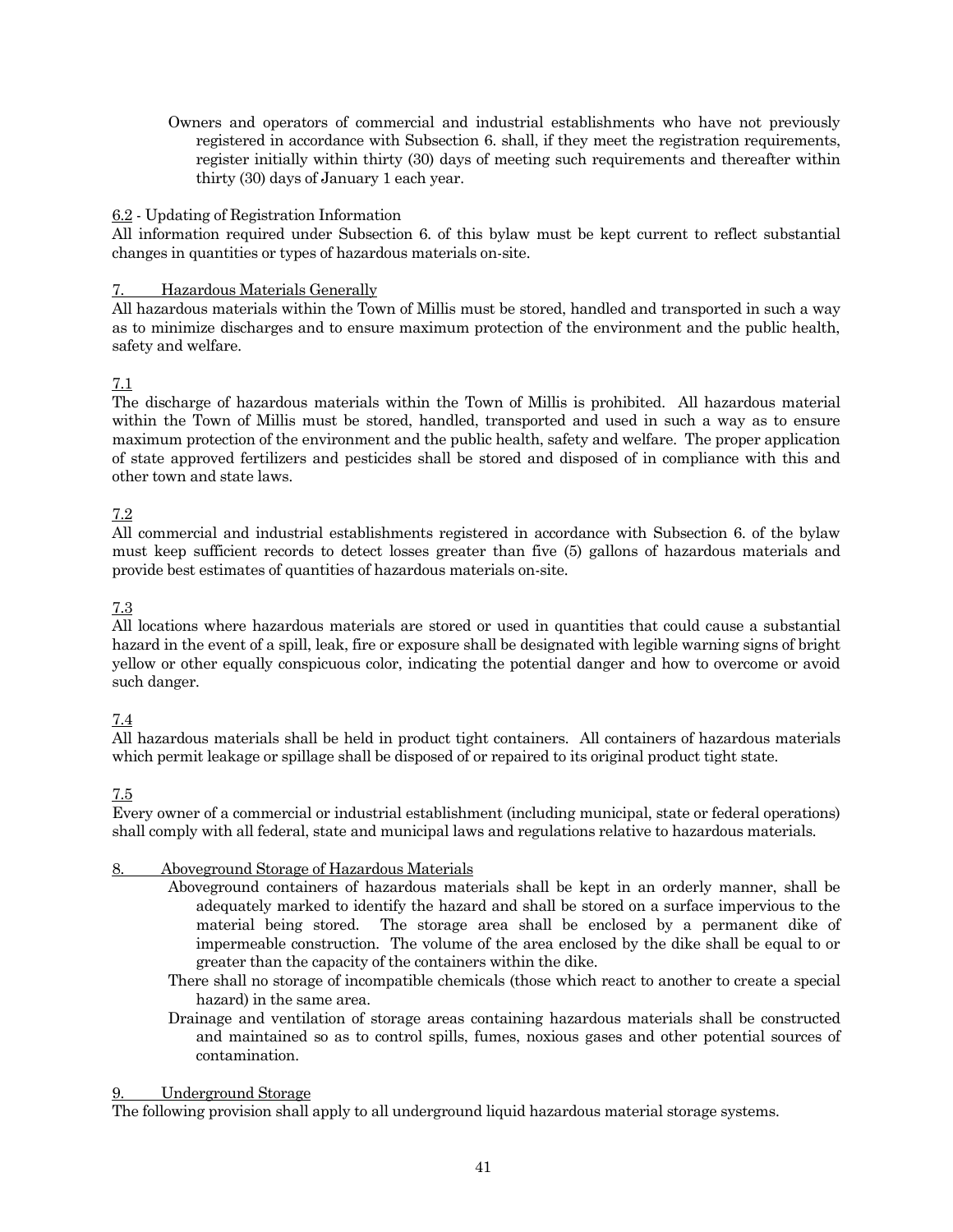#### 9.1

Owners shall file with the Board of Health the size, type, age (if known) and location of each tank, and the type of hazardous materials stored in each, on or before October 1, 1984. A standard form provided by the Board of Health shall be used.

#### 9.2

Owners of tanks for which evidence of installation is not available shall, at the order of the Board of Health, have such tanks tested. If either the Board of Health or the Head of the Fire Department determines that the tank is not product tight, it shall be repaired or disposed of under the direction of the Board of Health and the Head of the Fire Department.

#### 9.3

All tanks shall be tested the day of installation and thereafter at intervals in accordance with 527 CMR 9.00.

#### 9.4

All newly installed tanks subject to this bylaw shall be protected from internal and external corrosion and shall be of a design approved by the Board of Health and the Head of the Fire Department.

#### 9.5

All leaking tanks must be emptied by the owner or operator within twelve (12) hours of leak detection and repaired to a proper tight condition or removed by the owner or operator in a time period to be determined by the Board of Health.

#### 10. Effective Date

All storage provisions contained in Subsections 7., 8., and 9. must be complied with by July 1, 1985.

#### 11. Reporting Requirements

Any person having knowledge of a reportable discharge of hazardous material shall immediately report the discharge to the Board of Health and, if involving flammable or explosive materials, to the Head of the Fire Department.

#### 12. Protection of Public Water Supplies

In order to protect and preserve existing drinking water sources, the following uses are prohibited within one thousand feet (1,000') of the head of a gravel packed well used as a source of municipal drinking water unless exempted by a variance in accordance with Subsection 14. of this bylaw:

Automotive service and repairs shops, junk and salvage yards, and car washes;

Storage of road salts or other deicing materials unless in an approved shed;

Use of chemicals for deicing unless deemed necessary for public safety;

The discharge of hazardous materials;

- Commercial or industrial uses which require registration in accordance with Subsection 6. of this bylaw;
- Commercial or industrial uses which discharge process waste waters on site, excluding discharges permitted in accordance with all applicable state and federal regulations which are shown to contain no contaminants;
- Commercial and industrial uses which recharge storm-water to groundwater without passage through oil and grease traps and sediment traps, constructed, operated and maintained to minimize groundwater contamination.

#### 13. Permits Required

A permit shall be required and obtained from the Board of Health for all new commercial or industrial establishments requiring registration in accordance with Subsection 6.2., prior to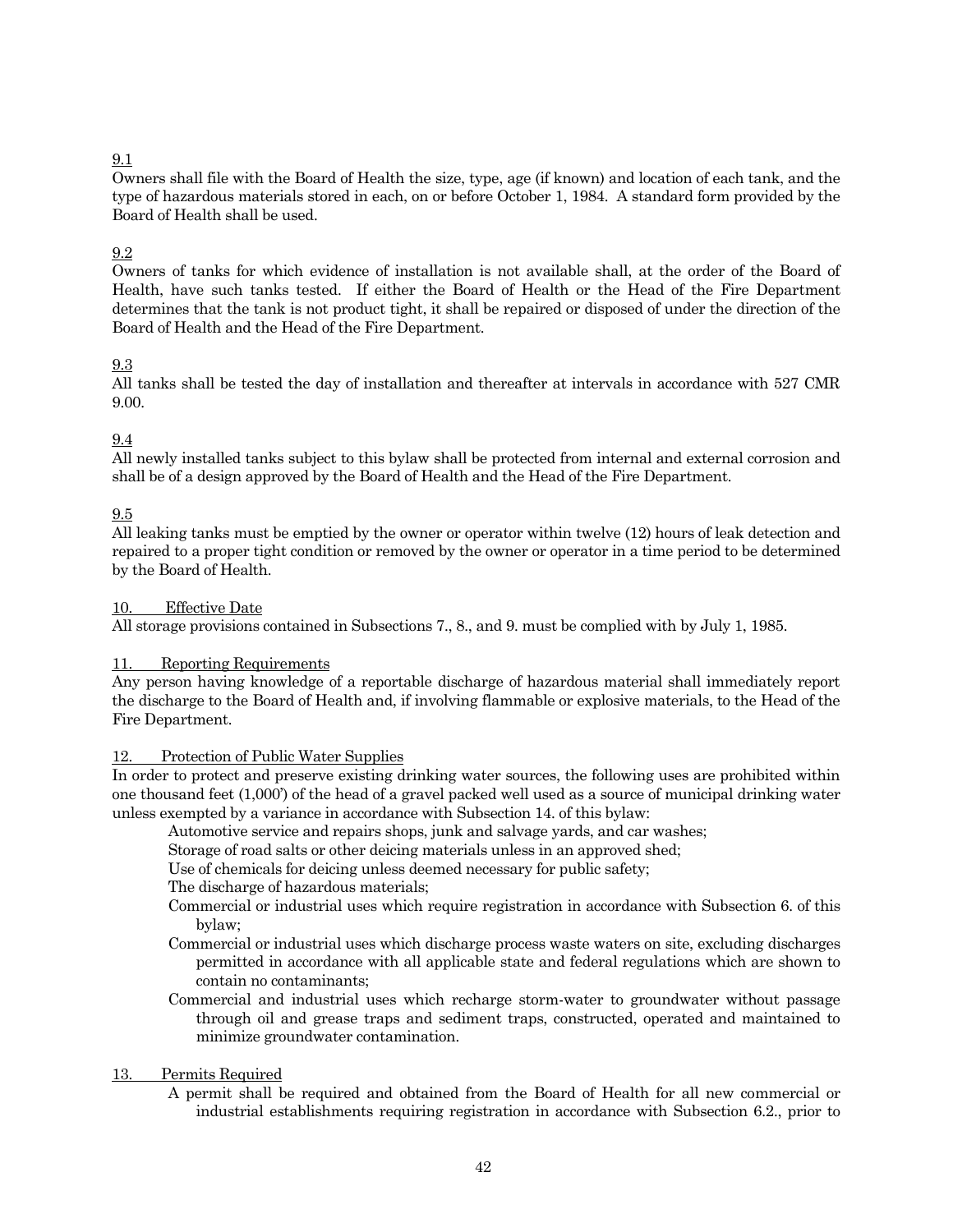the operation of said establishment, to determine that the provisions of this bylaw have been met.

A permit shall also be required and obtained from the Board of Health for all establishments requiring registration in accordance with Subsection 6. who seek to install additional aboveground or underground hazardous materials storage tanks.

#### 14. Variances

The Board of Health may vary the application of any provision of this bylaw, unless otherwise required by law, in any case, when, in its opinion, the applicant has demonstrated that an equivalent degree of environmental protection required under this bylaw will still be achieved. The applicant at his expense must notify all abutters by certified mail at least ten (10) days before the Board of Health meeting at which the variance request will be considered. The notification shall state the variance request will be considered. The notification shall state the variance sought and the reasons thereof. Any variance granted by the Board of Health shall be in writing. Any denial of a variance shall also be in writing and shall contain a brief statement of the reasons for denial. The Board of Health may, as an alternative to denial of a variance, impose such conditions as it deems necessary to contribute to the environmental protection required under this bylaw.

#### 15. Enforcement

The Board of Health or its agent(s) shall be the enforcing authority of the bylaw.

The Board of Health or its agent(s) may enter upon privately owned property for the purpose of performing their duties under this bylaw.

#### 16. Penalty

Any person who violates any provision of this bylaw shall be punished by a fine of not more than three hundred dollars (\$300). Each day or portion thereof during which a violation continues shall constitute a separate offense; if more than one, each condition violated shall constitute a separate offense. This bylaw may be enforced pursuant to Massachusetts General Laws, Chapter 40, Section 21D by a Millis Police Officer or other officer having police powers.

#### 17. Fees

Any person registering storage of hazardous materials pursuant to Subsection 6. shall pay the Town of Millis an annual registration fee of fifteen dollars (\$15). Such a fee shall be due on the same date as the annual registration. Failure to pay shall constitute a violation and shall be subject to the penalties of Subsection 16. of the bylaw. (5/15/84) (5/18/87) (5/15/90)

#### **ARTICLE XV. STORAGE TANKS**

 $\sim$  $\sim$  $\sim$  $\sim$  $\sim$  $\sim$  $\sim$  $\sim$  $\sim$ 

The following shall apply to all underground single and multiple tanks of any volume and all aboveground single and multiple tanks which have a capacity of at least six hundred (600) gallons including fuel oil tanks for use on commercial and noncommercial premises which contain gasoline, kerosene, fuel oil (all grades) or other hydrocarbon liquids or other fluid which may cause contamination of a water supply.

For aboveground tanks, the term vault as used herein shall be defined as a walled area having a base and being of sufficient volume to hold the entire volume of the enclosed tank or tanks.

All tanks and associated piping situated in aquifer recharge areas as defined in the Groundwater Protection Bylaw shall have secondary containment. Such secondary containment shall be in accordance with 527 CMR 9.00 and other requirements that the Board of Health may require.

A. New Tanks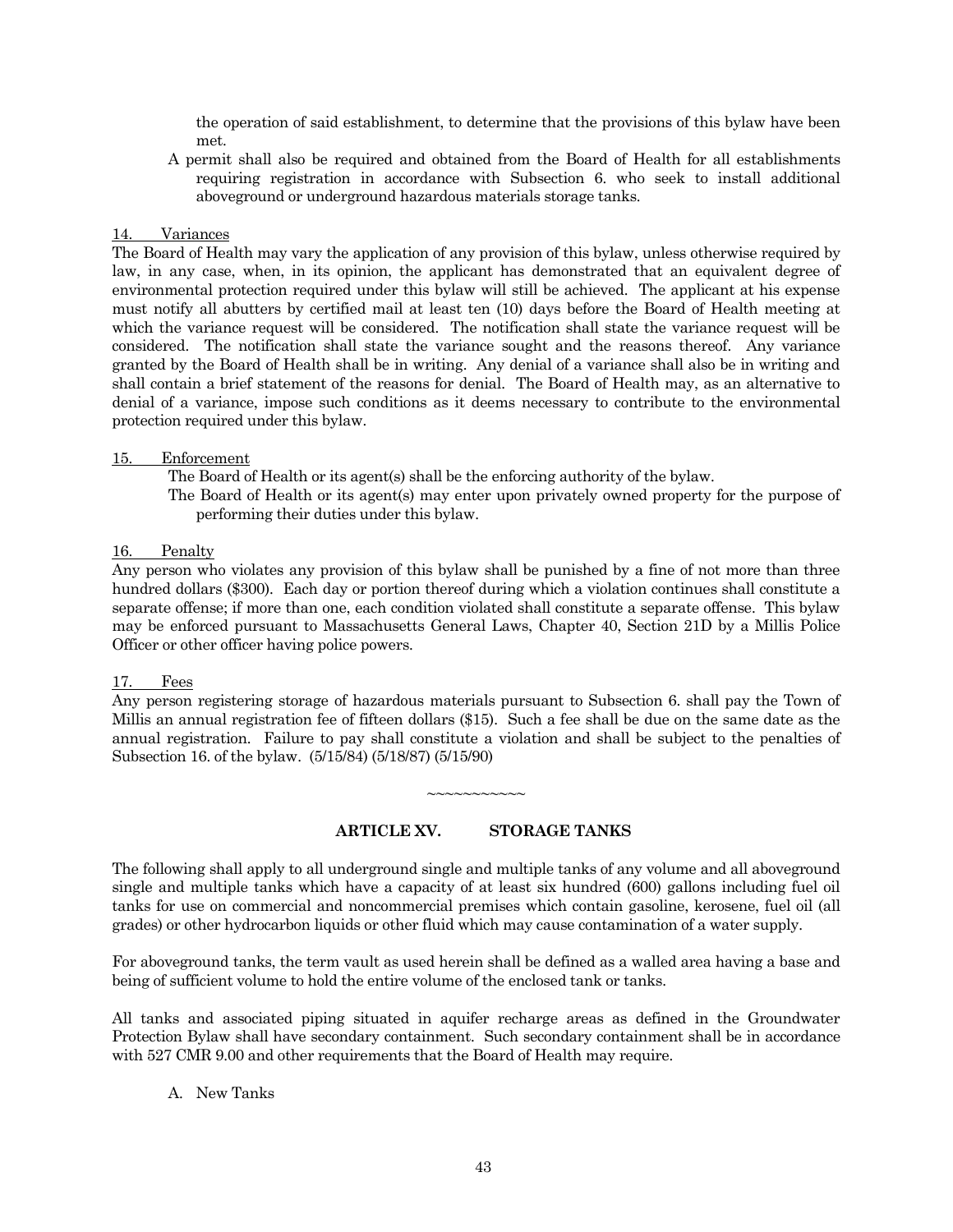Section 1. - All tanks newly installed in the Town of Millis shall be a Sti-P3 tank or an Enviro-Tank (dual containment tank) or equal as required by CMR 527 9.00.

Section 2. - Filling, dispensing and venting piping systems for new tanks shall be installed within a conduit sloped to drain to the vault. The conduit shall be constructed of corrosion-resistant materials which are impervious to the solution stored.

Section 3. -Construction details and materials shall be subject to the approval of the Fire Chief and the Board of Health or its agent.

Section 4. - A set of plans shall be submitted to the Fire Chief for his approval prior to installation work and to the Board of Health or its agent.

Section 5. - An application for a license for new tanks must be made with the Board of Selectmen. The fee for such license is as follows:

|        |                          | 999 gallons<br>$\bigcirc$ |
|--------|--------------------------|---------------------------|
| 1,000  | $\blacksquare$           | 4,999 gallons \$20.00     |
| 5,000  | $\overline{\phantom{0}}$ | 9,999 gallons 30.00       |
| 10,000 | $\sim$                   | 49,999 gallons 50.00      |
| 50,000 |                          | or more gallons 100.00    |

B. Existing Tanks

Section 1. - All such existing above and below ground tanks, including the filling, dispensing and venting pipe systems, shall be tested for integrity by a Massachusetts State approved tank system tightness test by December 31, 1987.

Section 2. - The test shall be performed by qualified persons in accordance with standard practices in the presence of the Fire Chief and Board of Health member or its agent. The owner shall be responsible for all costs (including town personnel time), and the test results shall be furnished to the Fire Chief and the Board of Health as soon as they are available.

Section 3. - Any existing tank which fails the Kent-Moore Hydraulic test shall be:

- a. Immediately replaced with a vaulted tank;
- b. If vaulted, immediately repaired; or
- c. Suitably dismantled or abandoned with its contents removed.

Removal, repair or abandonment shall be done with the approval of the Fire Chief and/or issuance of a permit by him where required by state regulations.

C. All Tanks

Section 1. - A perpetual inventory of the total product received, the total dispensed and the total in storage shall be maintained for each tank in the Town of Millis. A continuous loss for a period of five (5) days shall be immediately reported to the Fire Chief and the Board of Health or its agent.

Section 2. - Continued operation of licensed storage tanks is governed by Section 13 of Chapter 148 of the Massachusetts General Laws requiring annual registration of such licenses; the renewal fee is one-half (1/2) of license fee.

Section 3. - Annual registration applications shall be accompanied by the tank contents for the preceding year and evidence of registration with the Board of Health.

Section 4. - A tank that has been installed for fifteen (15) years or more shall be inspected once a year.

Failure to adhere to any of the bylaw shall constitute a breach of Town bylaws and shall be cause for such penalty as may be prescribed by the Board of Selectmen - i.e., revocation or suspension of license, fine or fines, or both. (5/15/84) (5/13/85) (5/18/87)

~~~~~~~~~~

#### **ARTICLE XVI. HISTORICAL PROPERTIES**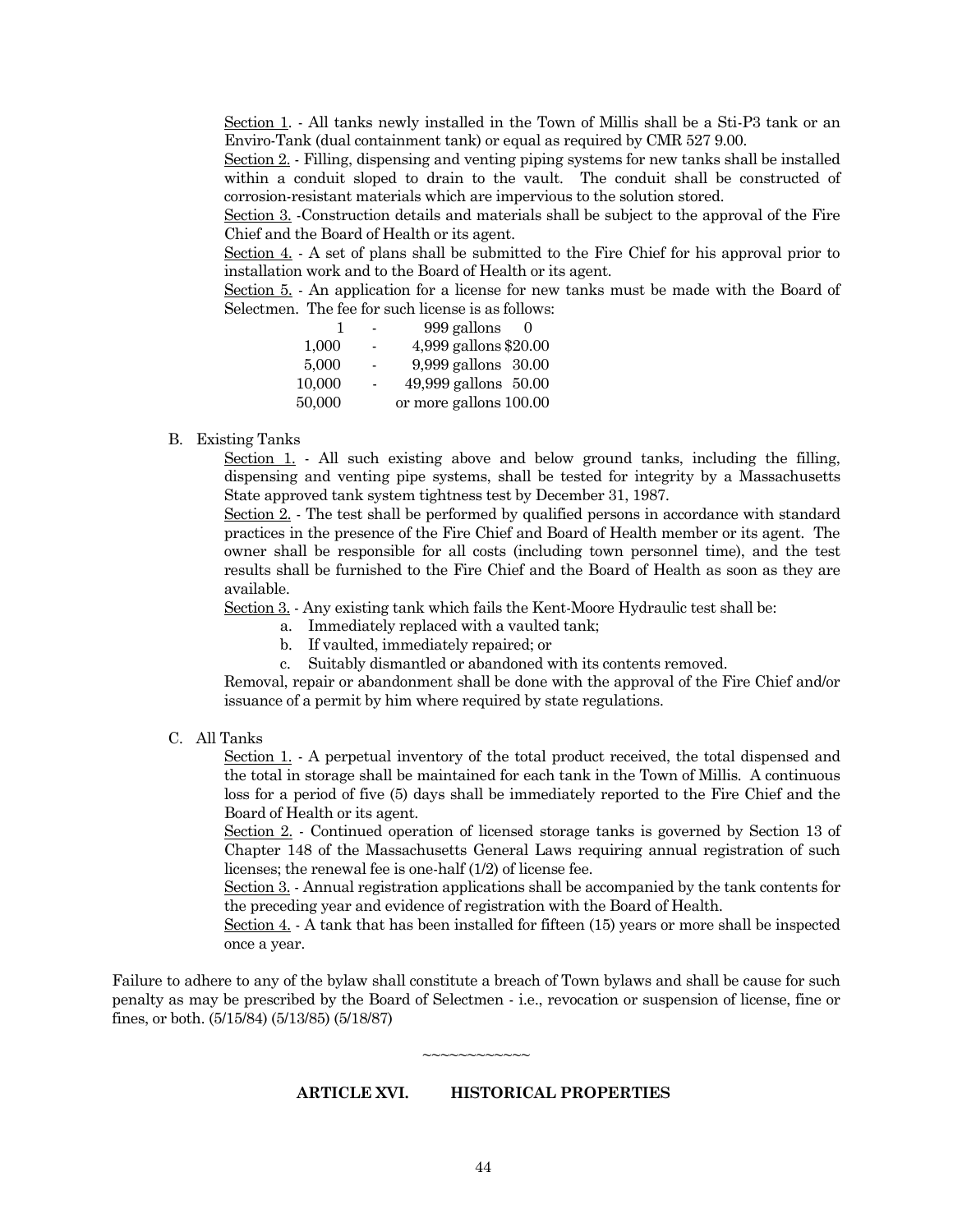The Millis Historical Commission shall file with the Board of Selectmen and the Building Inspector, annually, a current list of all the known Millis historical properties (the term shall include bridges, structure and historical sites - i.e., King Philip Trees) and properties being studied and considered for such designation as historical properties.

The Building Inspector shall notify the Historical Commission in writing immediately upon receipt of an application to demolish any property that is included on said list. The Board of Selectmen shall notify the Historical Commission of any projects which might result in the demolition or alteration of any property that is included on said list.

Pursuant to Section 114.1 of the State Building Code, the Building Inspector shall wait thirty (30) days from the date of the application to issue a permit to demolish a building. (5/18/87)

~~~~~~~~~~~~~

### **ARTICLE XVII. GRANTING OR RENEWING CERTAIN LICENSES AS AFFECTED BY NONPAYMENT OF LOCAL TAXES, FEES, ETC.**

The Tax Collector or other municipal official responsible for records of all municipal taxes, assessments, betterment and other municipal charges, hereinafter referred to as the Tax Collector, shall annually furnish to each department, board, commission or division, hereinafter referred to as the licensing authority, that issues licenses or permits including renewals and transfers, a list of any person, corporation, or business enterprise, hereinafter referred to as the party, that has neglected or refused to pay any local taxes, fees, assessments, betterment or other municipal charges for not less than a twelvemonth period, and that such party has not filed in good faith a pending application for an abatement of such tax or pending petition before the appellate tax board.

The licensing authority may deny, revoke or suspend any license or permit, including renewals or transfers of any party whose name appears on said list furnished to the licensing authority from the Tax Collector or with respect to any activity, event or other matter which is the subject of such license or permit and which activity, event or matter is carried out or exercised or is to be carried out or exercised on or about real estate owned by any party whose name appears on said list furnished to the licensing authority from the Tax Collector; provided, however, that written notice is given to the party and the Tax Collector, as required by applicable provisions of the law, and the party is given a hearing, to be held not earlier than fourteen (14) days after said notice. Said list shall be prima facie evidence for denial, revocation or suspension of said license or permit to any party. The Tax Collector shall have the right to intervene in any hearing conducted with respect to such license denial, revocation or suspension. Any findings made by the licensing authority with respect to such license denial, revocation or suspension shall be made only for the purposes of such proceeding and shall not be relevant to or introduced in any other proceeding at law, except for any appeal from such license denial, revocation or suspension. Any license or permit denied, suspended or revoked under this section shall not be reissued or renewed until the licensing authority receives a certificate issued by the Tax Collector that the party is in good standing with respect to any and all local taxes, fees, assessments, betterment or other municipal charges, payable to the municipality as the date of issuance of said certificate.

Any party shall be given an opportunity to enter into a payment agreement, thereby allowing the licensing authority to issue a certificate indicating said limitations to the license or permit, and the validity of said license shall be conditioned upon the satisfactory compliance with said agreement. Failure to comply with said agreement shall be grounds for the suspension or revocation of said license or permits, provided, however, that the holder is given notice and a hearing as required by applicable provisions of law.

The Board of Selectmen may waive such denial, suspension or revocation if it finds there is no direct or indirect business interest by the property owner, its officers or stockholders, if any, or members of his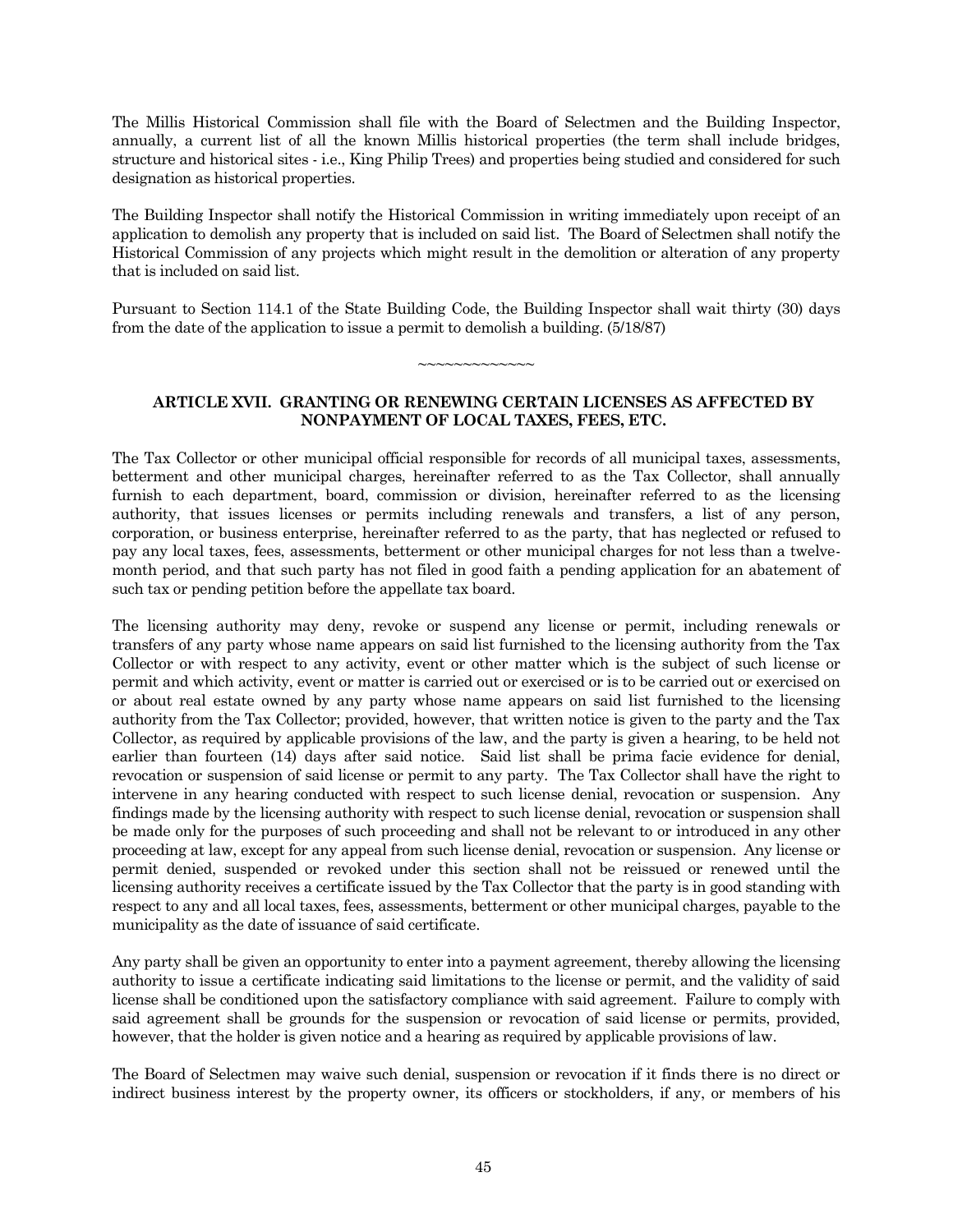immediate family, as defined in Chapter two hundred and sixty-eight (268) in the business or activity conducted in or on said property.

This section shall not apply to the following licenses and permits:

- Open burning under M.G.L. Section thirteen (13) of Chapter forty-eight (48);
- Bicycle permits under Massachusetts General Laws Section 11A of Chapter 85;
- Sales of articles for charitable purposes under M.G.L. Section 33 of Chapter 101;
- Children work permits under M.G.L. Section 69 of Chapter 149;
- Clubs, associations dispensing food or beverage licenses under M.G.L. Section 21E of Chapter  $140:$
- Fishing, hunting, trapping licenses under M.G.L. Section 12 of Chapter 131;
- Marriage licenses under M.G.L. Section 28 of Chapter 207; and
- Theatrical events, public exhibition permits under M.G.L. Section 181 of Chapter 140. (5/9/88) (5/9/94)

#### **ARTICLE XVIII. WEIGHTS AND MEASURES**

~~~~~~~~~~~~~~

The Sealer of Weights and Measures shall inspect those measuring devices required under Massachusetts General Laws Chapter 98. For the performance of said tests, the Town may collect fees from the owner of the tested measuring device according to a fee schedule adopted by the Board of Selectmen, who shall adopt said fee schedule after holding a duly published public hearing. **(May 10, 2004)**

~~~~~~~~~~

#### **ARTICLE XIX WETLANDS PROTECTION BYLAW**

#### Membership

The Town shall have a Conservation Commission consisting of seven (7) members appointed by the Board of Selectmen for a term of three years each and so appointed no more than three (3) nor less than two (2) shall expire in any one year.

#### 2. Purpose

The Conservation Commission shall have the duties and powers specified in the Massachusetts General Laws, including, but not limited to, Chapter 40, Sections 5 and 8C as amended, and Chapter 131, Section 40 as amended. Such duties and powers include, but are not limited to, the following:

- A. The promotion and development of natural resources and protection of watershed resources of the Town;
- B. The advertising, preparation and distribution of books, maps, charts, plans and pamphlets which, in its judgment, it deems necessary for its work;
- C. The receiving of gifts, bequests of devices or personal property or interests in real property in the name of the Town subject to the approval of the Selectmen;
- D. The acquisition, in the name of the Town, by option, purchase, lease or otherwise the fee in such land or water rights, conservation restrictions, easements of other contractual rights as may be necessary to acquire, maintain, improve, protect, limit the future use of or otherwise conserve and properly utilize open spaces in land and water uses within the Town and the management and control of same;

E. The regulation and protection of wetlands, related water resources and adjoining land areas in the Town of Millis, including the authority to regulate or prohibit the removal, filling, dredging or altering of any area likely to have a significant effect upon public or private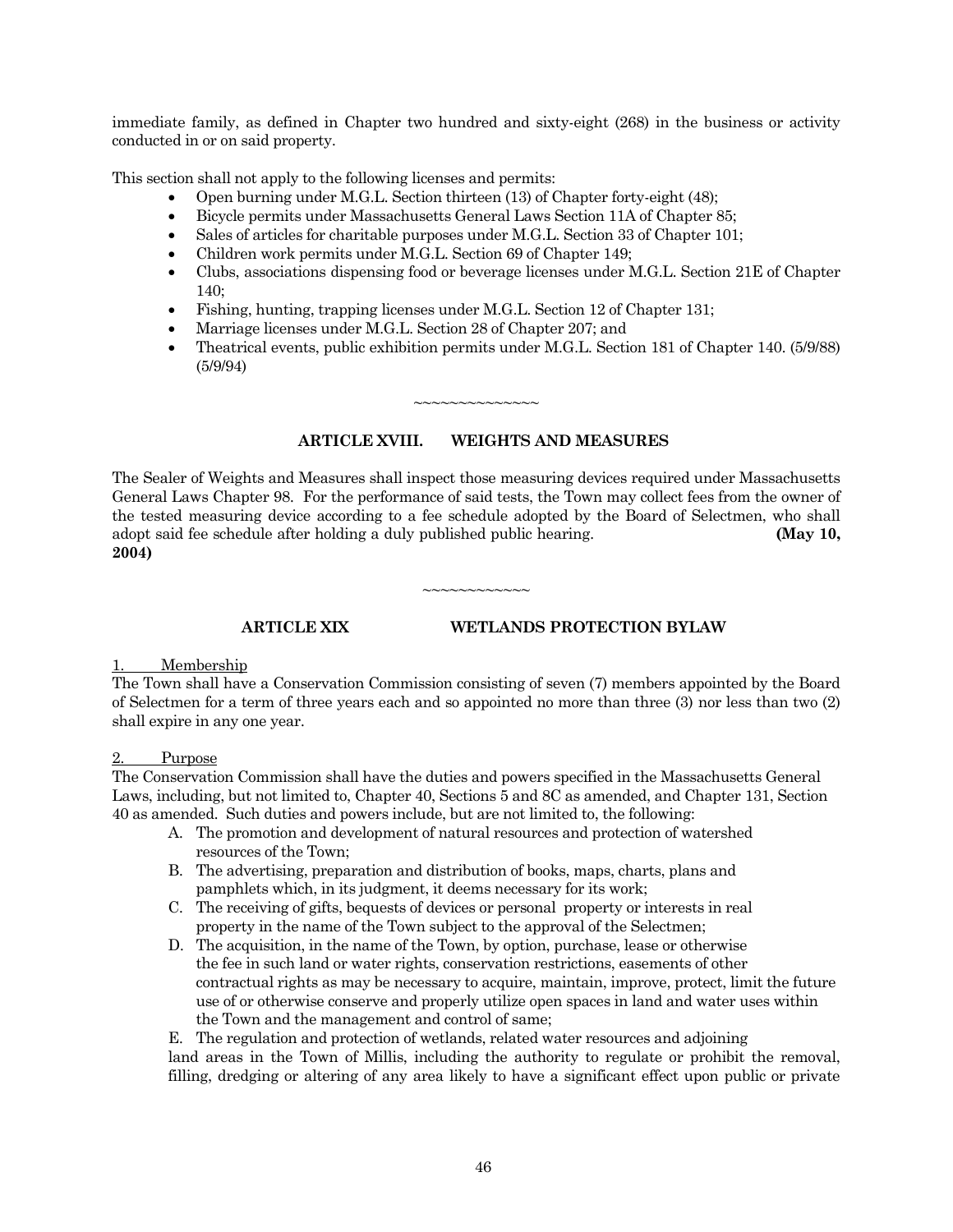water supply, groundwater, flood control, storm drainage prevention, erosion, prevention of pollution, wildlife habitat or recreation.

#### 3. Jurisdiction

Except as permitted by the Conservation Commission or as provided in this bylaw, no person shall remove, fill, dredge, build upon, or alter the following resource areas: land within 100 feet of any freshwater wetland, marsh, wet meadow, bog or swamp; land within 100 feet of any bank, beach, dune or flat; any lake, river, pond, stream or estuary, or any land under said waters.

No person shall remove, fill, dredge, or alter any bank, freshwater wetland, marsh, wet meadow, bog or swamp or lands bordering on any estuary, creek, river, stream, pond or lake, or any land subject to flooding, other than in the course of maintaining, repairing or replacing, but not substantially changing or enlarging, an existing and lawfully located structure or facility used in the service of the public and used to provide electric, gas, water, drainage, telephone, telegraphs and the telecommunications service, without filing written notice of his intention so to remove, fill, dredge or alter and without receiving and complying with an order of conditions and provided all appeal periods have elapsed. Such notice shall be sent by certified mail or hand delivered to the Millis Conservation Commission, including such plans as may be necessary to describe such proposed activity and its effect on the environment. The same notice, plans and specifications required to be filed by an applicant under Massachusetts General Laws, Chapter 131, Section 40, and 310 C.M.R. 10 et. Seq., as amended, may be accepted as fulfilling the requirements of this bylaw. The said commission, in its discretion, may hear any oral presentation under this bylaw at the same public hearing required to be held under the provisions of said Chapter 313, Section 40, of the Massachusetts General Laws.

#### 4. Application for Permits and Requests for Determinations

Written application shall be filed with the Commission to perform activities regulated by this bylaw affecting resource areas protected by this bylaw. The application shall include such information and plans as are deemed necessary by the Commission to describe proposed activities and their effects on the environment, including, but not limited to, all information normally required in a building permit application and copies of all applications for approval from the Town of Millis, the Commonwealth of Massachusetts or the United States Government relating to work subject to this bylaw. No activities shall commence without receiving and complying with a permit issued pursuant to this bylaw.

The Commission shall accept as the application and plans under this bylaw the Notice of Intent and plans filed under the Wetlands Protection Act, M.G.L. Chapter 131, Section 40.

At the time of application or request, the applicant shall pay a filing fee specified in regulations of the Commission. This fee is an addition to that required by the Wetlands Protection Act, M.G.L. Chapter 131, Section 40.

When reviewing an application for permit, the Commission may determine that the assistance of outside consultants is warranted due to the size, scale or complexity of a proposed project or because of the project's significant effect upon the values the Commission is authorized to protect, all as set forth in this article. The Commission may require that applicants pay the cost of engaging an outside consultant to assist the Commission in the review of the application. The Commission may also require, as a condition of approval, payment covering the cost of this hiring of an outside consultant to inspect work to insure compliance with the previously granted permit.

Outside consultants shall be acceptable to the Commission. The standards of qualification shall consist of Massachusetts certification or license in the field at issue or references mutually acceptable to the Commission and the applicant, showing expertise and experience in the field at issue.

The consultant shall be paid directly by the applicant, who shall be responsible for any and all costs usual and customary for the services performed by the consultant.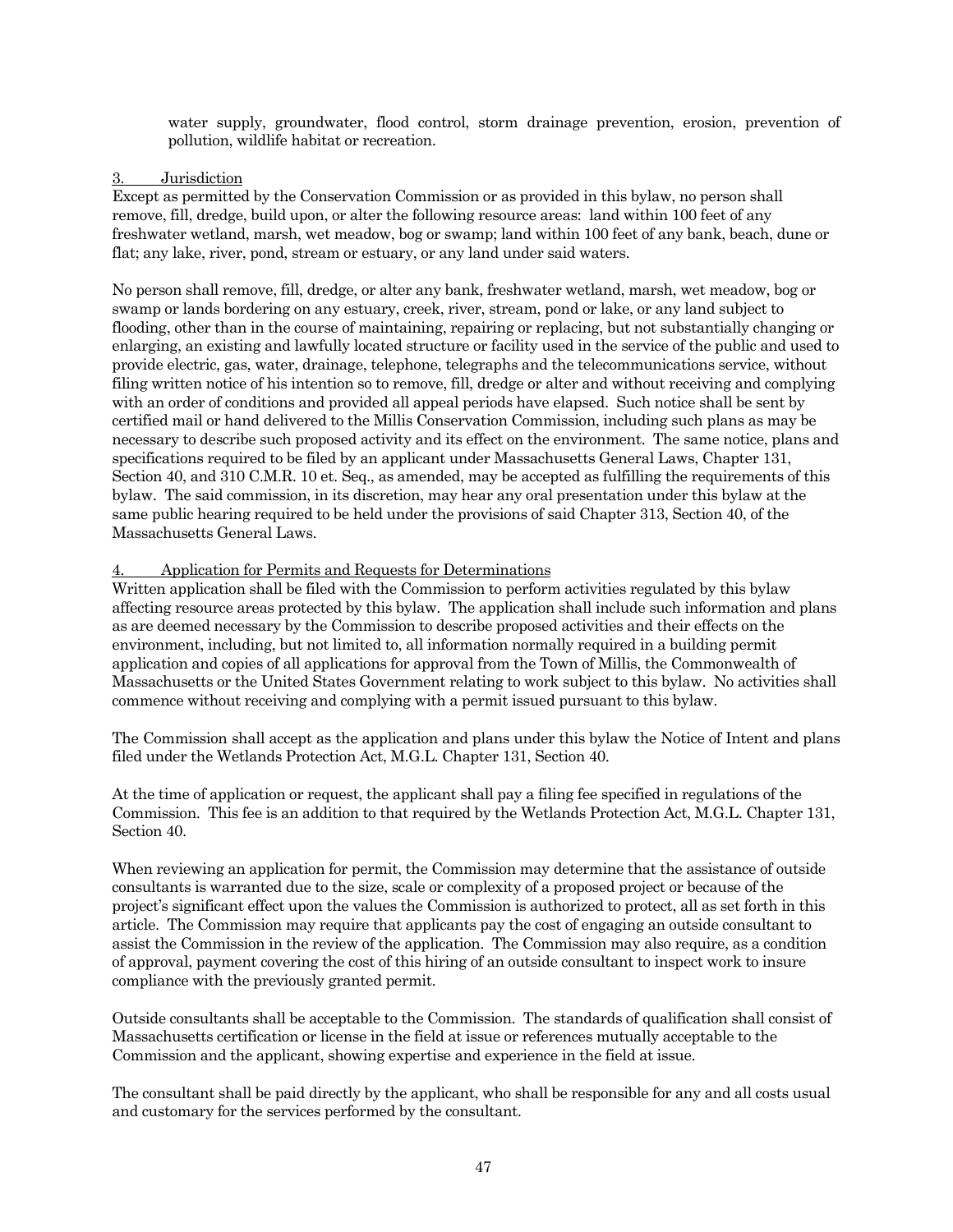#### 5. Notice and Hearings

Any person filing an application or a request for determination with the Commission shall, at the same time, give written notice thereof, by certified mail or hand delivery, to the Inspector of Buildings of the Town of Millis. The notice shall include a general description of the proposed work to be performed and state that an application has been filed with the Conservation Commission.

The Commission shall conduct a public hearing on any application or request for determination, with written notice given at the expense of the applicant, five working days prior to the hearing, in a newspaper of general circulation in the Town of Millis.

The Commission shall commence the public hearing within 21 days from the receipt of a completed application or request for determination. An application shall not be deemed complete unless the filing fee is paid.

The Commission shall issue its permit or determination in writing within 21 days of the close of the public hearing thereon.

The Commission may combine its hearing under this bylaw with the hearing conducted under the Wetlands Protection Act, M.G.L. Chapter 131, Section 40.

The Commission shall have authority to continue the hearing to a date certain announced at the hearing, for reasons stated at the hearing, which may include receipt of additional information offered by the applicant or others, information and plans required of the applicant, and deemed necessary by the Commission in its discretion. In the event the applicant objects to continuance or postponement, the hearing shall be closed and the Commission shall take action on such information as is available.

#### 6. Permits, Determinations and Conditions

If the Commission after a public hearing determines that the activities which are subject of the application are likely to have a significant effect upon the values protected by this bylaw, the Commission, within 21 days of the close of the hearing, shall issue or deny a permit for the activities requested. If it issues a permit, the Commission shall impose conditions which the Commission deems necessary to protect those values, and all activities shall be done in accordance with those conditions.

The Commission is empowered to deny a permit for failure to meet the requirements of this bylaw; for failure to submit necessary information and plans requested by the Commission; for failure to meet the design specification, performance standards, and other requirements in regulations of the Commission; for failure to avoid or prevent unacceptable significant effects upon the values protected by this bylaw; and where no conditions are adequate to protect those values. Due consideration shall be given to any demonstrated hardship on the applicant by reason of denial, as presented at the public hearing.

A permit shall expire three years from the date of issuance. Any permit may be renewed for additional one year periods, provided that a request for renewal is received in writing by the Commission thirty (30) days prior to expiration.

For good cause the Commission may revoke or modify a permit issued under this bylaw after public notice and public hearing, and written notice to the holder of the permit.

The Commission in an appropriate case may combine the permit or other action on an application issued under this bylaw with the Order of Conditions or Determination of Applicability issued under the Wetlands Protection Act.

No work proposed in any application shall be undertaken until the permit issued by the Commission with respect to such work has been recorded at the registry of deeds or, if the land affected thereby is registered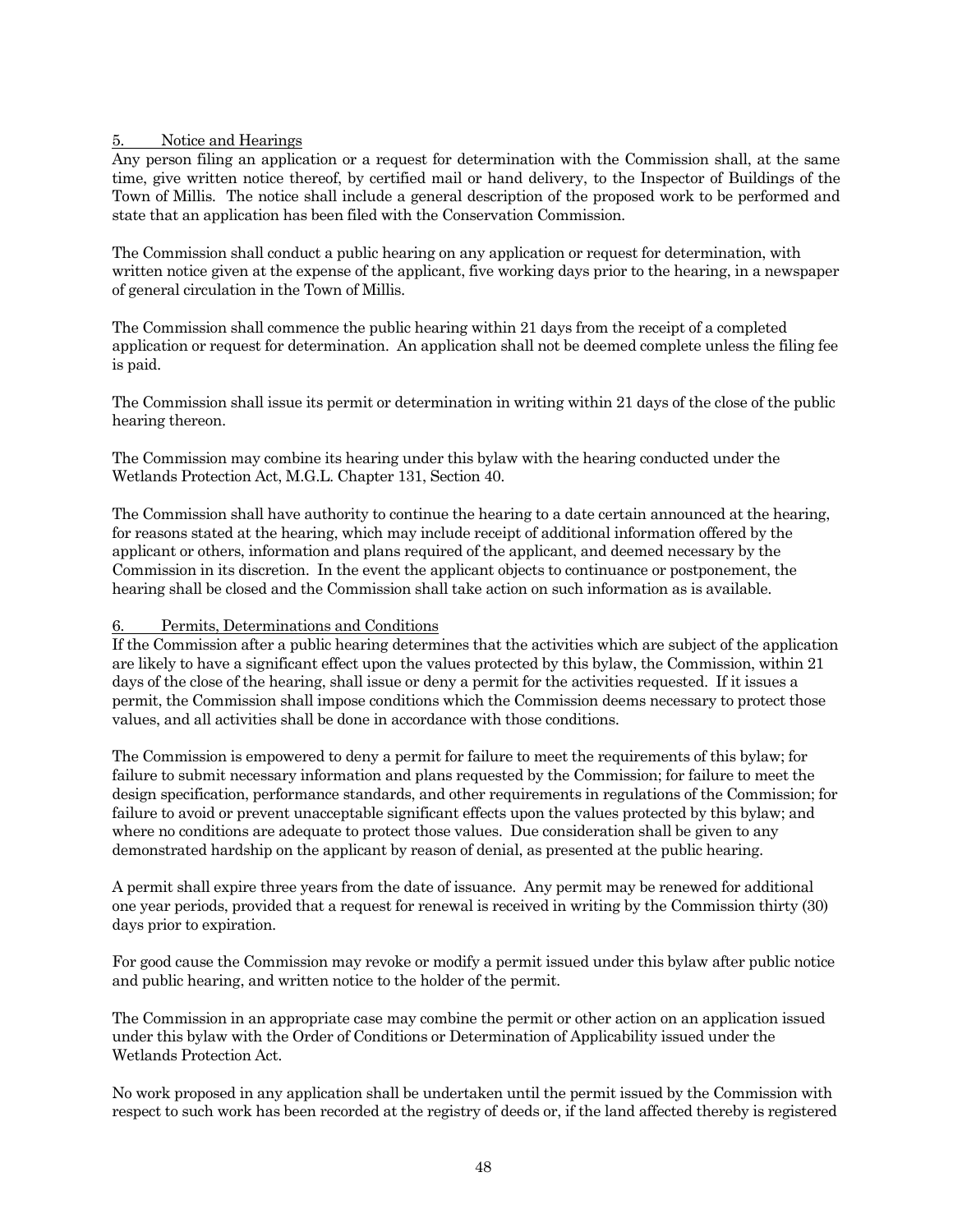land, in the section of the land court for the district wherein the land lies, and until the holder of the permit certifies in writing to the Commission that the permit has been so recorded.

#### 7. Regulations

After public notice and public hearing, the Commission shall promulgate or amend rules and regulations to effectuate the purposes of this bylaw. Failure by the Commission to promulgate such rules and regulations or a legal declaration of their invalidity by a court of law shall not act to suspend or invalidate the effect of this bylaw.

#### 8. Enforcement

The Commission, its agents, officers and employees shall have authority to enter upon privately owned land for the purpose of performing their duties under this bylaw and may make or cause to be made such examinations, surveys or samplings as the Commission deems necessary.

The Commission shall have authority to enforce this bylaw, its regulations, and permits issued thereunder by violation notices, administrative orders, and civil and criminal court actions.

Upon request of the Commission, the Board of Selectmen and the Town Counsel may take legal action for enforcement under civil law. Upon request of the Commission, the Chief of Police may take legal action for enforcement under criminal law.

Any person who violates any provisions of this bylaw, regulations thereunder, shall be punished by a fine of not more than two hundred dollars (\$200). Each day or portion thereof during which a violation continues shall constitute a separate offense, and each provision of the bylaw, regulations, or permit violated shall constitute a separate offense.

In the alternative to criminal prosecution the Commission may elect to utilize the non-criminal disposition procedure set forth in M.G.L. Chapter 40, Section 21D.

#### Burden of Proof

The applicant for a permit shall have the burden of proving by a preponderance of the credible evidence that the work proposed in the application will not have unacceptable significant or cumulative effect upon the wetland values protected by this bylaw. Failure to provide adequate evidence to the Commission supporting this burden shall be sufficient cause for the Commission to deny a permit or grant a permit with conditions.

#### 10. Relation to the Wetlands Protection Act

This bylaw is adopted under the Home Rule Amendment of the Massachusetts Constitution and Home Rule Statutes, independent of the Wetlands Protection Act, M.G.L. Chapter 131, Section 40, and regulations thereunder.

#### 11. Severability

The invalidity of any section or provision of this bylaw shall not invalidate any other section or provision thereof, nor shall it invalidate any permit or determination which previously has been issued.

#### 12 Definitions

The following definitions shall apply in the interpretation and implementation of this bylaw:

The term "person" shall include any individual, group of individuals, association, partnership, corporation, company, business organization, trust, estate, the Commonwealth or political subdivision thereof to the extent subject to town bylaws, administrative agency, public or quasi-public corporation or body, this municipality, and any other legal entity, its legal representatives, agents or assigns.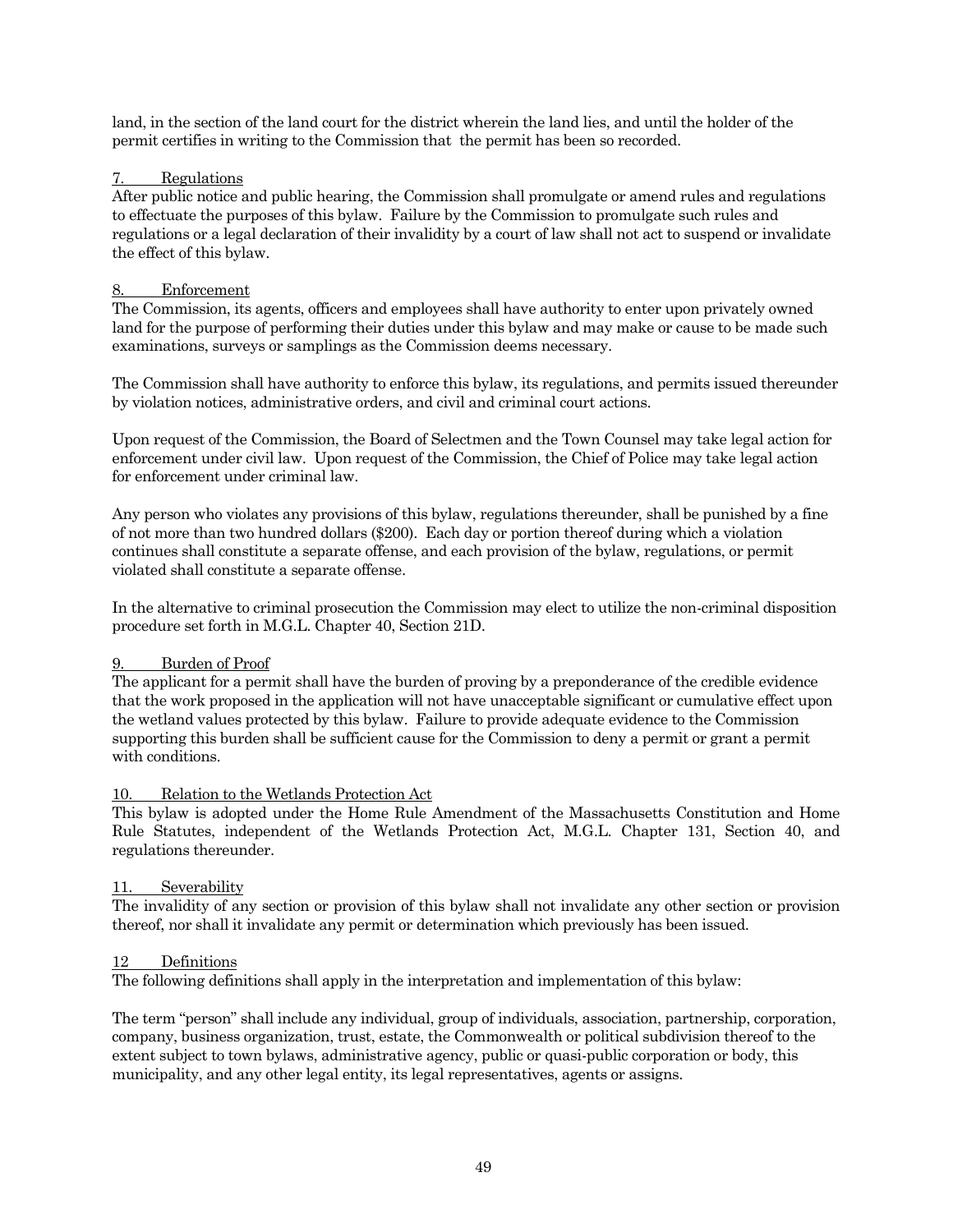The term "alter" shall include, without limitation, the following activities when undertaken to, upon, within or affecting resource areas protected by this bylaw:

- A. Removal, excavation or dredging of soil, sand, gravel or aggregate materials of any kind;
- B. Changing of preexisting drainage characteristics, flushing characteristics, sedimentation patterns, flow patterns or flood retention characteristics;
- C. Drainage or other disturbance of water level or water table;
- D. Dumping, discharging or filling with any material which may degrade water quality;
- E. Placing of fill or removal of material which would alter elevation;
- F. Driving of piles, erection or repair of buildings, or structures of any kind;
- G. Placing of obstructions or objects in water;
- H. Destruction of plant life including cutting of trees;
- I. Changing water temperature, biochemical oxygen demand or other physical or chemical characteristics of water;
- J. Any activities, changes or work which may cause or tend to contribute to pollution of any body of water or groundwater;
- K. Application of pesticides or herbicides.

Except as otherwise provided in regulations of the Commission, the definitions of terms in this bylaw shall be as set forth in the Wetlands Protection Act, M.G.L. Chapter 131, Section 40, or act in any manner relating thereto. (May 13, 1991) (Corrected Article XIX 3/22/04)

~~~~~~~~~~~~

# **ARTICLE XX. FIRE ALARM SYSTEMS**

- 1. Definitions
	- A. Central Station Operating Company: A company equipped to receive a fire alarm signal from each of its customers and which then transmits to the Millis Fire Department the location of any such alarm the central station operating company receives.
	- B. Fire Alarm System: Any heat activated, smoke activated, flame energy activated or other such automatic device capable of transmitting a fire alarm signal to either a central station operating company or directly to the Millis Fire Department by way of a master box.
	- C. Fire Alarm System Malfunction: The transmittal of a fire alarm to a central station operating company or directly to the Millis Fire Department by way of a master box which alarm is caused by improper installation of a fire alarm system, a mechanically defective fire alarm system, lack of maintenance or some other reason that causes a fire alarm to sound even though there is no actual fire or situation that could reasonably evolve into a fire.
	- D. Fire Alarm System Owner: An individual or entity who owns the title to and/or has on his business or residential premises a fire alarm system equipped to send a fire alarm signal to a central station operating company or directly to the Millis Fire Department by way of a master box.
	- E. Fire Chief: The Chief of the Millis Fire Department.
	- F. Master Box Owner: An individual or entity who has on his business or residential premises a fire alarm system equipped to send a fire alarm signal directly to the Millis Fire Department by way of a master box, which is a municipal fire alarm box.
- 2. Connection of Fire Alarm System to the Millis Fire Department by way of a master box.
	- A. Before any fire alarm system is connected to the Millis Fire Department, the master box owner shall provide the Fire Chief with the following information:
		- 1. The name, address, home and work telephone numbers of the master box owner;
		- 2. The street address where the master box is located;
		- 3. The names, addresses and telephone numbers of the persons or businesses protected by the fire alarm system connected to the master box;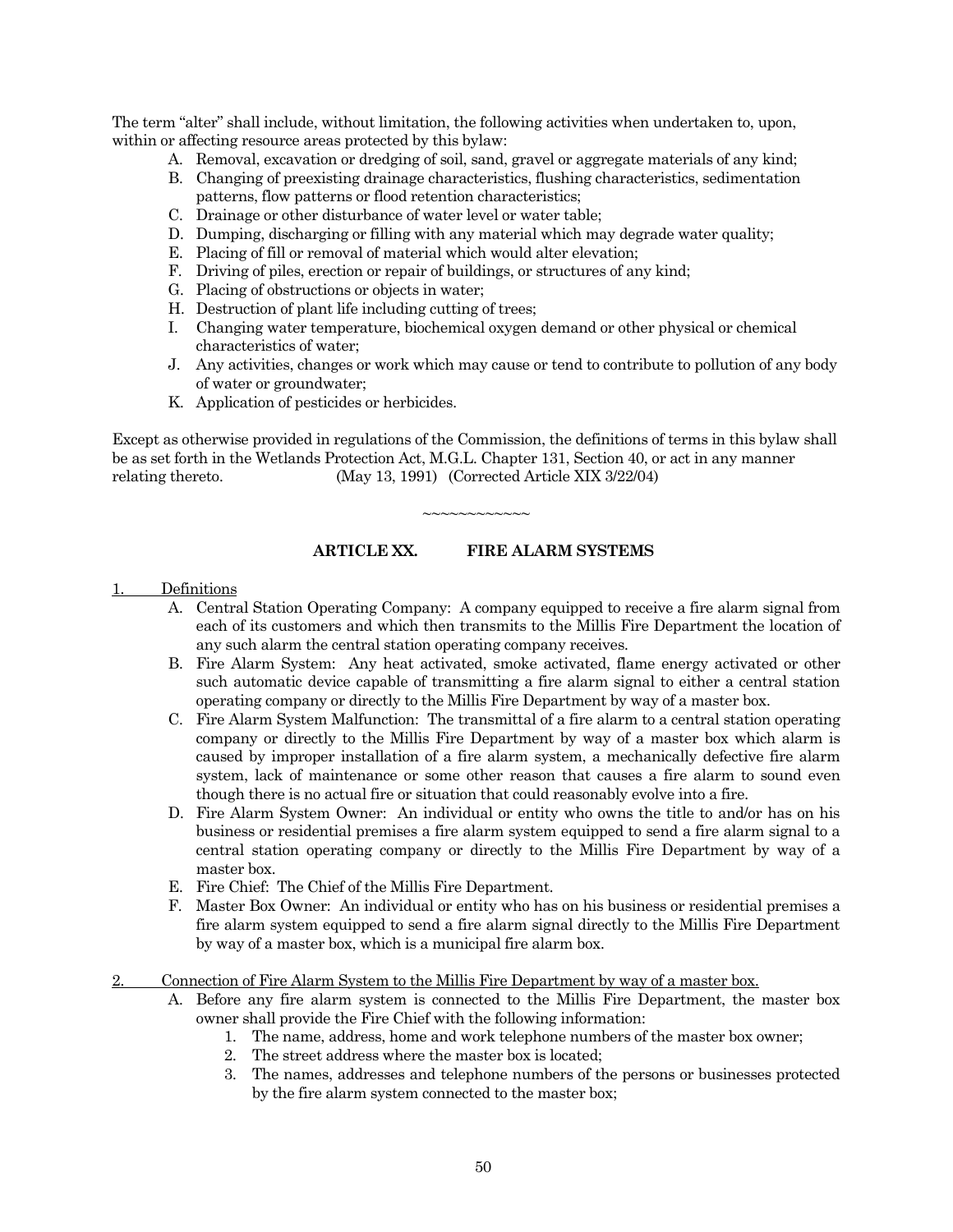- 4. The names, addresses, home and work telephone numbers of at least two persons other than the owner who can be contacted twenty-four hours a day who are authorized by the master box owner to respond to an alarm signal and who have access to the premises in which the master box is located; and
- 5. Such other information as the Fire Chief may require. If, at the passage of the bylaw, a fire alarm system has already been connected to the Millis Fire Department by way of a master box, the master box owner shall comply with the requirements of this Section within sixty (60) days after the Millis Fire Department has sent him notice by first class mail of the requirements of this Section. If the master box owner fails to comply with this Section, the Fire Chief may assess a fine of fifty dollars (\$50) for each day of noncompliance.

#### 3. Connection of Central Station Operating Companies to the Millis Fire Department

A. Every central station operating company which has a direct connection Millis Fire Department on the effective day of this bylaw shall pay the following fee:

Annual Fee…………..\$200

Before any central station operating company is connected with the Millis Fire Department, it shall provide the Fire Chief with the following information:

- 1. The name, address and telephone numbers of the central station operating company;
- 2. The names, addresses, home and work telephone numbers of at least two persons, other than the owner, who can be contacted twenty-four hours a day who are authorized by the central station operating company to respond to an alarm and who have access to the premises where the alarm signal is emitting to the central station operating company;
- 3. The names, addresses, home and work telephone numbers and locations of the premises of each customer of the central station operating company who has a fire alarm system equipped to send a fire alarm signal to the central station operating company;
- 4. Such other information as the Fire Chief may require.

 If, at the passage of the bylaw, a central station operating company already has a direct connection to the Millis Fire Department, the central station operating company shall comply with the requirements of this section within sixty (60) days after the Millis Fire Department has sent him notice by first class mail of the requirements of this section.

 If a central station operating company fails to comply with this section, the Fire Chief may assess a fine of fifty dollars (\$50) for each day of noncompliance.

#### 4. Updating Information

Every master box owner and every central station operating company shall be responsible for updating the information herein required to be provided to the Chief. If the information provided changes, the master box owner and the central station operating company shall provide the Fire Chief with the updated information and shall pay the fee, if any, required by this bylaw.

If a master box owner or a central station operating company fails to comply with this section, the Fire Chief may assess a fine of fifty dollars (\$50).

#### 5. Fire Alarm System Malfunction - Fines

If there is a fire alarm system malfunction, as defined herein, the Fire Chief may assess a fine against a fire alarm system owner for each malfunction per fiscal year according to the following schedule: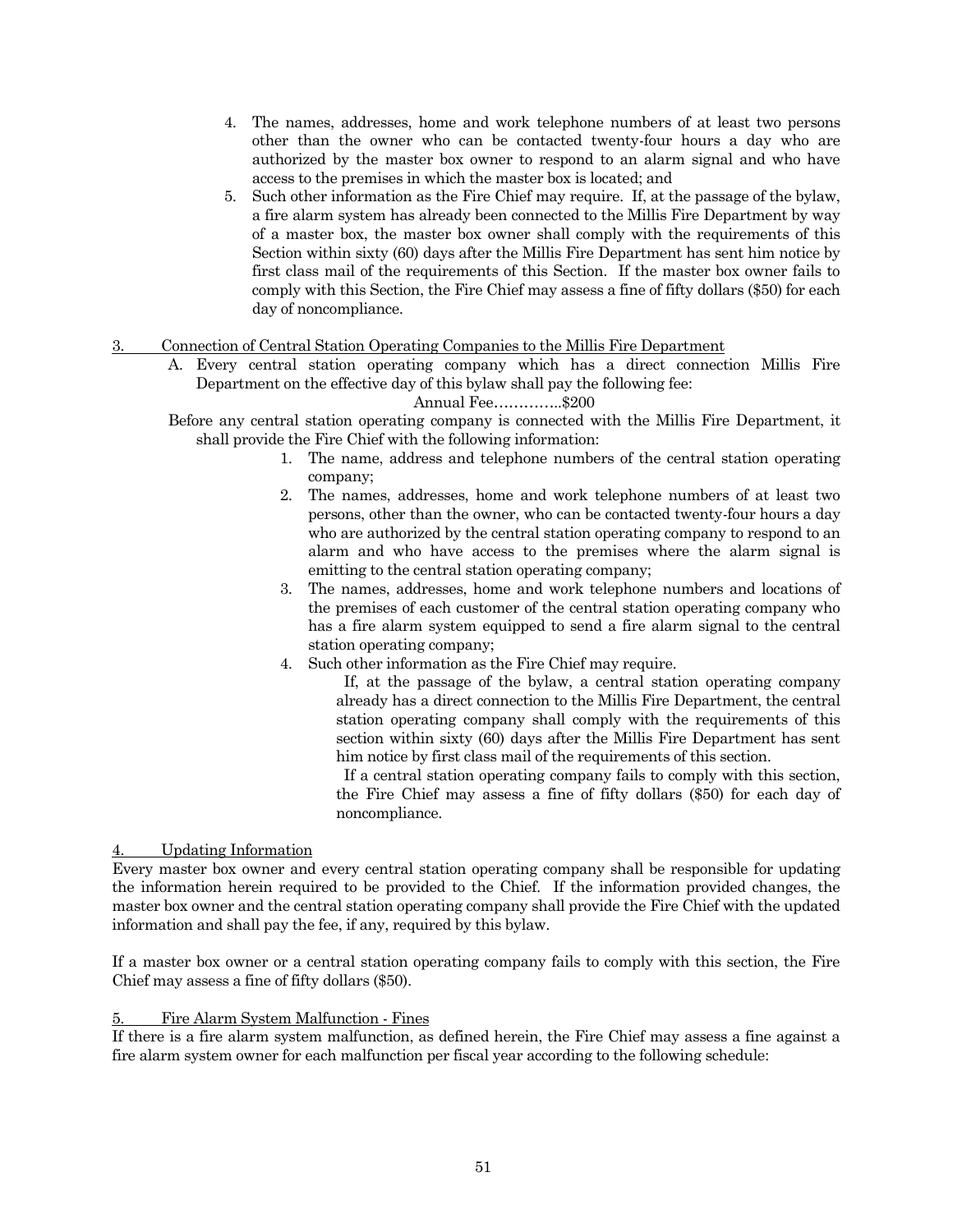A. First through third malfunction: No charge.

Upon the recording of the third false alarm by the Fire Department, the Fire Chief shall notify the owner of the building, in writing and by certified mail, of such fact and, at the time, inform the owner of the department's policy with regard to charging for false alarms.

| Fourth through sixth malfunction:     | \$100 plus cost of apparatus |
|---------------------------------------|------------------------------|
| Seventh through eleventh malfunction: | \$200 plus cost of apparatus |
| Each malfunction after the eleventh:  | \$300 plus cost of apparatus |

- B. Private firm alarms systems connected to the Millis Fire Department by other automatic means or through a central station system shall be subject to the above conditions.
- C. Any false fire alarm which is the result of the failure of the property owner, occupant or their agents to notify the Millis Fire Department of repair, maintenance or testing of the internal fire alarm system within the protected premises shall cause a penalty to be assessed in accordance with Section 4.
- D. For the purposes of this regulation, a false fire alarm shall be defined as follows:
	- 1. The operation of a faulty smoke or heat detection device;
	- 2. Faulty control panel or associated equipment;
	- 3. A water pressure surge in automatic sprinkler system;
	- 4. Accidental operation of an automatic sprinkler system;
	- 5. An action by an employee of an owner or occupant of the protected premises or a contractor employed by the owner of occupant, causing accidental activation of the internal fire alarm system.
- E. Property owners will be billed once a month for the previous month's malfunction activity.
- F. If the bill is not paid within thirty (30) days, a second notice will be sent. If the bill is not paid after another 30-day period, a final notice will be sent informing the owner and/or occupant that the master box will be disconnected and the insurance company notified.

#### 6. Restrictions on Tape Dialers and Similar Automatic Telephone Devices

No fire alarm system shall be equipped with a tape dialer or similar automatic telephone device which will transmit an alarm message to any telephone lines of the Millis Fire Department. If, at the passage of the bylaw, a fire alarm system is equipped with such a tape dialer or similar automatic telephone device, the fire alarm owner shall have sixty (60) days, following the approval of this bylaw by the Attorney General, to disconnect such tape dialer or similar automatic telephone device. If a fire alarm owner fails to comply with this action, the Fire Chief may assess a fine of fifty dollars (\$50).

#### 7. Appeal Procedure

Any fire alarm system owner who is aggrieved by any action taken by the Fire Chief under this bylaw may, within ten (10) days of such action, file an appeal, in writing, with the Board of Selectmen of the Town of Millis ("the Board"). After notice, the Board shall hold a hearing, after which it shall issue a decision in which it affirms, annuls or modifies the action taken by the Fire Chief, giving its reason therefor. The Board shall send its decision to the owner by first class mail within ten (10) days after the hearing. The decision of the Board shall be a final administrative decision.

#### **Regulations and Enforcement**

The Board of Selectmen may promulgate such regulations as may be necessary to implement this bylaw.

~~~~~~~~~~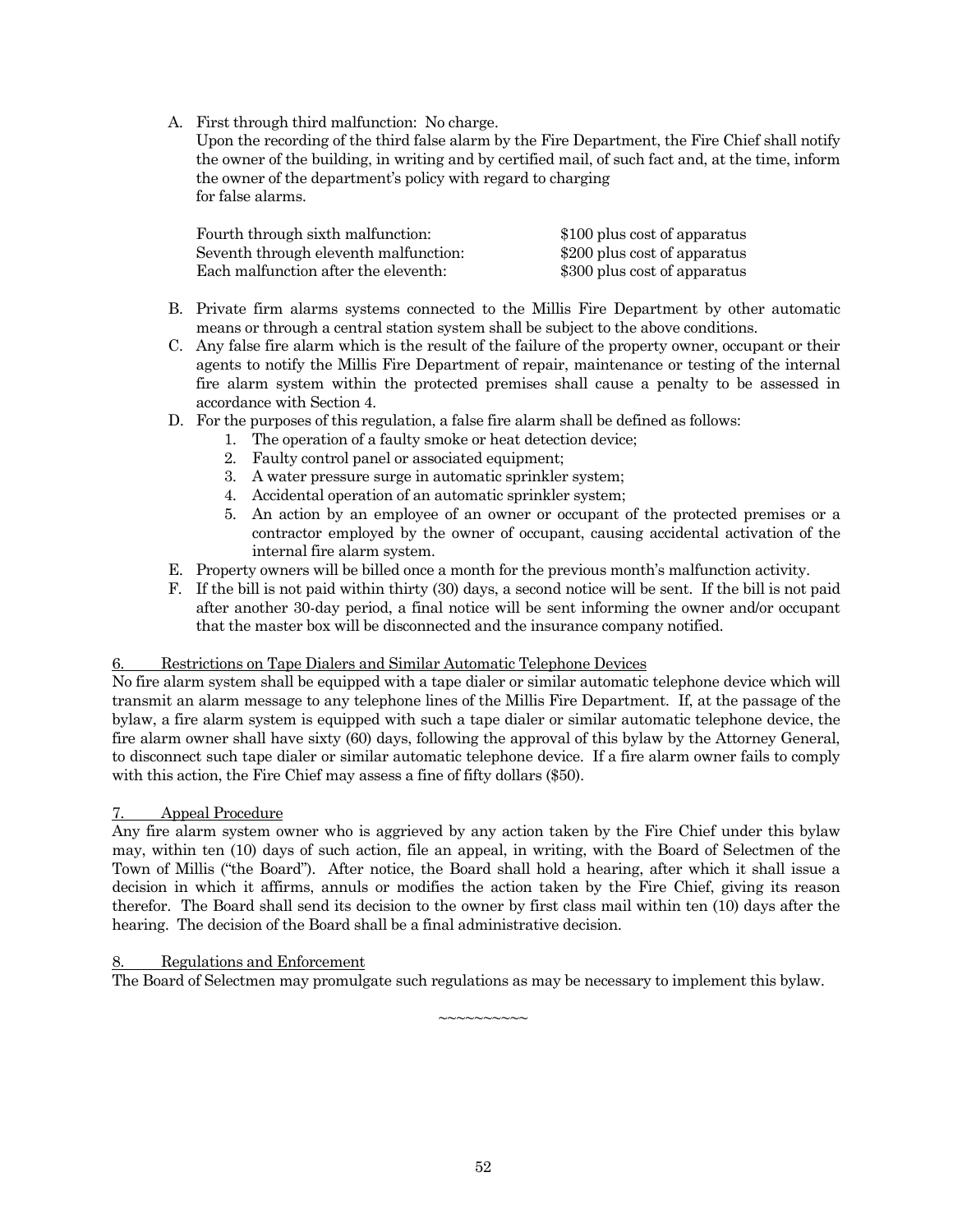### **ARTICLE XXI. RIGHT TO FARM**

#### Section 1 Legislative Purpose and Intent

The purpose and intent of this By-law is to state with emphasis the Right to Farm accorded to all citizens of the Commonwealth under Article 97, of the Constitution, and all state statutes and regulations thereunder including but not limited to Massachusetts General Laws Chapter 40A, Section 3, Paragraph 1; Chapter 90, Section 9, Chapter 111, Section 125A and Chapter 128 Section 1A. We the citizens of Millis restate and republish these rights pursuant to the Town's authority conferred by Article 89 of the Articles of Amendment of the Massachusetts Constitution, ("Home Rule Amendment").

This General By-law encourages the pursuit of agriculture, promotes agriculture-based economic opportunities, and protects farmlands within the Town of Millis by allowing agricultural uses and related activities to function with minimal conflict with abutters and Town agencies. This By-law shall apply to all jurisdictional areas within the Town.

Section 2 Definitions

The word "farm" shall include any parcel or contiguous parcels of land, or water bodies used for the primary purpose of agriculture.

The words "farming" or "agriculture" or their derivatives shall include, but not be limited to the following:

• farming in all its branches and the cultivation and tillage of the soil;

• dairying;

• production, cultivation, growing, and harvesting of any agricultural, aquacultural, floricultural, viticultural, or horticultural commodities;

• growing and harvesting of forest products upon forest land, and any other forestry or lumbering operations;

• raising of livestock including horses;

• keeping of horses as a commercial enterprise; and

• keeping and raising of poultry, swine, cattle, ratites (such as emus,

ostriches and rheas) and camelids (such as llamas and camels), and other domesticated animals for food and other agricultural purposes, including bees and fur-bearing animals.

• operation and transportation of slow-moving farm equipment over roads within the Town;

• control of pests, including, but not limited to, insects , weeds, predators and disease organism of plants and animals;

• application of manure, fertilizers and pesticides;

• conducting agriculture-related educational and farm-based recreational activities, including agri-tourism, provided that the activities are related to marketing the agricultural output or services of the farm;

• processing and packaging of the agricultural output of the farm and the operation of a farmer's market or farm stand including signage thereto;

• maintenance, repair, or storage of seasonal equipment, or apparatus owned or leased by the farm owner or manager used expressly for the purpose of propagation, processing, management, or sale of the agricultural products; and

• on-farm relocation of earth and the clearing of ground for farming operations.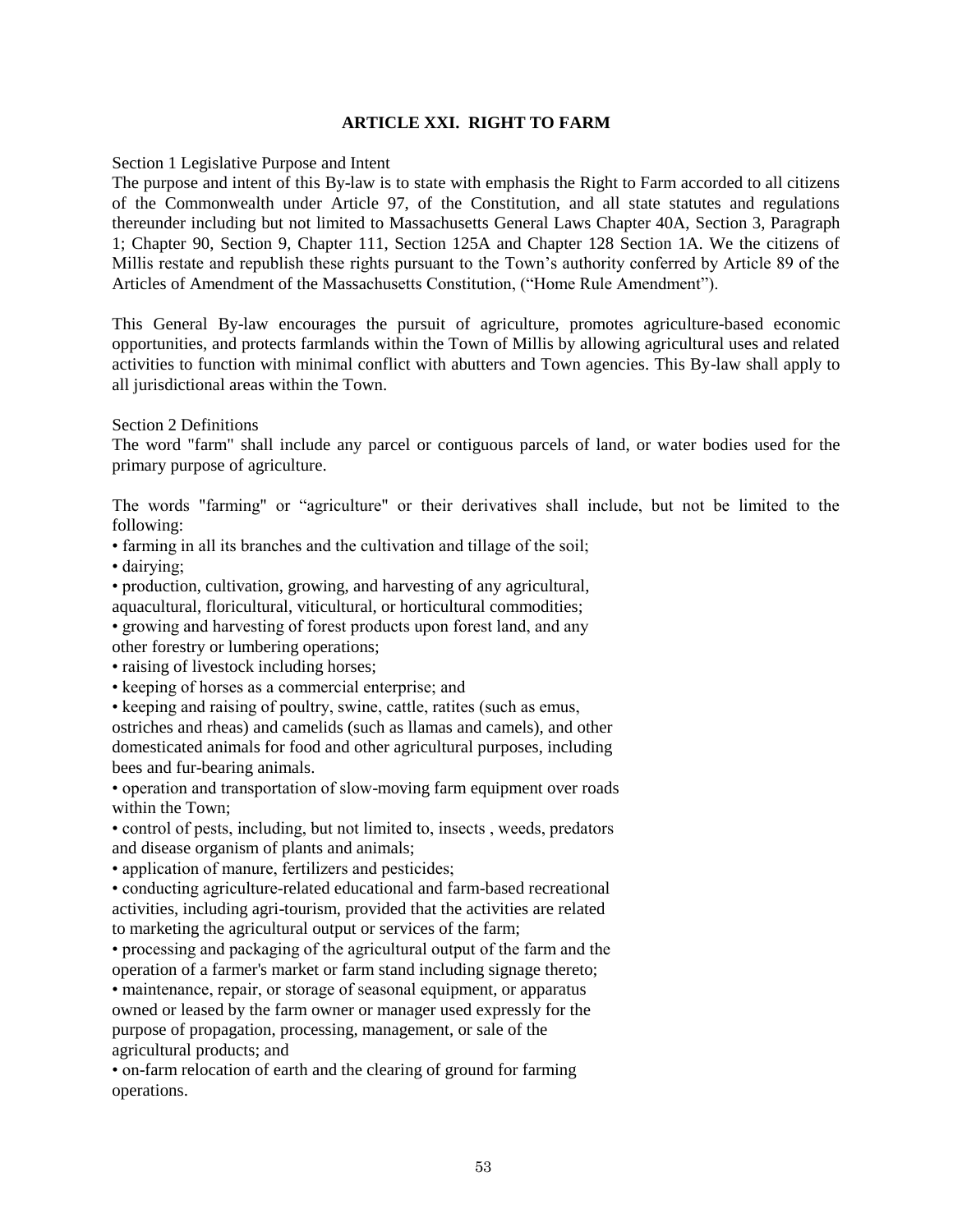#### Section 3 Right To Farm Declaration

The Right to Farm is hereby recognized to exist within the Town of Millis.

The above-described agricultural activities may occur on holidays, weekdays, and weekends by night or day and shall include the attendant incidental noise, odors, dust, and fumes associated with normally accepted agricultural practices. It is hereby determined that whatever impact may be caused to others through the normal practice of agriculture is more than offset by the benefits of farming to the neighborhood, community, and society in general. The benefits and protections of this By-law are intended to apply exclusively to those commercial agricultural and farming operations and activities conducted in accordance with generally accepted agricultural practices. Moreover, nothing in this Right To Farm By-law shall be deemed as acquiring any interest in land, or as imposing any land use regulation, which is properly the subject of state statute, regulation, or local zoning law.

#### Section 4 Disclosure Notification

"It is the policy of this community to conserve, protect and encourage the maintenance and improvement of agricultural land for the production of food, and other agricultural products, and also for its natural and ecological value. This disclosure notification is to inform buyers or occupants that the property they are about to acquire or occupy lies within a town where farming activities occur. Such farming activities may include, but are not limited to, activities that cause noise, dust and odors. Buyers or occupants are also informed that the location of property within the Town may be impacted by commercial agricultural operations including the ability to access water services for such property under certain circumstances."

A copy of this disclosure notification shall be provided by the Town to landowners each fiscal year by mail.

#### Section 5 Resolution of Disputes

Any person having a complaint about a farm or farming activity or practice is encouraged to seek an amicable solution directly with the owner or operator of the farm at issue. Such person may also, notwithstanding the pursuit of other available remedies, file such complaint with the Board of Selectmen. The Board of Selectmen shall forward the complaint to the Agricultural Commission, and other board or officer deemed appropriate, and request that recommendations for resolution be provided within an agreed upon time frame. Notwithstanding any other provision of this section, however, the Board of Selectmen shall not be required to forward a complaint filed in accordance herewith or to take any other action whatsoever with regard hereto.

#### Section 6 Severability Clause

If any part of this By-law is for any reason held to be unconstitutional or invalid, such decision shall not affect the remainder of this By-law. The Town of Millis hereby declares the provisions of this By-law to be severable. **Added May 12, 2008**

#### **ARTICLE XXII. DOMESTICATED FOWL OR RABBIT REGULATIONS**

1. Purpose – The purpose of this Article is to insure that the raising or keeping of domesticated fowl or rabbits for private purposes by the owner(s) of residential property is done in a safe and appropriate manner so as not to create a nuisance or detriment to the health, safety and/or welfare of the community. Accordingly, the raising or keeping of domesticated fowl or rabbits shall be subject to the provisions set forth below in addition to and notwithstanding any other applicable local and state regulations.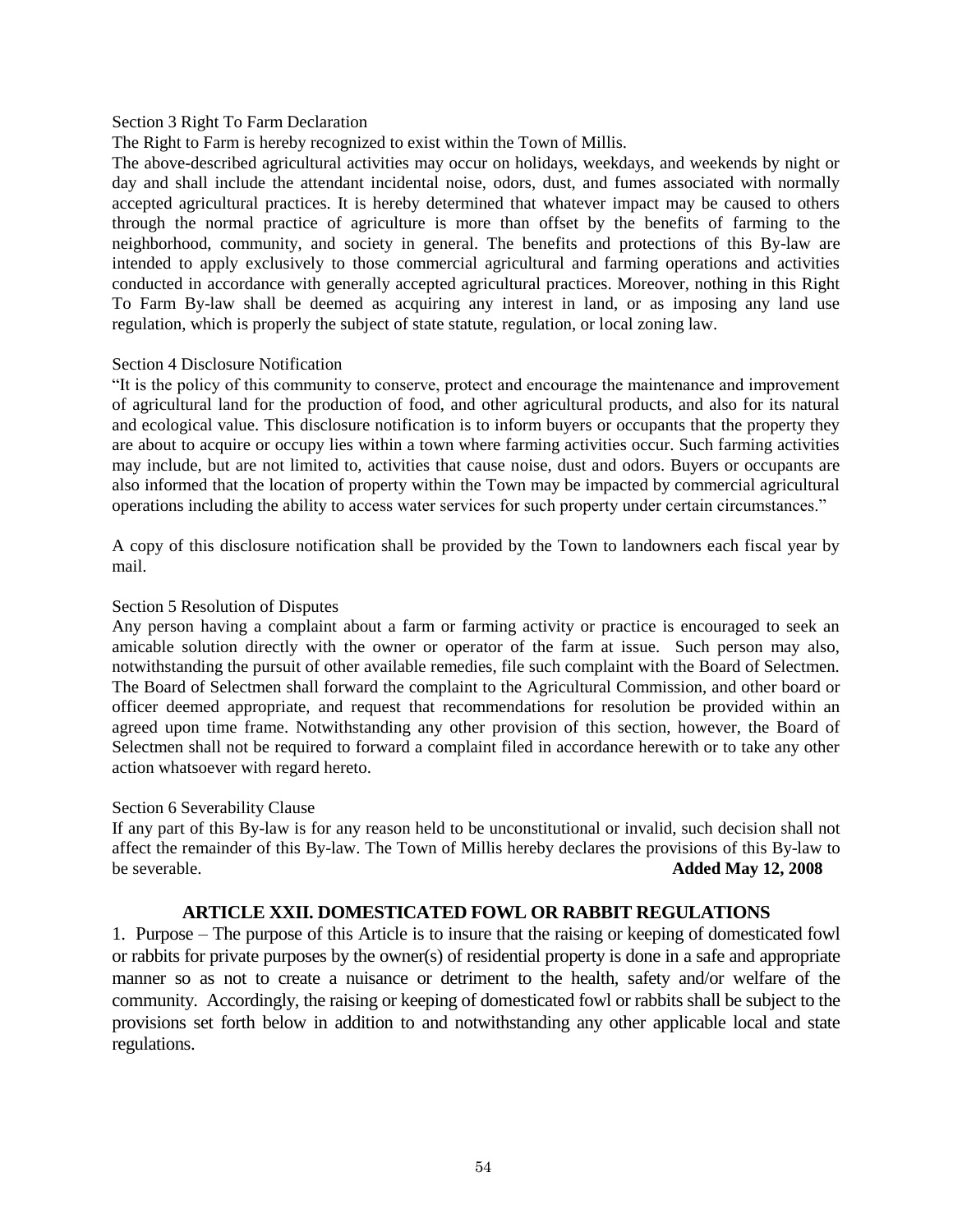The provisions of this bylaw shall not apply to farm properties or agricultural operations recognized under MGL Ch. 40A, Section 3.

2. Definitions –"Domesticated fowl" shall mean chickens, geese, ducks, peafowl, turkeys and the like.

3. Regulations - All domesticated fowl or rabbits governed by this by-law shall be raised and kept in a safe and humane manner, consistent with best agricultural practices and as required under all applicable state and local regulations, including, but not limited to, the below. Regulations for the raising and keeping of domesticated fowl or rabbits in Millis under this bylaw may be promulgated by the Board of Health which shall include, but which shall not be limited to, the following. The failure of the Board of Health to adopt regulations under this section shall not waive or invalidate the provisions set forth below:

Regulations for the raising or keeping of domesticated fowl or rabbits shall include, but are not limited to, the following minimum standards:

- A. Enclosure & Shelter. Domesticated fowl or rabbits shall be confined with fencing or other enclosure sufficient to prevent access to the animals by dogs or other predators. Said enclosure shall contain a minimum of ten (10) square feet of open area per adult animal. Within or attached to any such enclosure shall be provided a covered, predator -proof shelter or roosting structure (e.g. coop, dovecote, hutch, or shed, as appropriate) that is thoroughly ventilated, of sufficient size to admit free movement of the animals, designed to be easily accessed, cleaned and maintained by the owners, and at least 2 square feet per animal in size. As appropriate to the species, animals may be required to be shut into the shelter coop at night, from sunset to sunrise.
- B. Feed Storage. Feed shall be stored in a secure, rodent- and predator-proof container in a manner that will not attract pests.
- C. Waste. Waste shall be collected and stored in a covered container and removed from the property at suitable intervals, or composted on site in a manner that will not attract pests or promote disease. No animal waste may be put into household trash.

Odors & Noise. Odors from domesticated fowl or rabbits, their waste, compost, or other related substances shall not be perceptible at the property boundaries. It shall be a violation of these regulations for the owner, custodian, or keeper of any animal governed under these regulations to allow the animal(s) to be a nuisance to any neighbors, including but not limited to: noxious odors from the animals or their enclosure; and noise of a loud and persistent and habitual nature.

4. Registration & Inspections - Prior to acquiring any domesticated fowl or rabbit, the property owner of the proposed site shall file with the Millis Health Department an application describing fully and accurately his or her proposal to raise and keep domesticated fowl or rabbits, and identifying the property involved. If an applicant is anyone other than the owner of the proposed site, the application shall contain the owner's signature and approval.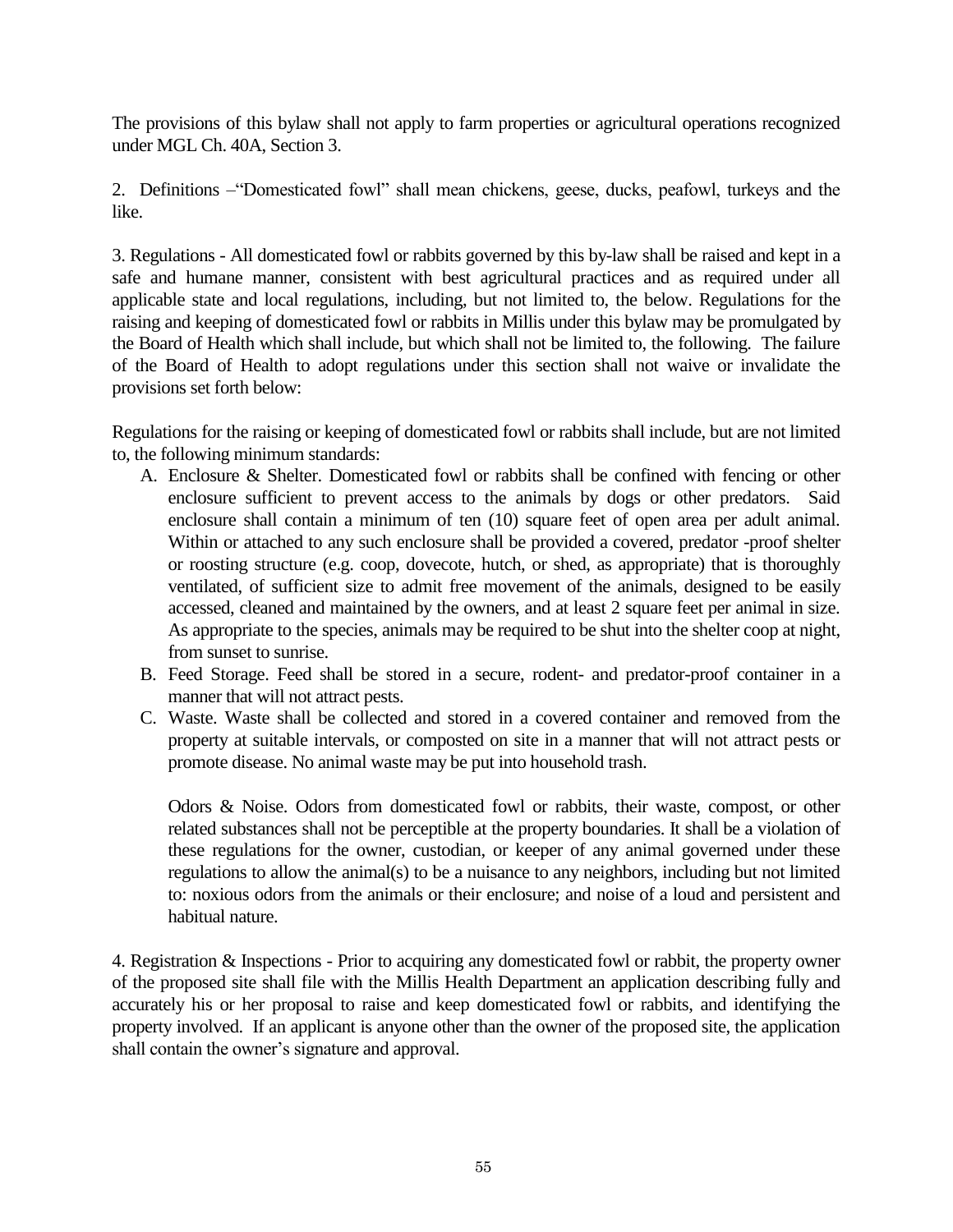The Health Director may require that such applications be made on forms provided by the Millis Health Department. All registration applications shall be reviewed and approved, denied, or approved with conditions by the Health Director after consultation with the Animal Control Officer. Any approval holder, or owner of property subject to such approval, shall thereafter abide by the provisions of the best practice regulations established hereunder and any specific condition(s) imposed under said approval, and, consistent with the laws of the Commonwealth, shall permit annual inspections and such other inspections of the premises as may be required under the provisions of MGL Ch. 129, Section 7.

Applicants shall provide, at their own expense, a copy of a certified abutter's list obtained from the Assessors identifying each direct abutter to the property for which the application is filed, along with the applicant's written notice of his/her intent to raise or keep domesticated fowl or rabbits. At the applicant's expense, the Health Director shall send, by certificate of mailing, written notice of the application to the abutters identified by the Assessors, which notice shall fully and accurately describe the location and the proposed number and type of animals, as well as all associated structures and facilities. This notice shall also indicate that direct abutters have the right to file with the Health Director written comments in support of or objection to the application, and shall indicate the deadlines, as set forth below, for submission of comments.

5. Fees - Under the provisions of MGL. Ch. 40, Section 22F, the Health Director is authorized to set reasonable fees for registration and such inspections as may be required hereunder. There shall be no reimbursement or pro-rating of application or inspection fees.

6 . Administrative Hearing - The Health Director shall not act on said application until more than fourteen (14) working days have passed since the mailing of notice to abutters. If at the end of that period the Health Director has received written comments whereby the owner(s) of a majority of the abutting properties have expressly requested so in writing, the Health Director shall schedule and hold, within thirty (30) days of the deadline for receiving abutter comment, an administrative hearing for the purpose of taking public testimony regarding the proposal.

The Health Director shall give written notice of the time and place of the hearing, not less than seven (7) days prior to the hearing to the applicant by certified mail, to abutters by certificate of mailing, and by posting with the Town Clerk.

7 . Decision – Following the close of an administrative hearing, the Health Director shall within five (5) working days render a decision in writing based upon compliance of the proposal with best practices and such other factors of public health and welfare as the Health Director may deem appropriate. In approving an application, the Health Director may, following consultation with the Animal Control Officer, impose any reasonable conditions, safeguards and limitations including conditions above and beyond those specified in the best practices regulations developed under this section, as well as those which may be required under existing zoning and/or other regulations.

8 . Violations – Violation of this Article may be subject to a penalty of \$25.00 for each offense, with each day the violation continues constituting a separate offense. In the alternative or in addition to the foregoing, this Article may be enforced by any means available at law or equity.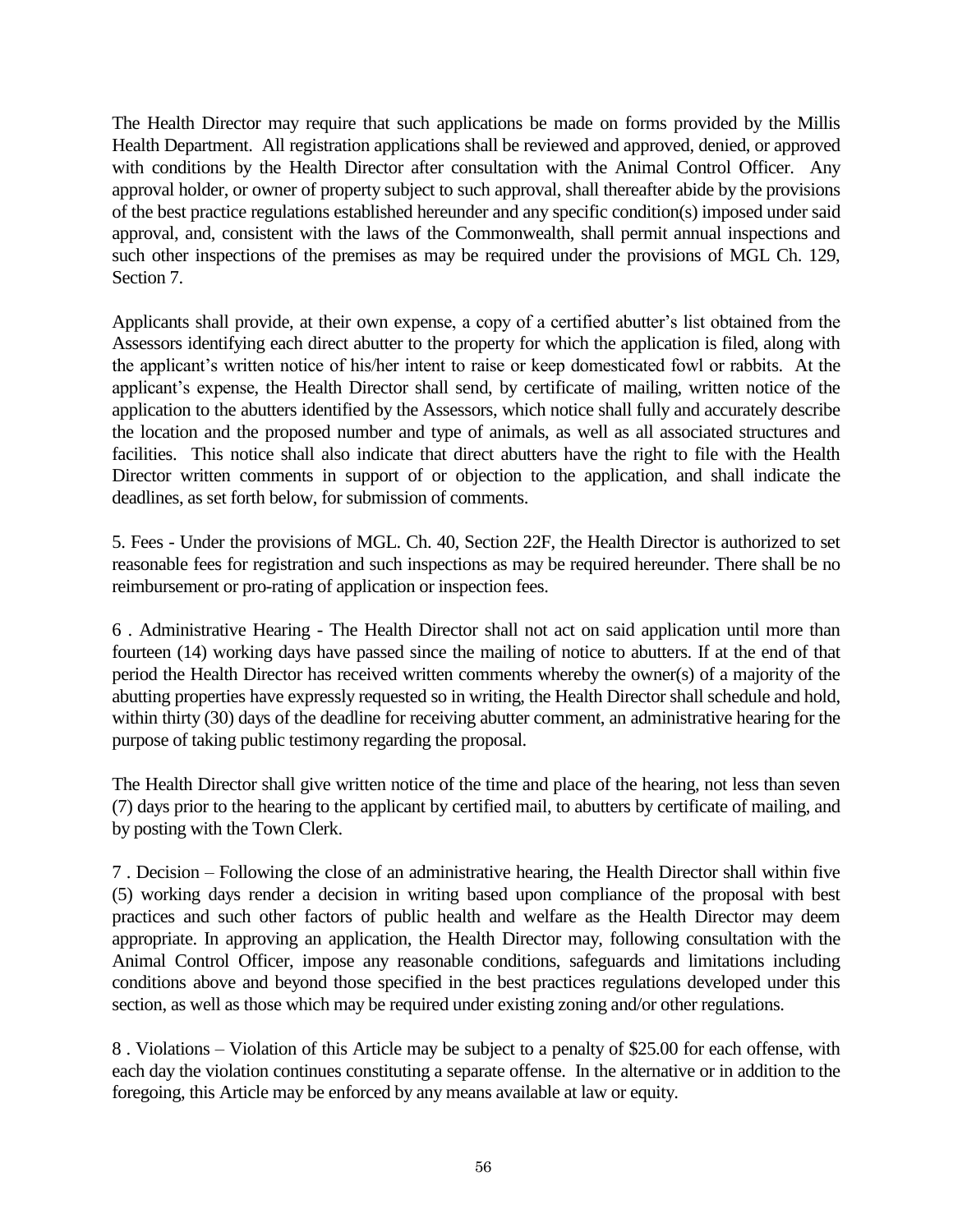9. Enforcement – Enforcing persons shall be the Animal Control Officer or the Health Director.

10. To the extent any of the provisions herein conflict with or are determined to conflict with state law, state law shall prevail, however the remaining provisions of this Article shall remain in full force and effect. **(Added November 4, 2013) (Amended June 8, 2015)**

# **ARTICLE XXIII. STORMWATER MANAGEMENT UTILITY:**

# **SECTION 1.0 GENERAL PROVISIONS**

1.1. Title

This By-Law shall be known as the Stormwater Utility Administration By-Law of the Town of Millis, Massachusetts, hereinafter referred to as "this by-law."

# 1.2. Responsibility for Administration

The Board of Selectmen (the "Board") shall administer, implement, and enforce this by-law unless otherwise provided in this by-law. Any powers granted to or duties imposed upon the Board may be delegated in writing by the Board to its employees or agents.

# 1.3. Purpose

The Board of Selectmen shall administer the stormwater management program of the Town. It shall be funded by revenue collected through the Stormwater Utility fee and such other revenue as may, from time to time, be appropriated. The stormwater management program, described in part through Articles I and II of the Town's Stormwater Management Regulations, is designed to promote the health and safety of the public, to protect property from flooding and the damage caused by stormwater runoff and to protect and manage water quality by controlling the level of pollutants in stormwater runoff and the flow of water as conveyed by manmade and by natural stormwater management systems and facilities.

# **SECTION 2.0 Authority**

This by-law is adopted in accordance with the authority granted, inter alia, by Amendment Article 89 to Article II of the Massachusetts Constitution (the Home Rule Amendment), Section six-teen of Chapter 83 of the General Laws of the Commonwealth of Massachusetts and such other powers as granted to cities in the said General Laws.

# **SECTION 3.0 DEFINITIONS**

The following words, terms and phrases, when used in this by-law, shall have the meanings as described to them in this section, except where the context clearly indicates a different meaning:

(1) Credit means a reduction in the amount of a Storm water Utility fee charged to the owner of a particular property where that property owner owns, maintains and operates on-site or off-site storm water management systems or facilities, or provides services or activities that reduce or mitigate the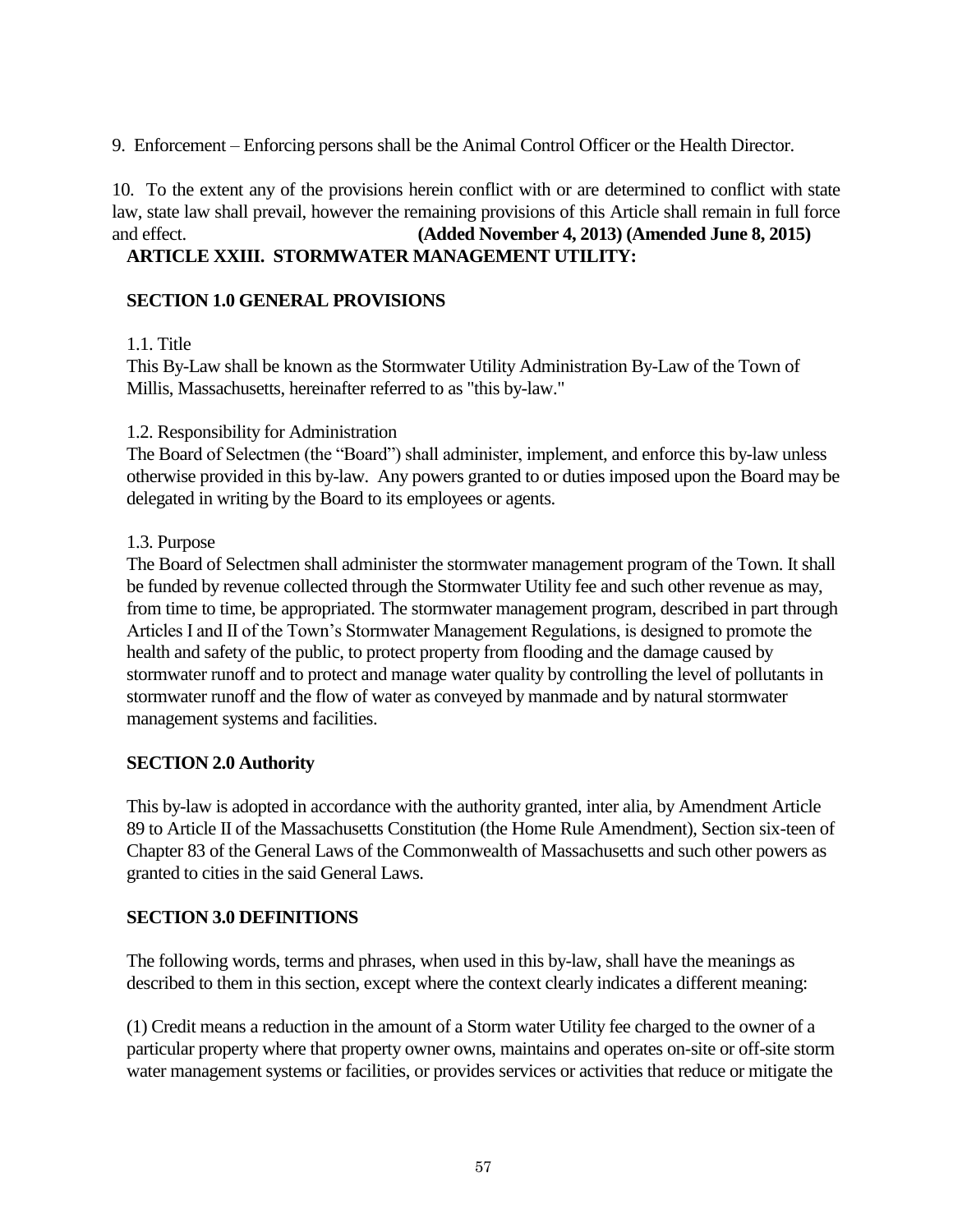Town's cost of providing storm water management services, in accordance with the Town's approved credit policy.

(2) Developable shall mean a parcel of land, as designated by the Assessor or other local jurisdictional authority, that can be altered from its natural state to include impervious surface area.

(3) Developed means property altered from its natural state by construction or installation of greater than or equal to two hundred (200) square feet of impervious surfaces.

(4) Drainage system shall mean natural and manmade channels, swales, ditches, swamps, rivers, streams, creeks, wetlands, branches, reservoirs, ponds, drainage ways, inlets, catch basins, gut-tars, pipes, culverts, bridges, head walls, storm sewers, lakes, and other physical works, proper-ties, and improvements that transfer, control, convey or otherwise influence the movement of storm water runoff.

(5) General Laws means the General Laws of the Commonwealth of Massachusetts.

(6) Impervious surface includes any material or structure on below or above the ground that prevents water infiltrating the underlying soil. Impervious surfaces include, without limitation, roads, paved parking lots, rooftops, buildings or structures, sidewalks, driveways, and other surfaces which prevent or impede the natural infiltration of storm water runoff which existed prior to development.

(7) Storm water is surface water that results from precipitation and that travels over natural or developed land surfaces to discharge into a drainage system or surface water body. Storm water includes stormwater runoff, snow melt runoff, and surface water runoff and drainage.

(8) Stormwater management services mean all services provided by the Town which relate to the: (a) Transfer, control, conveyance or movement of stormwater runoff through the Town;

(b) Maintenance, repair and replacement of stormwater management systems and facilities owned, controlled, or maintained by the Town;

(c) Planning, development, design and construction of additional stormwater management systems and facilities to meet current and anticipated needs;

(d) Regulation, oversight, and enforcement of the use of stormwater management services, systems and facilities;

(e) Compliance with applicable State and Federal stormwater management regulations and permit requirements including, but not limited to, public education and outreach. Stormwater management services may address the quality of stormwater runoff as well as the quantity thereof.

(9) Stormwater management systems and facilities mean those natural and manmade channels, swales, ditches, rivers, streams, creeks, branches, reservoirs, ponds, drainage ways, inlets, catch basins, pipes, headwalls, storm sewers, outfalls and other physical works, properties and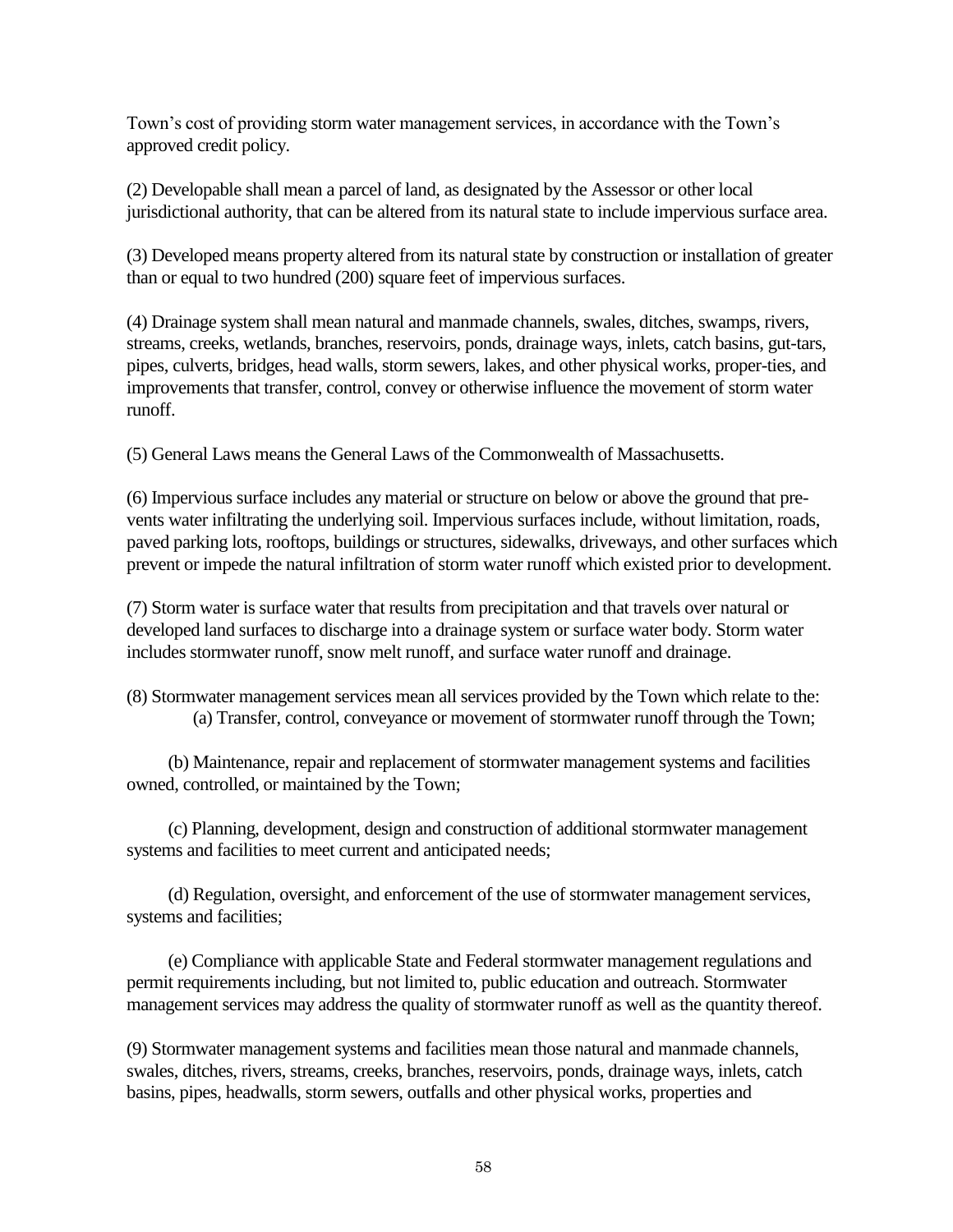improvements which transfer, control, convey, detain, retain, treat or otherwise influence the movement of stormwater runoff.

(10) Stormwater Utility fee means the periodic user fee imposed pursuant to this by-law by the Town of Millis which will be dedicated to the provision of public stormwater management services.

(11) Undevelopable land is all land including crops, forest land, pasture, conservation or recreation as designated by the Assessor.

(12) Undeveloped land shall mean all land that is not altered from its natural state to an extent that results in greater than two hundred (200) square feet of impervious surface area.

# **SECTION 4.0 STORMWATER UTILITY FEE AND ENTERPRISE FUND ESTAB-LISHED; BILLING; DEPOSIT TO STORMWATER ENTERPRISE FUND**

(a) Pursuant to Section 16 of Chapter 83 of the General Laws, the Town hereby establishes a charge for the use of the stormwater management services of the Town to be known as the Stormwater Utility fee. Stormwater charges shall be established such that they will provide sufficient funds, proportionately calculated and assessed, to construct, operate, maintain, and regulate the systems and facilities in the Town of Millis.

(b) The Stormwater Utility fee is assessed to each developed parcel, whether occupied or not. The fee shall be calculated on an annual basis and billed to the record title owner of the property.

(c) The Town shall establish a dedicated Stormwater Enterprise Fund in the Town budget and an accounting system for the purpose of managing all funds collected for the purposes and responsibilities of the stormwater program. All revenues and receipts of the Stormwater Utility shall be placed in the Stormwater Enterprise Fund, which shall be separate from all other funds, and only expenses of the stormwater program shall be paid by the fund as provided in G.L. c.44,s. 53 F1/2.

(d) Expenditure of funds may consider both stormwater quality and quantity management needs, and can be used as described in Section 7.0.

(e) The Deputy Director of Public Works under the general supervision of the Board of Select-men, shall within forty-five (45) days after the close of each fiscal year, prepare an annual report of the change in cash balances which shall detail the cash receipts and disbursements for the year and which shall be submitted to the Town Administrator and Board of Selectmen.

# SECTION 5.0 RATES

(a) The Board of Selectmen shall establish reasonable rates to defray the cost of administering and implementing the stormwater management program of the Town. The initial rates, and any later modifications, shall be based upon recommendation of staff and shall be set by the adoption of a Stormwater Fee Schedule by vote of the Board of Selectmen. The schedule of said rates shall be on file in the office of the Town Clerk of the Town of Millis.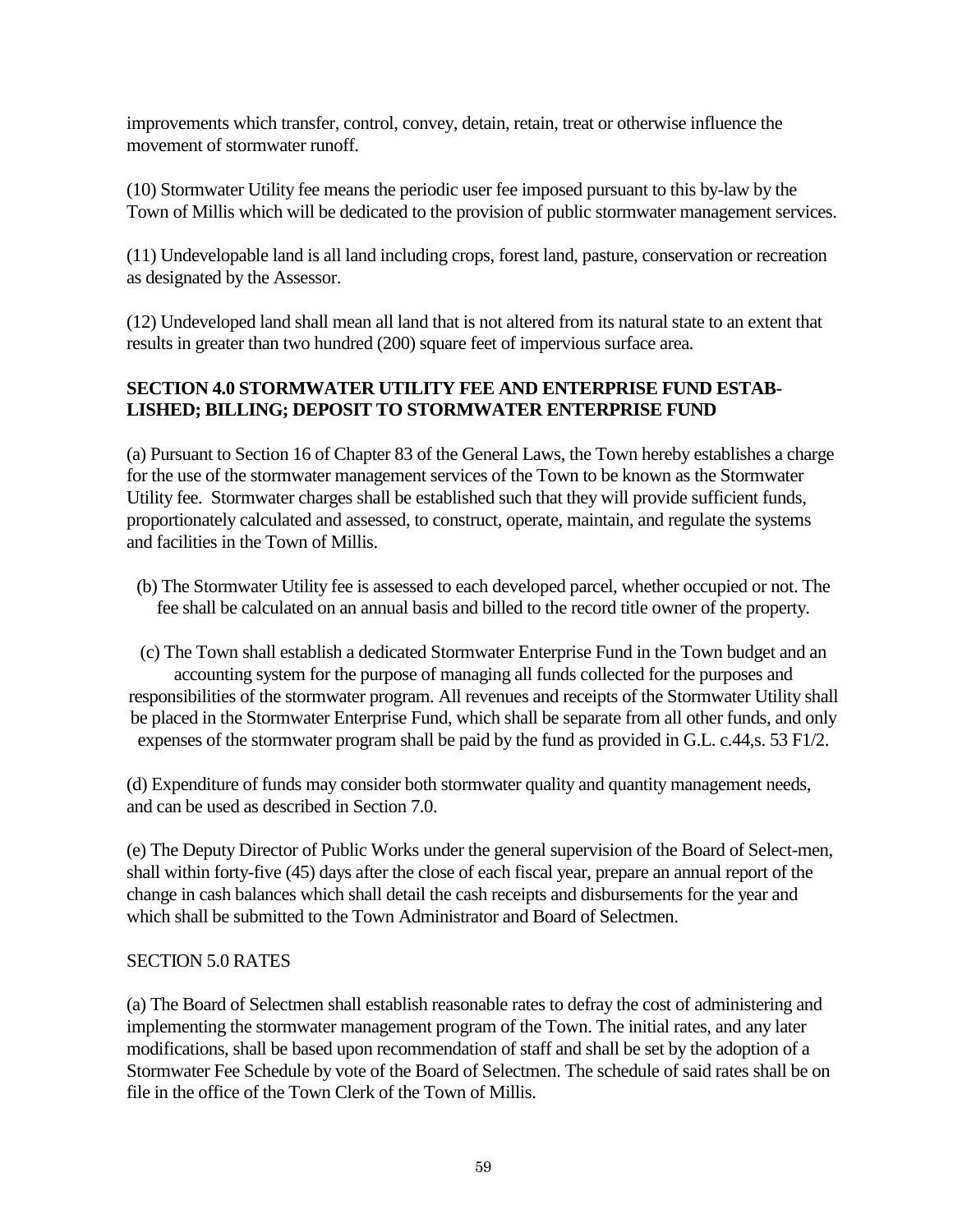(b) The billing rate structure shall consist of a uniform flat rate based on billing units of 1,000 square feet of impervious area on a developed parcel.

(c) Impervious area per parcel is determined by the Town of Millis by utilizing available GIS data layers to calculate the area of building footprints, building structures, driveways, pathways, pools, sport courts, and parking areas. Any impervious areas within the town-owned right-of-way will not be attributed to the parcel and will not be considered as part of the total impervious area of the parcel.

# **SECTION 6.0 SCOPE OF RESPONSIBILITY FOR STORMWATER MANAGEMENT SYSTEMS AND FACILITIES**

(a) The Town owns or otherwise has rights which allow it to operate, maintain, improve and access those stormwater management systems and facilities which are located:

(1) Within public road rights-of-way;

(2) On private property but within easements granted to, and accepted by, the Town of Millis, or are otherwise permitted to be located on such private property by written agreements for rightsof-entry, rights-of-access, rights-of-use or such other lawful means to allow for operation, maintenance, improvement and access to the stormwater management system facilities located thereon;

(3) On public land which is owned by the Town and/or land of another governmental entity upon which the Town has agreements providing for the operation, maintenance, improvement and access to the stormwater management systems and facilities located thereon.

(b) Operation, maintenance and/or improvement of stormwater management systems and facilities which are located on private or public property not owned by the Town, and for which the Town lacks a lawful right of entry, shall be and remain the legal responsibility of the property owner, except as otherwise provided for by state and federal laws and regulations.

# **SECTION 7.0 PURPOSES OF THE STORMWATER UTILITY FUND**

Receipts from the Stormwater Utility fee, to the extent consistent with G.L. c. 44, s. 53 F1/2, shall be used for the following purposes:

(a) The acquisition by gift, purchase or condemnation of real and personal property, and interests therein, necessary to construct, operate, and maintain stormwater management systems and facilities;

(b) All costs of administration and implementation of the stormwater management program, including the cost of labor and equipment attributable to the stormwater management program and the establishment of reasonable operating and capital reserves to meet unanticipated or emergency stormwater management requirements;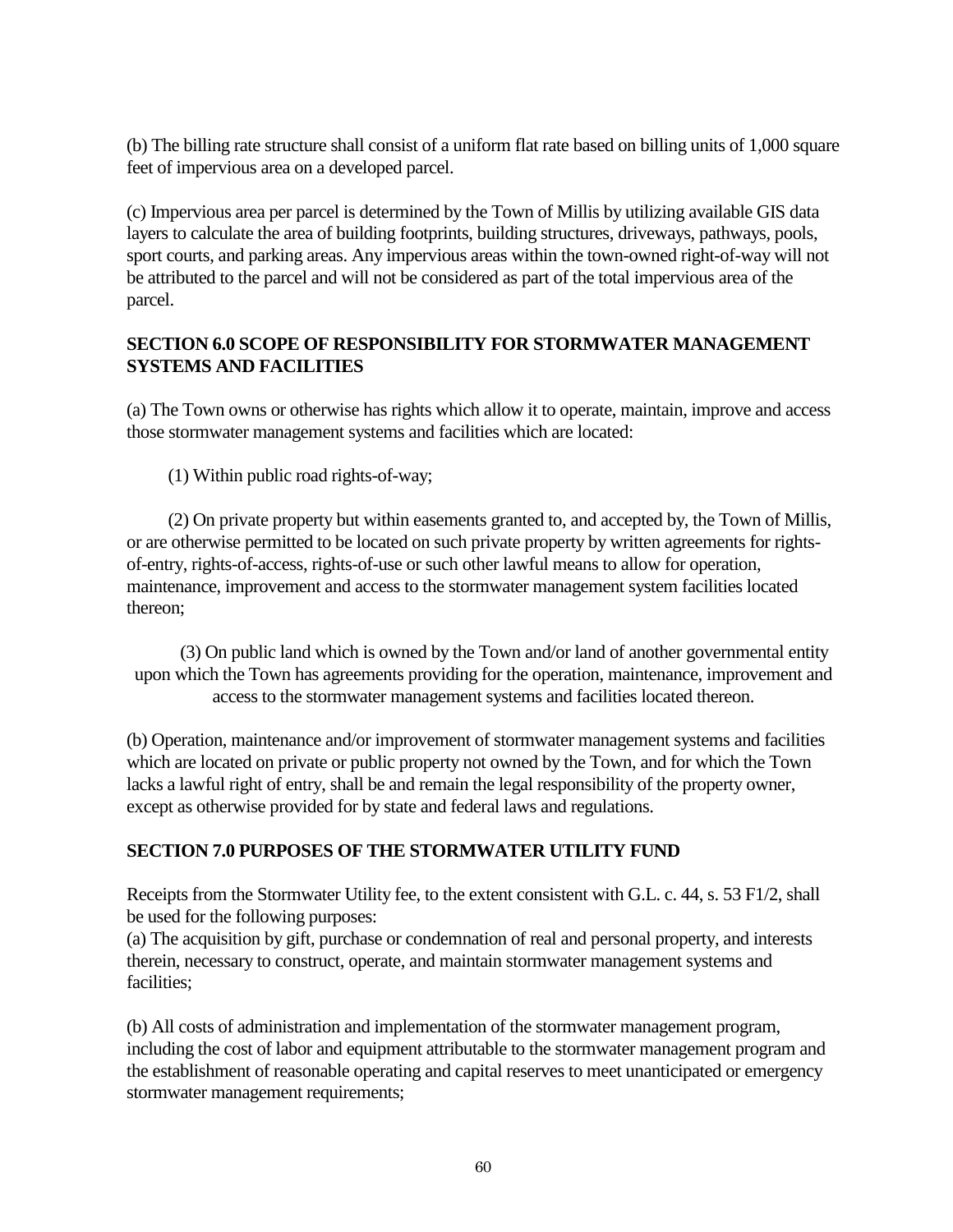(c) Payment on principal and interest on debt obligations;

(d) Engineering and design, debt service and related financing expenses, construction costs for new facilities (including costs for contracted services) and enlargement or improvement or exist-ng facilities;

(e) Operation and maintenance of the stormwater system, including catch basin cleaning, ditch maintenance, street sweeping, pipe repairs, and stormwater facility repairs;

(f) Capital investments including stormwater best management practices (BMPs) and components (e.g., purchase of plants, soils, and other amenities to support stormwater management al-ternatives utilizing vegetation);

(g) Illicit discharge detection and elimination;

- (h) Monitoring, surveillance, and inspection of stormwater control devices;
- (i) Water quality monitoring and water quality programs;
- (j) Retrofitting developed areas for pollution control;
- (k) Inspection and enforcement activities;

(l) Billing and related administrative costs; and

(m) Other activities which are reasonably necessary, including costs related to regulatory compliance.

# **SECTION 8.0 STORMWATER UTILITY FEE EXEMPTIONS**

(a) The Town of Millis finds that all developed property in the Town contributes to runoff and either uses or benefits from the maintenance of the stormwater system. Therefore, except as pro-vided in this section or otherwise provided by law, no developed public or private property located in the Town of Millis shall be exempt from the Stormwater Utility fee charges. No exception, credit, offset, or other reduction in stormwater utility fee charges shall be granted based on age, tax status, economic status, race, religion or other condition unrelated to the cost of providing stormwater management services and facilities.

(b) The Town establishes exemptions to the Stormwater Utility fee as follows:

(1) Undevelopable land.

(2) Railroad rights-of-way (tracks). However, railroad stations, maintenance buildings, and/or other developed property used for railroad purposes shall not be exempt from Stormwater Utility fee charges.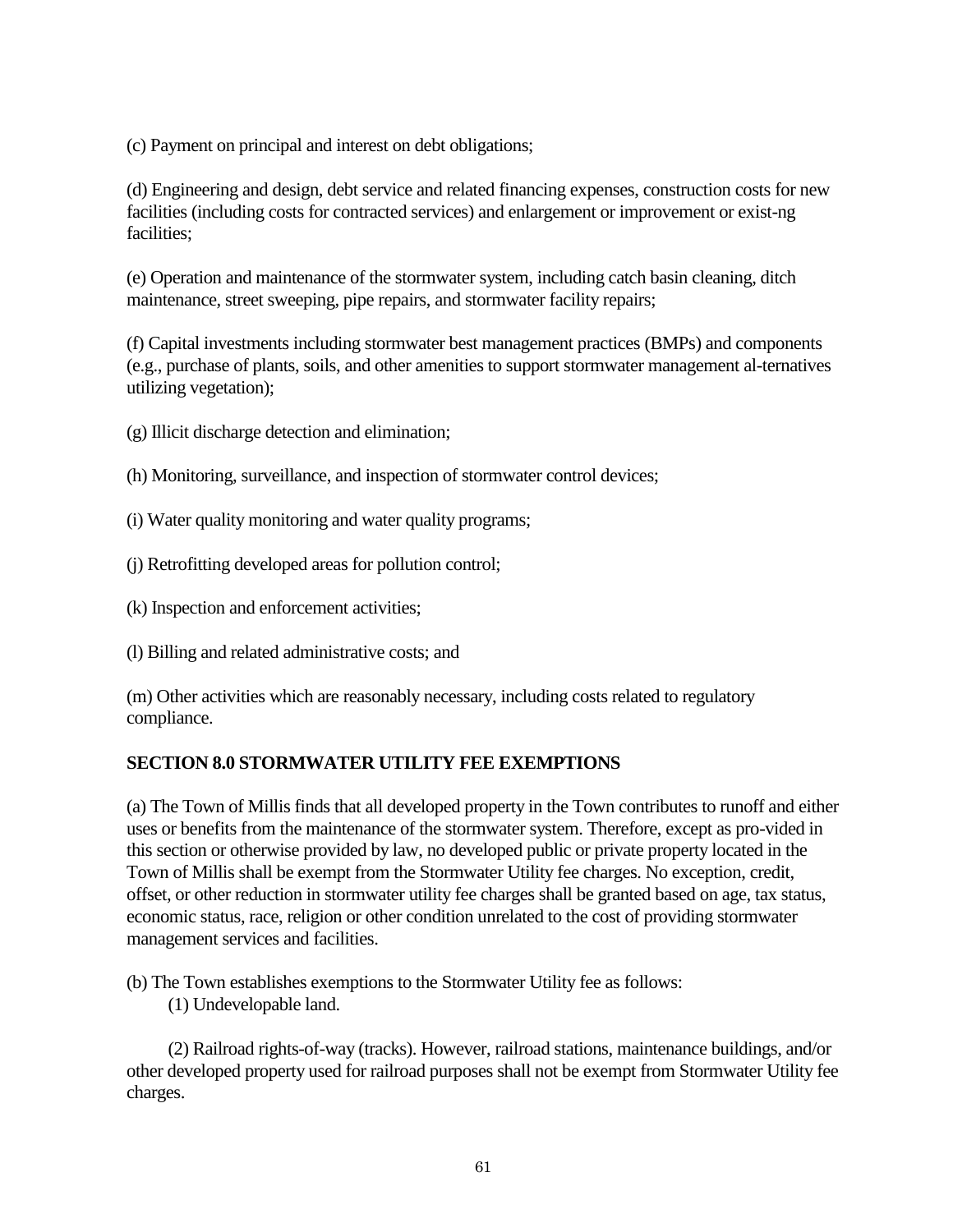(3) Public streets, highways and rights-of-way. However, maintenance buildings and/or other developed property used for road maintenance purposes shall not be exempt from Stormwater Utility fee charges. All other State, Federal, and County properties are subject to the user fee charges on the same basis as private properties.

# **SECTION 9.0 STORMWATER UTILITY FEE CREDITS**

(a) The Director of Public Works or his or her designee (the "Director") (or their designee) is hereby authorized to grant credits to property owners to be applied against the Stormwater Utility fee based on the technical and procedural criteria set forth in the Stormwater Utility Credit Manual (Credit Manual) to be developed, maintained and, from time to time, amended by the Board. The Credit Manual shall be implemented during the first year of the Stormwater Utility and shall be available for inspection by the public at the Department of Public Works.

(b) The percentages for credits shall reflect the extent to which the subject properties reduce the peak rate of runoff from the property, or avoid other costs incurred by the stormwater management program in the delivery of services, and shall be approved by the Board (or their designee). The maximum possible credit for properties shall be detailed in the Credit Manual.

(c) Any credit allowed against the Stormwater Utility fee is conditioned on continuing compliance with the Town's design and performance standards as stated in the Credit Manual and/or upon continuing provision of the controls, systems, facilities, services, and activities provided, operated, and maintained by the property owner or owners upon which the credit is based. The Board or Director may revoke a credit at any time for noncompliance with applicable standards and criteria as established in the Credit Manual or this by-law.

(d) In order to obtain a credit, the property owner must make application to the Town on forms provided by the Town for such purpose. The forms are to be fully completed in accordance with the procedures outlined in the Credit Manual.

(e) When an application for a credit is deemed complete by the Director, the Director may either grant the credit in whole, grant the credit in part, or deny the credit. Credits applied for by the property owner and granted in whole or in part, shall apply to all Stormwater Utility fees in accordance with the terms defined in the Credit Manual.

# SECTION 10.0 STORMWATER UTILITY FEE BILLING, DELINQUECIES, COLLECTIONS AND ABATEMENTS

(a) Failure to receive a Stormwater Utility bill is not justification for non-payment. The property owner, shall be obligated to pay the appropriate Stormwater Utility fee for that property. If a property is unbilled, or if no bill is sent for a particular parcel of developed land, the Town may back bill for the fees as applicable for a period not to exceed six years of charges, but no late fees or delinquency charges of any kind shall be charged or recovered from any property owner so back billed.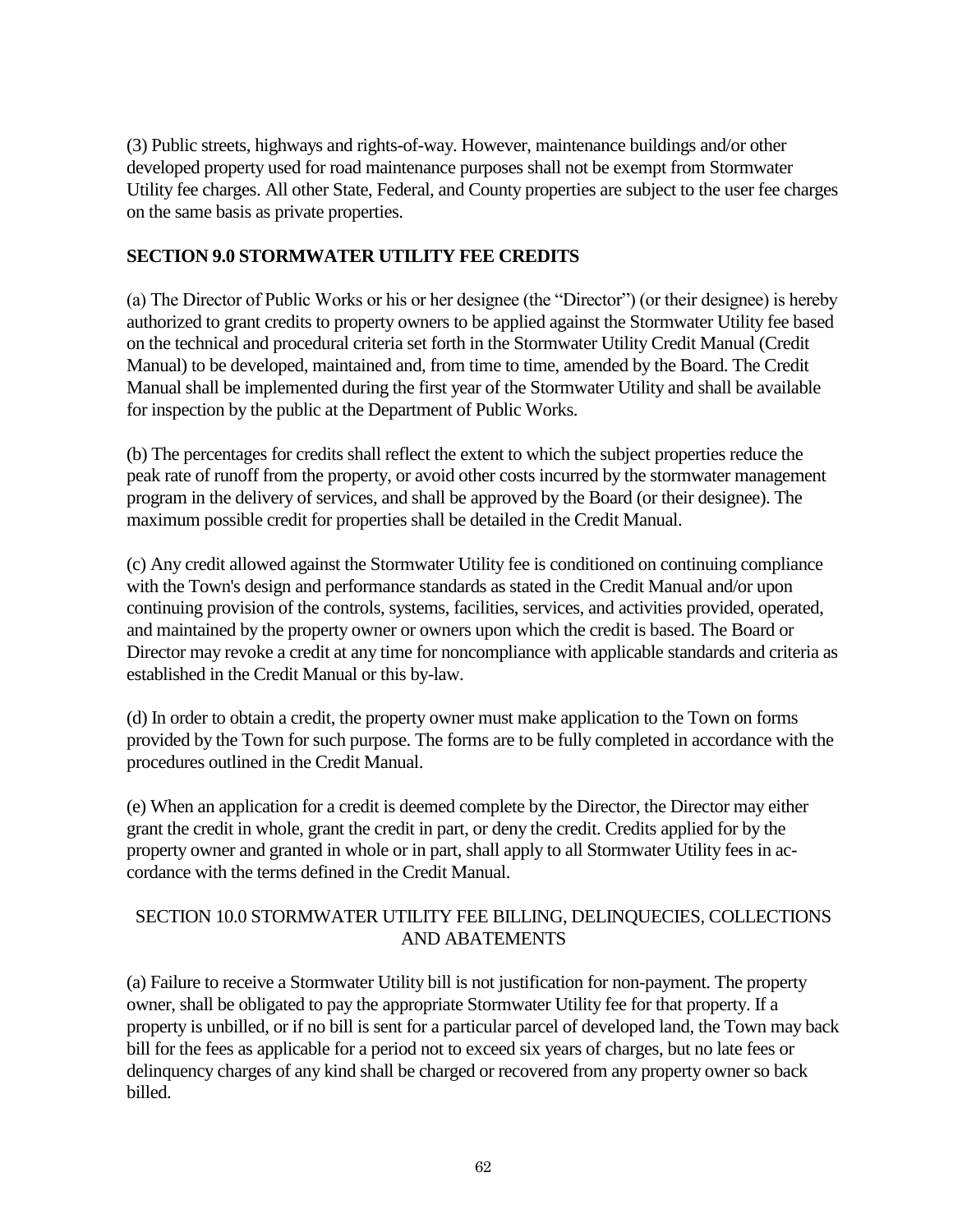(b) Stormwater Utility bills shall be committed to the Treasurer/Collector for collection. The Treasurer/Collector shall notify the Board (or their designee) of the amounts collected, and shall keep records of all paid and unpaid Stormwater Utility bills.

(c) In any case of nonpayment of a Stormwater Utility bill for sixty (60) days after the same is due, the Treasurer/Collector shall send a notice to the delinquent, and shall inform the Board (or their designee) in writing that such notice has been sent.

(d) In accordance with Sections 16A through 16F of Chapter 83 of the General Laws, charges for the Stormwater Utility fee, together with interest thereon and costs relative thereto, shall be a lien upon the real estate for which the charge was billed. Such lien shall take effect by operation of law on the day immediately following the due date of such charge and, unless dissolved by payment or abatement, shall continue until such charge has been added to or committed as a tax in accordance with the requirements of Section 16C of Chapter 83 of the General Laws, and thereafter, unless so dissolved, shall continue as provided in Section 37 of Chapter 60 of the said General Laws.

(e) In addition to the method of collection specified in Sections 16A through 16F of the General Laws, the overdue charge may be collected through any other lawful means.

(f) In the event that a property owner believes the Stormwater Utility fee is improperly calculated or is otherwise incorrect, the property owner may, within thirty (30) days from the date of issuance of the Stormwater Utility bill, and after payment of the bill in full, apply to the Director for an abatement. The Director shall have sixty (60) days to consider the request for abatement and render a written decision which may deny the abatement, grant the abatement in full or grant the abatement in part.

# **SECTION 11.0 APPEALS AND HEARINGS**

(a) In the event that a property owner is aggrieved by a written decision of the Director denying an application for abatement in whole or in part, or denying an application for a credit, in whole or in part, the property owner shall have thirty (30) days from the date of the written decision to file an appeal to the Board. The appeal shall be in writing and shall specify the grounds thereof. Upon the filing of the notice of appeal, the Board shall make available all documents constituting the record upon which the particular decision was made. The Board shall set a date for hearing which shall be within ninety (90) days of the date of the filing of the appeal and notice thereof setting forth the place, date and time of hearing shall be sent to the property owner no less than ten (10) days prior to the hearing date. The Board shall render a written decision within thirty (30) days of the conclusion of the hearing affirming the action or reversing the action. If reversing the denial of an abatement, the decision shall specify the sum to be abated, which shall not exceed the amounts paid. If reversing the denial of a credit, the decision shall specify the credit to be applied prospectively against future charges unless the property owner has paid the full amount of the Stormwater Utility fee as charged and has also requested an abatement.

# **SECTION 12.0 SEVERABILITY**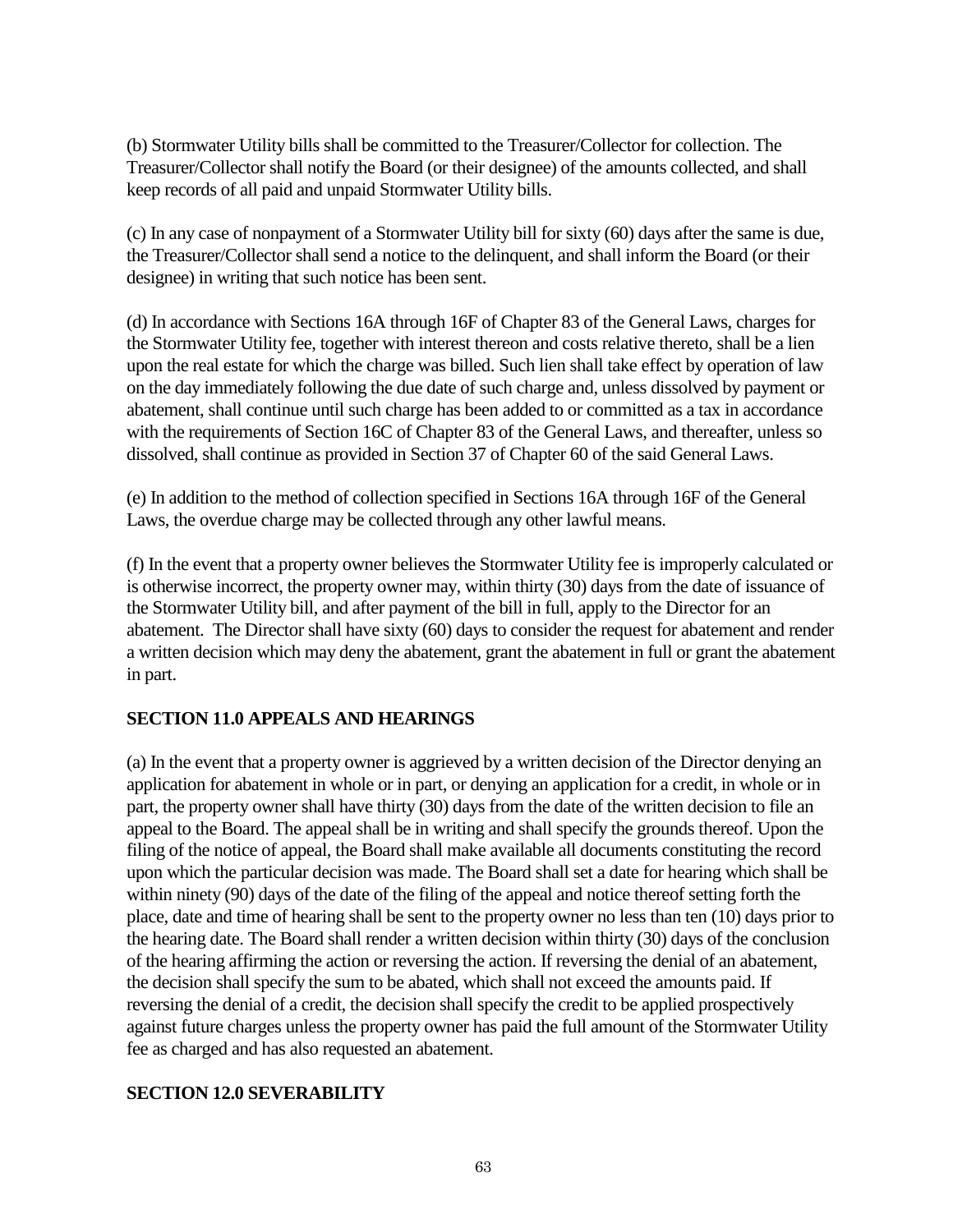The invalidity of any section, provision, paragraph, sentence, or clause of this by-law shall not invalidate any section, provision, paragraph, sentence, or clause thereof, nor shall it invalidate any permit or determination that previously has been issued.

# SECTION 13.0 EFFECTIVE DATE

(Approved by the Attorney General's Office on February 26, 2018.)

### ACTS ACCEPTED

| An Act Authorizing Cities and Towns to Lay Out Public Parks<br>Within Their Limits | May 24, 1889      |
|------------------------------------------------------------------------------------|-------------------|
| Superintendent of Schools<br>Chapter 431, Acts of 1888                             | April 6, 1891     |
| Public Libraries<br>Chapter 347, Acts of 1890                                      | December 15, 1894 |
| Annual Election of Moderator<br>Chapter 346, Acts of 1902                          | April 21, 1906    |
| Election of Selectmen - Three Year Term<br>Chapter 11, Section 339, Revised Laws   | March 2, 1908     |
| Election of Overseers of the Poor - Three Year Term<br>Chapter 11, Section 339     | March 2, 1908     |
| <b>Tenement Houses</b><br>Chapter 635, Act of 1912 - Chapter 145, M.G.L.           | March 1, 1915     |
| Sewer Construction<br>Chapter 129, Special Acts of 1918                            | June 28, 1918     |
| Licensing Taxis<br>Chapter 293, Acts of 1916                                       | June 28, 1918     |
| <b>Collection of Water Rates</b><br>Chapter 391, Acts of 1923                      | June 7, 1923      |
| Betterment Act - Land Taking for Highway Purposes<br>Chapter 80, Revised Laws 1921 | June 14, 1924     |
| Smoke Nuisance<br>Chapter 140, Sections 132 through 136, M.G.L.                    | February 2, 1925  |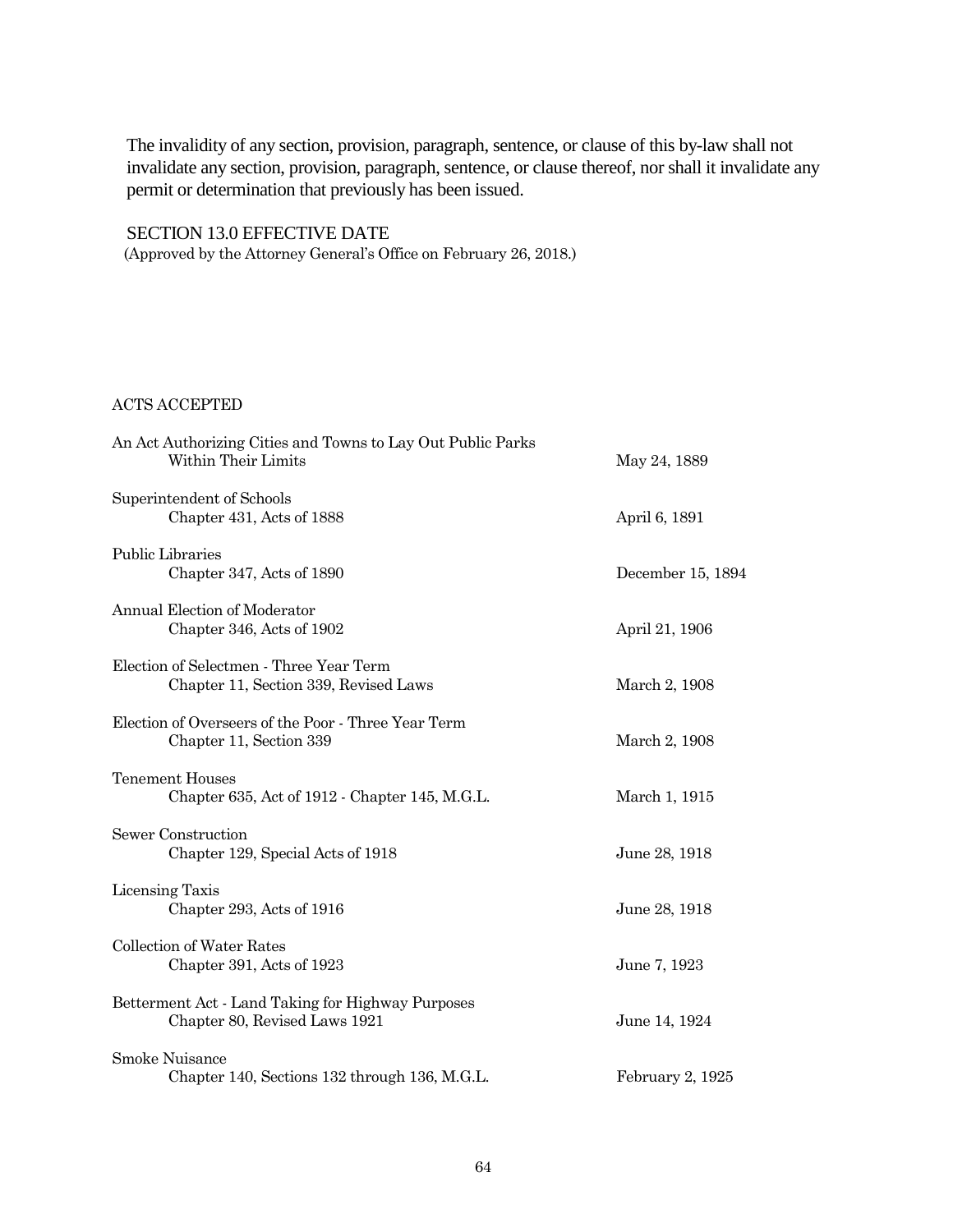| Certain Sports Permitted on Lord's Day<br>Chapter 136, Sections 21 through 28, M.G.L.                                    | February 9, 1925  |
|--------------------------------------------------------------------------------------------------------------------------|-------------------|
| Sale of Certain Park Land<br>Chapter 30, Acts of 1928                                                                    | February 11, 1929 |
| Town Accountant Appointed by Selectmen<br>Chapter 41, Section 55 through 61, M.G.L.                                      | February 11, 1929 |
| Slaughtering Licenses<br>Chapter 94, Section 120, M.G.L.                                                                 | February 13, 1933 |
| Slaughtering Licenses<br>Chapter 496, Act of 1924                                                                        | February 13, 1933 |
| Chief of Police - Civil Service<br>Special Acts of 1935                                                                  | February 11, 1935 |
| Trapping<br>Chapter 131, Section 105B, M.G.L.                                                                            | February 11, 1935 |
| Town Caucus - Abolished<br>Chapter 53, Section 121, M.G.L.                                                               | February 8, 1937  |
| <b>Absentee Voters</b><br>Chapter 77, Sections 1 through 6, M.G.L.                                                       | February 14, 1938 |
| Water Department - Chapter 40, Sections 42A through 42F as amended<br>by Chapter 415, Sections 1 through 7, Acts of 1918 | February 12, 1940 |
| Workmen's Compensation<br>Chapter 403, Acts of 1936                                                                      | February 12, 1940 |
| Veterans' Department<br>Chapter 723, Acts of 1945                                                                        | February 11, 1946 |
| Retirement Fund<br>Chapter 32, Sections 1 through 28, M.G.L.                                                             | November 5, 1946  |
| Licensing Bowling Alleys on Lord's Day<br>Chapter 207, Acts of 1946                                                      | February 17, 1947 |
| Police and Firemen's Uniforms<br>Chapter 40, Section 6B, M.G.L.                                                          | February 19, 1951 |
| Establishment of Police Department<br>Chapter 41, Section 97A, M.G.L.                                                    | February 16, 1953 |
| Planning Board<br>Chapter 41, Section 81A, M.G.L.                                                                        | February 16, 1953 |
| Pensions<br>Chapter 624, Section 5, Acts of 1952                                                                         | February 16, 1953 |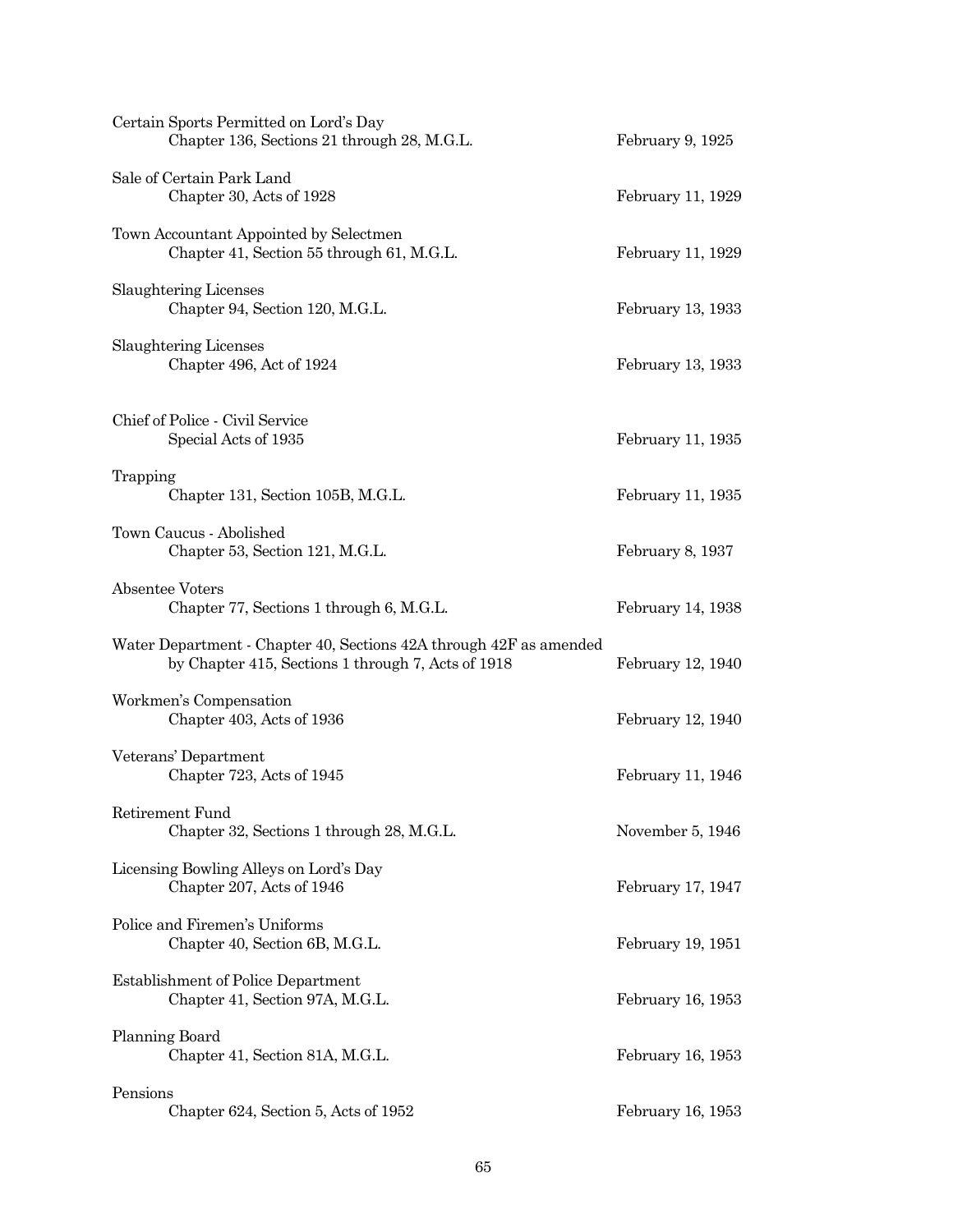| Industrial and Development Commission<br>Chapter 40, Section 8A, M.G.L.                          | February 20, 1956 |
|--------------------------------------------------------------------------------------------------|-------------------|
| Civil Defense Classed as Town Employees<br>Chapter 401, Acts of 1956                             | March 11, 1957    |
| Norfolk County Mosquito Control<br>Chapter 341, Acts of 1956                                     | March 11, 1957    |
| Liability Insurance, Public Vehicles<br>Chapter 40, Section 5(1), M.G.L.                         | March 11, 1957    |
| <b>Indemnify Town Employees</b><br>Chapter 41, Section 100(a), M.G.L.                            | March 11, 1957    |
| Group Insurance<br>Chapter 32B, M.G.L.                                                           | March 2, 1959     |
| Civil Service (Police)<br>Chapter 2, Acts of 1959 (Changed Nov 7, 2016)                          | March 2, 1959     |
| Special Assessments (Water Pipes)<br>Chapter 40, Sections 42G through 42I, M.G.L.                | March 14, 1960    |
| <b>Water Liens</b><br>Chapter 40, Sections 42A through 42F, M.G.L.                               | March 14, 1960    |
| Pensions (Retired Personnel)<br>Chapter 493, Acts of 1959                                        | March 14, 1960    |
| Premium on Retired Employees<br>Chapter 32B, Section 9A, M.G.L.                                  | March 6, 1961     |
| Sale of Town Property<br>Chapter 40, Section 21(11), M.G.L.                                      | March 13, 1961    |
| Conservation Commission<br>Chapter 40, Section 8C, M.G.L.                                        | March 19, 1962    |
| Housing Authority<br>Chapter 121, Section 26K, M.G.L.                                            | March 18, 1963    |
| State Assessment System, Chapter 59, Sections 7A through 7E,<br>M.G.L., rescinded March 14, 1966 | March 18, 1963    |
| Superintendent of Sewers<br>Chapter 41, Section 4A (Special Act, Chapter 746, 1962)              | June 27, 1963     |
| Increase of Pensions<br>Chapter 478, Acts of 1963                                                | March 16, 1964    |
| Premium on Retired Employees (Retired before 1961)<br>Chapter 32B, Section 11B, M.G.L.           | March 2, 1964     |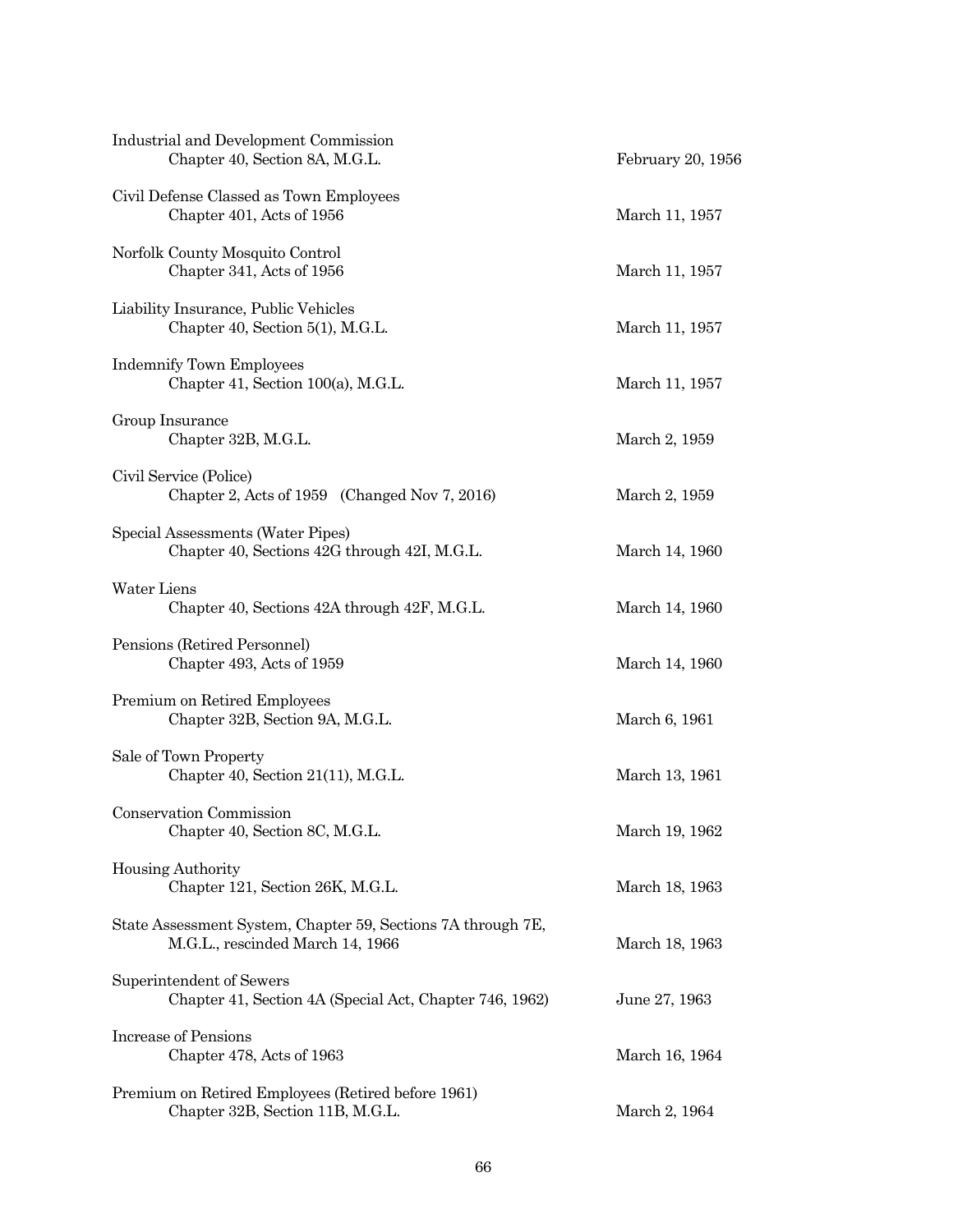| Workmen's Compensation Insurance<br>Chapter 401, Acts of 1966                                                                       | March 25, 1968    |
|-------------------------------------------------------------------------------------------------------------------------------------|-------------------|
| Pedestrian Regulations, Selectmen Authorized to Adopt<br>Chapter 90, Section 18A, M.G.L.                                            | March 10, 1969    |
| Establishment of Department of Public Works<br>Chapter 41, Sections 69C through 69F, M.G.L.<br>Revoked ATM May 15, 1990, Article 63 | March 23, 1970    |
| Historical Commission<br>Chapter 40, Section 8D, M.G.L.                                                                             | March 23, 1970    |
| Removal of Snow from Private Ways<br>Chapter 40, Section 6C, M.G.L.<br>Removal of Snow and Ice                                      | March 1, 1971     |
| Chapter 40, Section 7, M.G.L.                                                                                                       | March 15, 1971    |
| Assessment of Cost of Snow Removal<br>Chapter 85, Section 6, M.G.L.                                                                 | March 15, 1971    |
| Making Repairs on Private Ways<br>Chapter 40, Section 6F, M.G.L.                                                                    | March 15, 1971    |
| Beano<br>Chapter 20, Section 38, M.G.L.                                                                                             | March 6, 1972     |
| <b>State Assessment System</b><br>Chapter 58, Section 7, M.G.L.                                                                     | March 13, 1972    |
| Statewide Insurance - Retired Teachers<br>Chapter 32B, Section 11E (vote of Selectmen)                                              | April 10, 1972    |
| Police Revolving Fund<br>Chapter 44, Section 53C, M.G.L.                                                                            | November 13, 1972 |
| Retired Employee Insurance<br>Chapter 32B, Section 19F (vote of Selectmen)                                                          | February 26, 1973 |
| One-Half Premium - Surviving Spouse<br>Chapter 32B, Section 9D, M.G.L.                                                              | March 5,1973      |
| Police Incentive Pay - Chapter 41, Section 108L, as inserted<br>by Chapter 835 of the Acts of 1970                                  | March 19, 1973    |
| Regional Vocational Technical School District<br>Chapter 71, Sections 16 through 16I, M.G.L.                                        | April 23, 1973    |
| Bicycle Regulations - Registration<br>Chapter 85, Section 11A, M.G.L.                                                               | May 7, 1973       |
| Repetitive Appeals - ZBA<br>Chapter 40, Section 20, M.G.L.                                                                          | May 20, 1970      |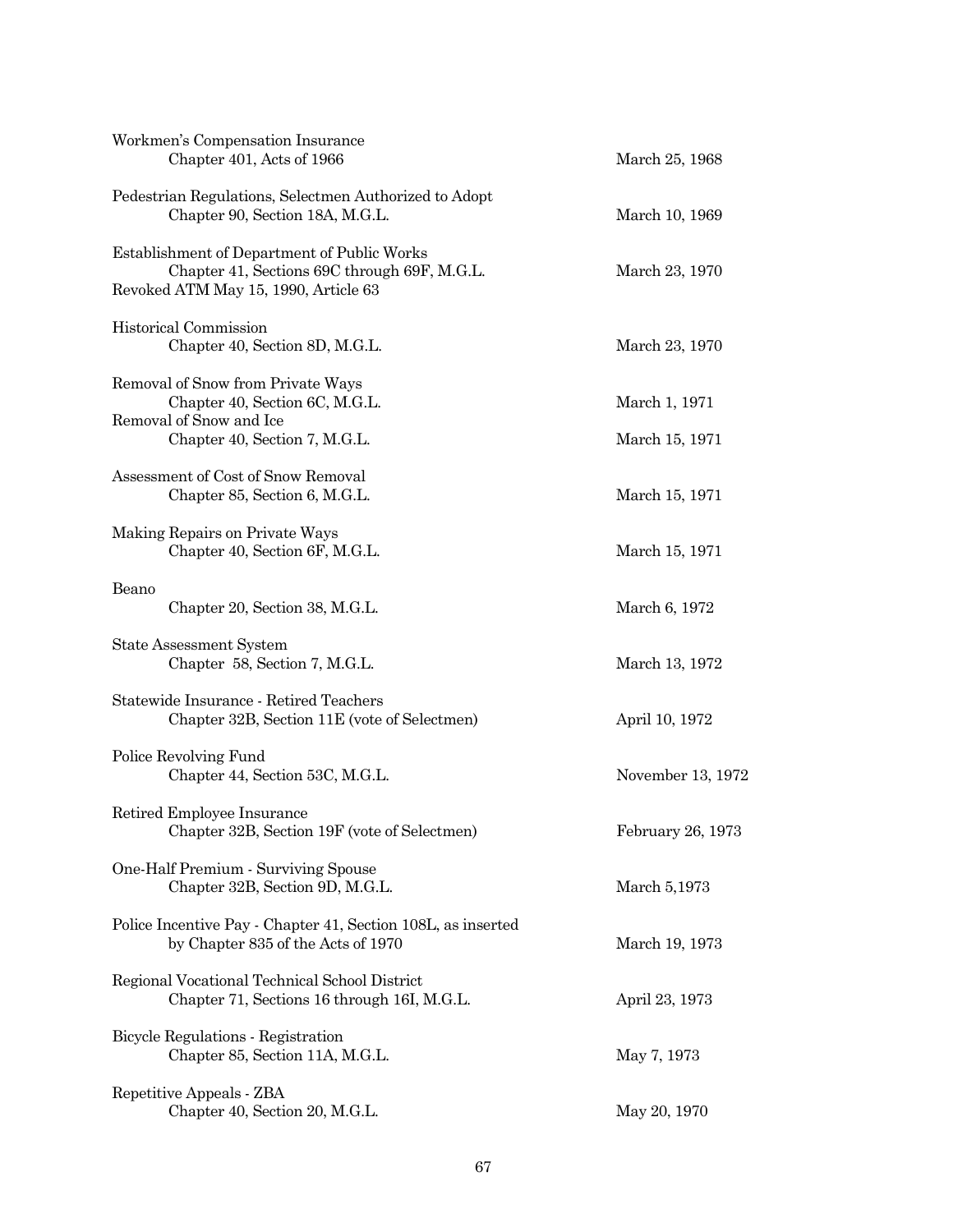| <b>Establish Fire Department</b><br>Chapter 48, Section 42A, M.G.L.                                                                                 | May 19, 1975      |
|-----------------------------------------------------------------------------------------------------------------------------------------------------|-------------------|
| Defer Payment of Betterment Assessments of Elderly<br>Chapter 80, Section 13B, M.G.L.                                                               | May 10, 1978      |
| The Zoning Act<br>Chapter 808, Acts of 1975 (Chapter 40A, M.G.L.)                                                                                   | May 10, 1978      |
| Collection of Sewer Charges<br>Chapter 586, Acts of 1977                                                                                            | May 16, 1978      |
| Recreation Revolving Fund<br>Chapter 44, Section 53D, M.G.L.                                                                                        | May 16, 1979      |
| Indemnity of Municipal Officials<br>Chapter 258, Section 13, M.G.L.                                                                                 | May 5, 1980       |
| <b>Adult Education Revolving Fund</b><br>Chapter 71, Section 71E, M.G.L.                                                                            | May 14, 1980      |
| Smoke or Heat Detectors<br>Chapter 148, Section 26C, M.G.L.                                                                                         | May 14, 1980      |
| Real Estate Tax Exemptions for Widows, Orphans, Elderly<br>Chapter 59, Section 5, Clause 17C, M.G.L.                                                | May 9, 1983       |
| Real Estate Tax Exemptions for Blind<br>Chapter 59, Section 5, Clause 41B, M.G.L.                                                                   | May 9, 1983       |
| Real Estate Tax Exemptions for Elderly<br>Chapter 59, Section 5, Clause 41B, M.G.L.                                                                 | May 9, 1983       |
| Authority and Duties of Water Commissioners<br>Chapter 41, Section 69B, M.G.L.                                                                      | May 9, 1983       |
| Motor Vehicle Excise Tax Exemption of Former Prisoners of War, Chapter 597<br>Section 1, Acts of 1982 (Chapter 60A, Section 1, M.G.L.) May 15, 1984 |                   |
| Single Tax Payment Not Exceeding Twenty-five Dollars<br>Chapter 55, Acts of 1984                                                                    | May 13, 1985      |
| Certain Property/Persons Exempt from Taxation<br>Chapter 59, Section 5, Clause 41C, M.G.L.<br>(Amended Nov. 7, 2016)                                | November 17, 1986 |
| Certain Property/Persons Exempt from Taxation<br>Chapter 59, Section 5, Clause 17D, M.G.L.                                                          | November 17, 1986 |
| Direct Deposit for Town Employees<br>Chapter 41, Section 41B, M.G.L.                                                                                | May 12, 1987      |
|                                                                                                                                                     |                   |

Smoke Detectors in Residential Dwellings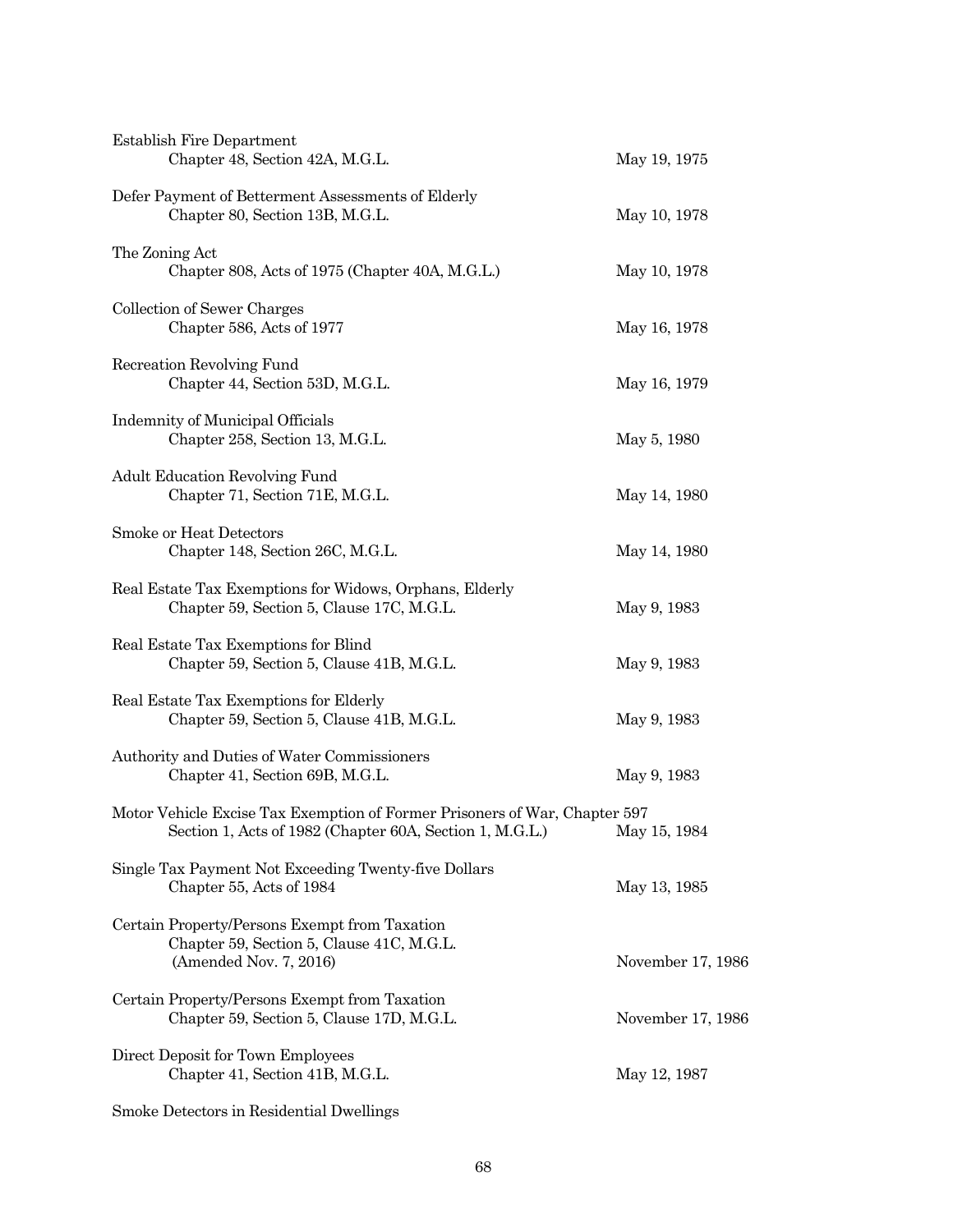| Chapter 148, Section 26E, M.G.L.                                                                                  | May 18, 1987     |
|-------------------------------------------------------------------------------------------------------------------|------------------|
| Interest on Unpaid Real Estate and Personal Property Taxes Not<br>Exceeding \$50, Chapter 59, Section 57B, M.G.L. | May 9, 1988      |
| Municipal Charges Liens<br>Chapter 40, Section 28, M.G.L.                                                         | May 9, 1988      |
| Youth Commission<br>Chapter 40, Section 8E                                                                        | May 9, 1988      |
| Denial of Licenses/Permits due to Unpaid Taxes/Fees<br>Chapter 40, Section 57, M.G.L.                             | May 9, 1988      |
| Local Scholarship Fund via Check-off on Tax Bills<br>Chapter 194, Acts of 1986                                    | May 9, 1988      |
| Defer Charges for Water Use for Tax Exempt Properties<br>Chapter 40, Section 42J, M.G.L.                          | October 24, 1988 |
| Defer Charges for Sewer Use for Tax Exempt Properties<br>Chapter 83, Section 16G, M.G.L.                          | October 24, 1988 |
| Towing of Vehicles<br>Chapter 40, Section 22D, M.G.L.                                                             | May 8, 1989      |
| Set Fines for Improper or Illegal Parking<br>Chapter 90, Section 20A-1/2 M.G.L.                                   | May 8, 1989      |
| <b>Construction Bond Money</b><br>Chapter 41, Section 81U M.G.L.                                                  | May 8, 1989      |
| Final Date to Obtain Nomination Papers<br>Chapter 53, Section 9A M.G.L.                                           | May 14, 1990     |
| Enhanced 911 Service<br>Chapter 136, Section 7A, M.G.L.                                                           | May 13, 1991     |
| Appeal Process for Chapter 136<br>Chapter 136, Section 7A, M.G.L.                                                 | May 10, 1993     |
| An Act for Providing for Recall Elections<br>Chapter 251, Acts of 1992                                            | May 10, 1993     |
| Retirement System Funding Schedule<br>Chapter 32, Section 22D, M.G.L.                                             | May 10, 1993     |
| Part-Time Building Inspectors Obtain Permits<br>Chapter 143, Section 3Z, M.G.L.                                   | May 9, 1994      |
| Mutual Aid Programs for Police Departments<br>Chapter 40, Section 8G, M.G.L.                                      | May 12, 1997     |
|                                                                                                                   |                  |

Mutual Aid Programs for Police Departments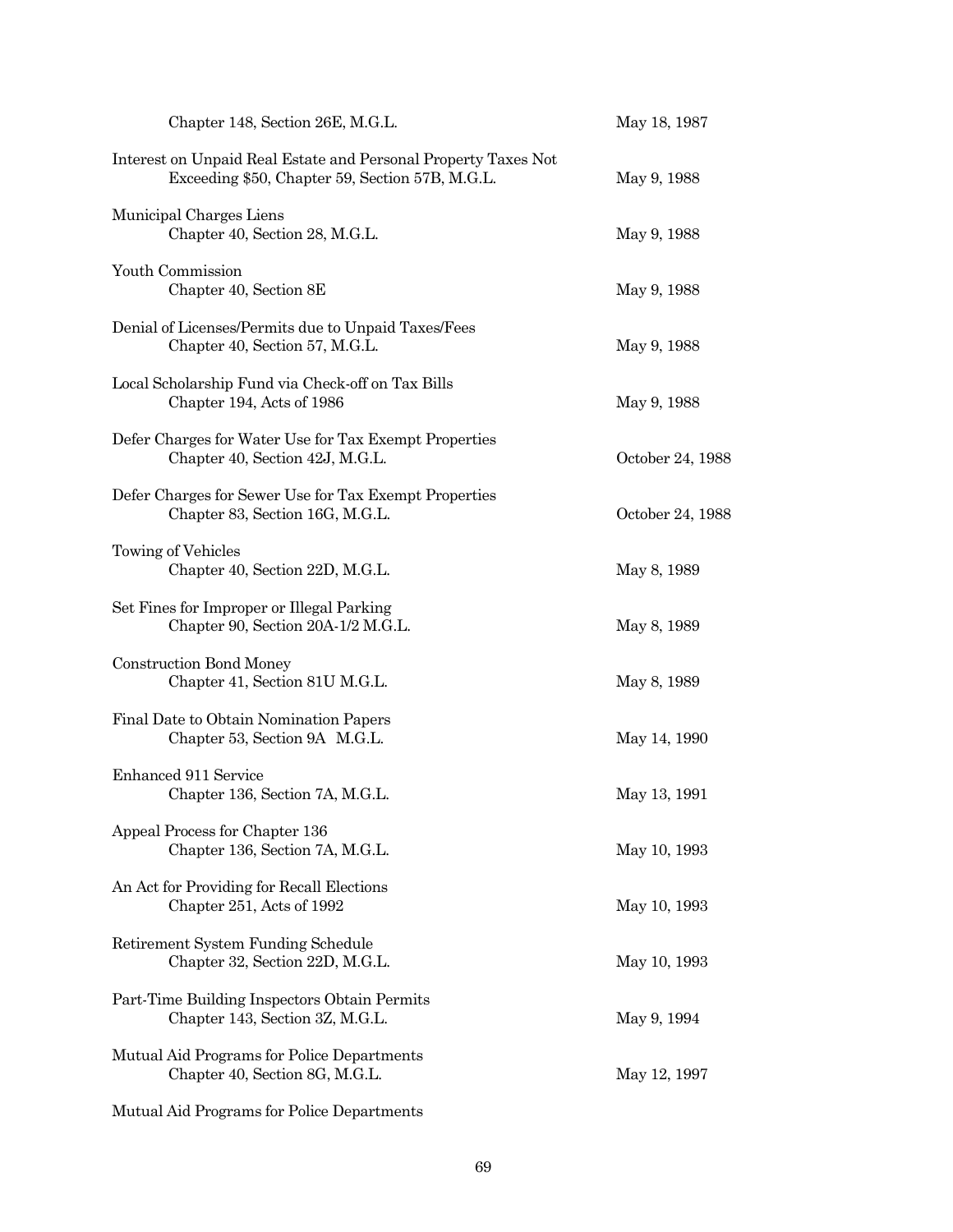| Chapter 40, Section 8G, M.G.L.                                                                                                           | May 11, 1998     |
|------------------------------------------------------------------------------------------------------------------------------------------|------------------|
| Agreement with One or More Governments to Perform Jointly<br>Chapter 40, Section 4A, M.G.L.                                              | May 11, 1998     |
| Senior Citizen Property Tax Work Off Abatement Program<br>Chapter 59, Section 5, M.G.L. (Amended Nov. 7, 2016)                           | May 8, 2000      |
| <b>Quarterly Tax Bills</b><br>Chapter 653 of the Acts of 1989                                                                            | May 13, 2002     |
| Indemnification of Retired Police and Firefighters<br>Chapter 41, Section 100B, M.G.L.                                                   | May 12, 2003     |
| Installation of Sprinkler Systems<br>Chapter 148, Section 26G                                                                            | May 10, 2004     |
| Annuity Payments for Firefighters/Police Officers Killed<br>in the Line of Duty<br>Chapter 32, Section 89B, M.G.L.                       | May 9, 2005      |
| Enrolling Medicare Eligible Retirees in Medicare Supplement<br>Health Insurance Plans Chapter 32B, Section 18, M.G.L.                    | May 8, 2006      |
| Community Preservation Act<br>Chapter 44B, Sections 3 through 7 inclusive M/G.L.                                                         | May 8, 2006      |
| Community Preservation Act<br>Received affirmative November 7, 2006 referendum vote                                                      | November 7, 2006 |
| Allowing One Absence of Voting Member of Board, Committee,<br>or Commission<br>Chapter 39, Section 23D, M.G.L.                           | November 6, 2006 |
| Allowing Additional Exemption for eligible real estate exemptions<br>Chapter 59, Section 5, M.G.L.                                       | May 14, 2007     |
| Board of Health to Charge Reasonable Fees Recreational Camp<br>Chapter 40, Section 22F M.G.L.<br>Inspections                             | May 14, 2007     |
| Establishment of Water Service and Sewer Service Enterprise Funds<br>Chapter 44, Section 53.F.1/2 M.G.L.                                 | May 12, 2008     |
| Special Legislation authorizing appointment of retired Millis Police<br>Officers as Special Police Officers subject to M.G.L. Chapter 32 | June 15, 2009    |
| Allow sale of alcohol at 10:00 am on Sundays and other specific days<br>M.G.L. Chapter 138, Section 33B                                  | November 7, 2011 |
| Allow Respite Day Program Revolving Fund under M.G.L.<br>Chapter 44 Section $53E$                                                        | November 7, 2011 |
| Expedited Permitting under M.G.L. Chapter 43D as amended<br>pursuant to Section 11 of Chapter 205 of the Acts of 2006.                   | November 5, 2012 |
| Authorizes establishment of an Other Post-Employment Benefits                                                                            |                  |